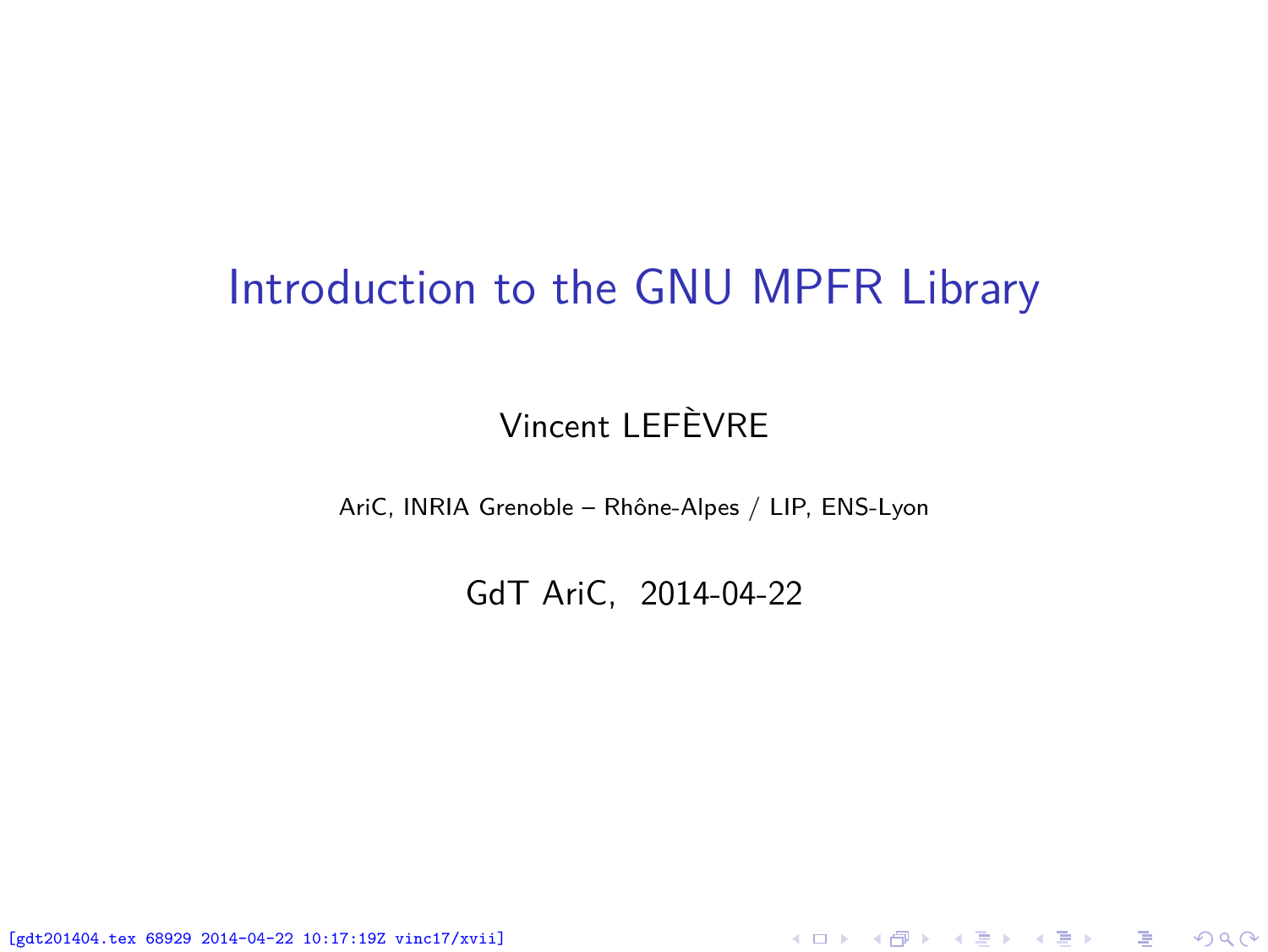# **Outline**

- **o** [Introduction](#page-2-0)
- **[Presentation of GNU MPFR, History](#page-7-0)**
- [Why MPFR?](#page-10-0)
- **[MPFR Basics](#page-24-0)**
- **[Output Functions](#page-31-0)**
- [Test of MPFR \(](#page-34-0)make check)
- **•** [Applications](#page-39-0)
- **•** [Timings](#page-56-0)
- [The Future Work in Progress](#page-58-0)
- **•** [Conclusion](#page-62-0)

[gdt201404.tex 68929 2014-04-22 10:17:19Z vinc17/xvii]

э

 $QQ$ 

 $\left\{ \begin{array}{ccc} 1 & 0 & 0 \\ 0 & 1 & 0 \end{array} \right.$  ,  $\left\{ \begin{array}{ccc} \frac{1}{2} & 0 & 0 \\ 0 & 0 & 0 \end{array} \right.$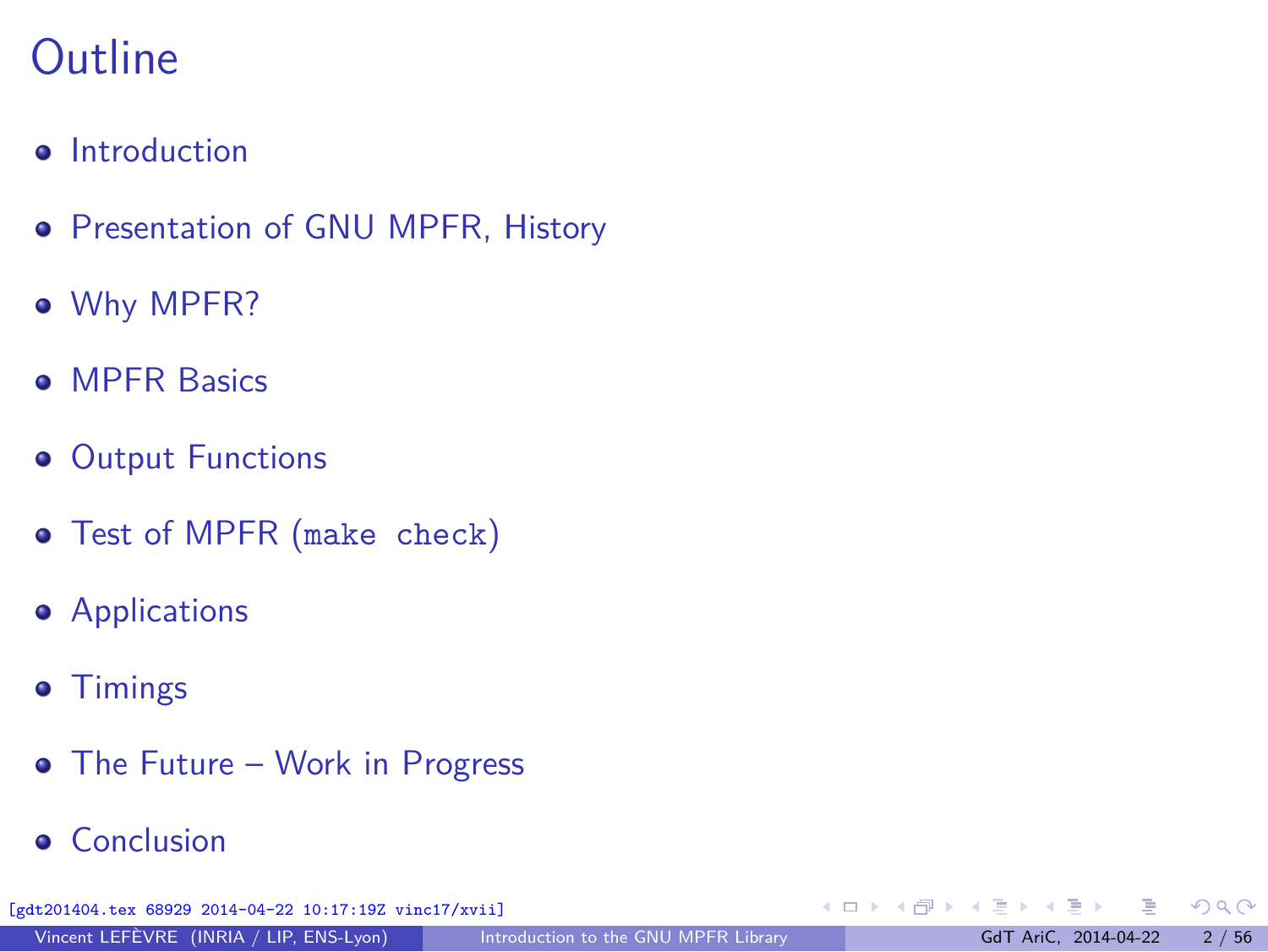<span id="page-2-0"></span>**Arbitrary precision:** the ability to perform calculations on numbers whose "size" can be arbitrarily large, with environmental limits (available memory, size of basic data types, etc.).

 $\Omega$ 

 $\left\{ \begin{array}{ccc} 1 & 0 & 0 \\ 0 & 1 & 0 \end{array} \right.$  ,  $\left\{ \begin{array}{ccc} \frac{1}{2} & 0 & 0 \\ 0 & 0 & 0 \end{array} \right.$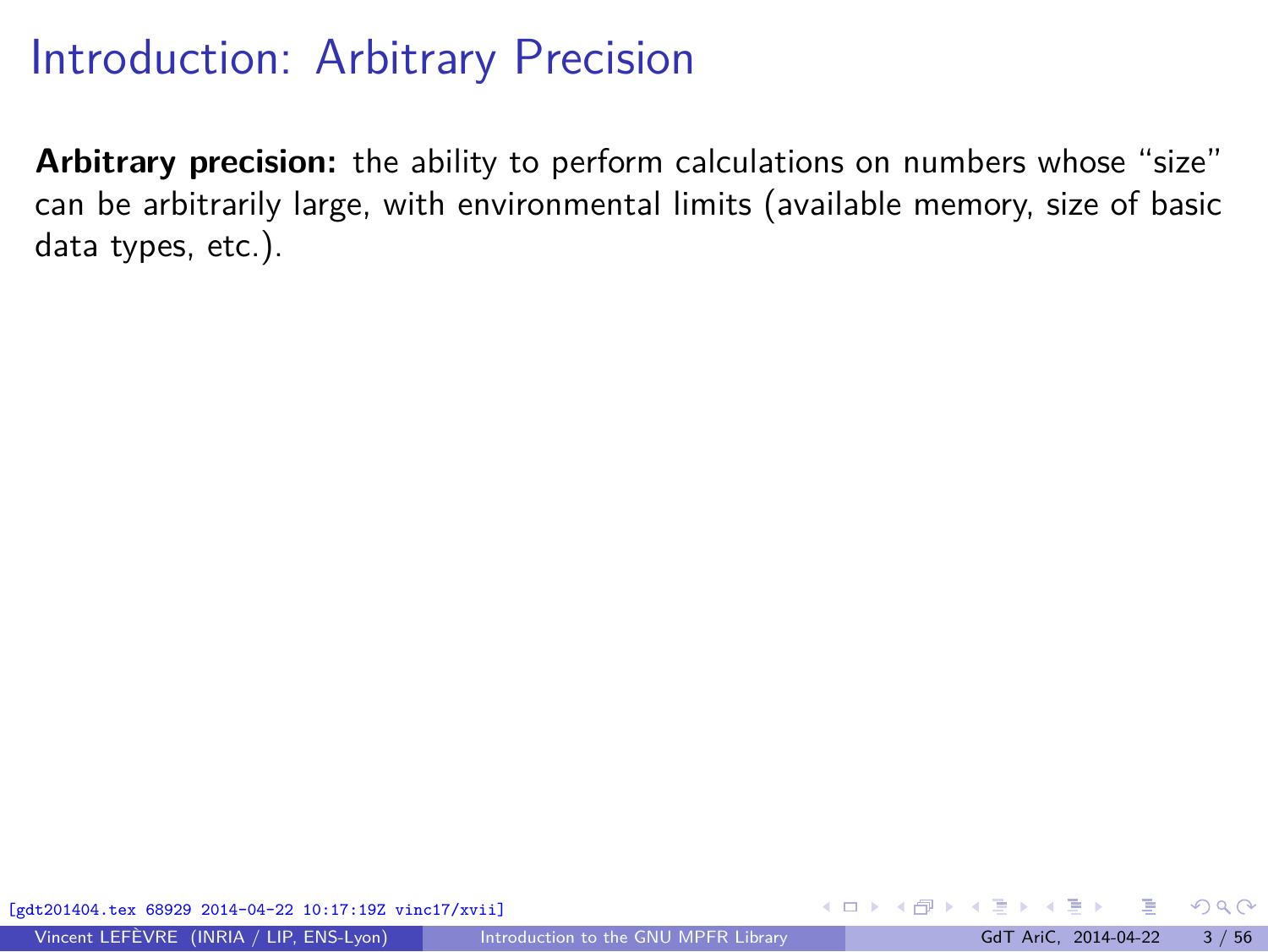**Arbitrary precision:** the ability to perform calculations on numbers whose "size" can be arbitrarily large, with environmental limits (available memory, size of basic data types, etc.).

Different kinds of (arbitrary-precision) arithmetics: integer (e.g., GMP/mpz), rational (e.g., GMP/mpq), fixed-point, **floating-point**, etc.

68929 2014-04-22 10:17:19Z vinc17/xvii]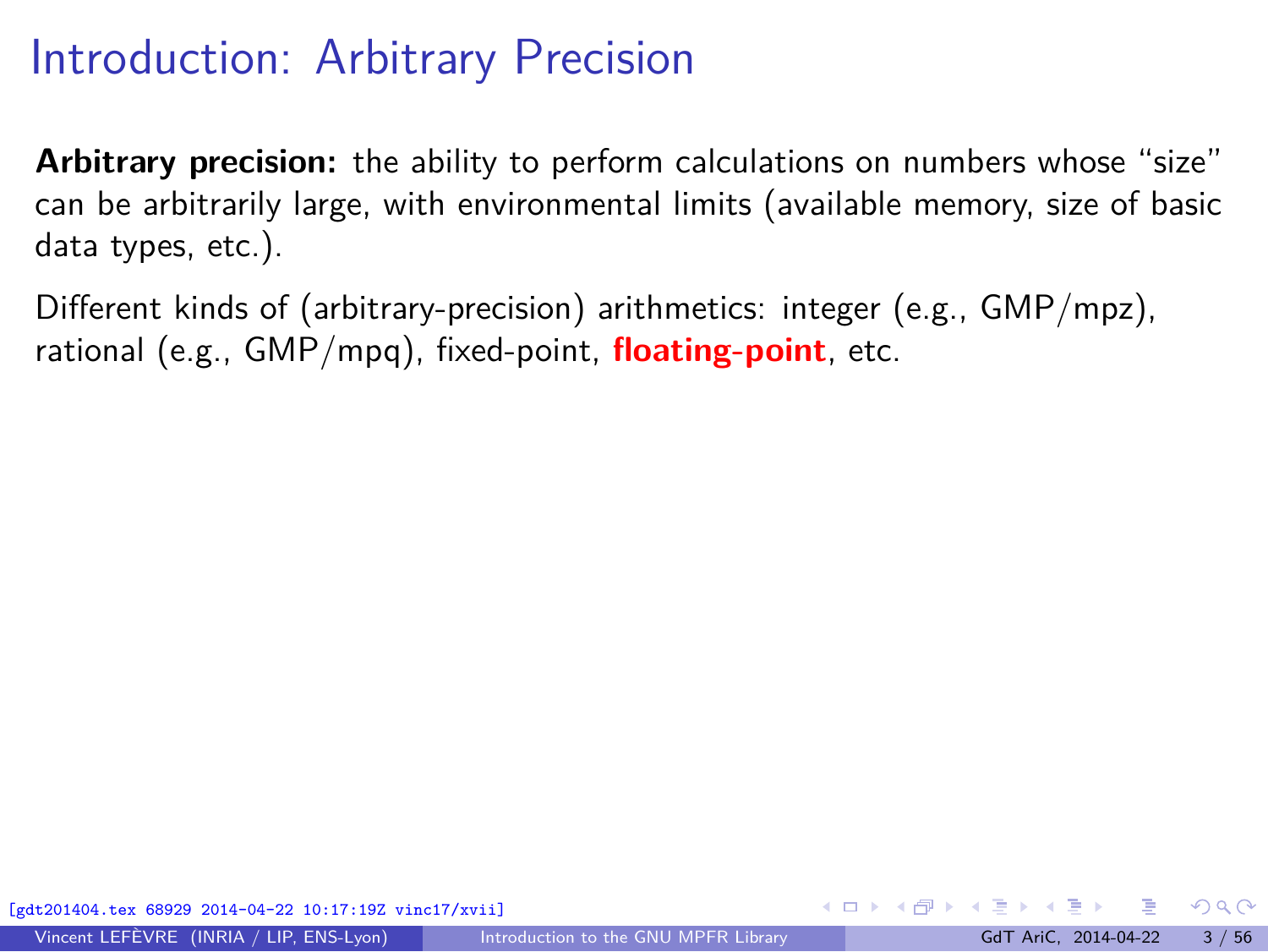**Arbitrary precision:** the ability to perform calculations on numbers whose "size" can be arbitrarily large, with environmental limits (available memory, size of basic data types, etc.).

Different kinds of (arbitrary-precision) arithmetics: integer (e.g., GMP/mpz), rational (e.g., GMP/mpq), fixed-point, **floating-point**, etc.

Different kinds of floating-point-based arbitrary-precision arithmetics:

- **digit-based** (floating-point arithmetic):
	- ightharpoonthing high radix (GMP/mpf:  $2^{32}$  or  $2^{64}$ ) or small radix (e.g., 2 [MPFR] or 10) with digits packed in a basic (fixed-size) data type;
	- $\triangleright$  basic data type: integer (high or small radix) or floating-point (high radix);

 $QQ$ 

 $A \equiv \begin{pmatrix} 1 & 0 & 0 \\ 0 & 1 & 0 \\ 0 & 0 & 0 \end{pmatrix} \in A \Rightarrow A \equiv \begin{pmatrix} 1 & 0 & 0 \\ 0 & 1 & 0 \\ 0 & 0 & 0 \end{pmatrix} \in A$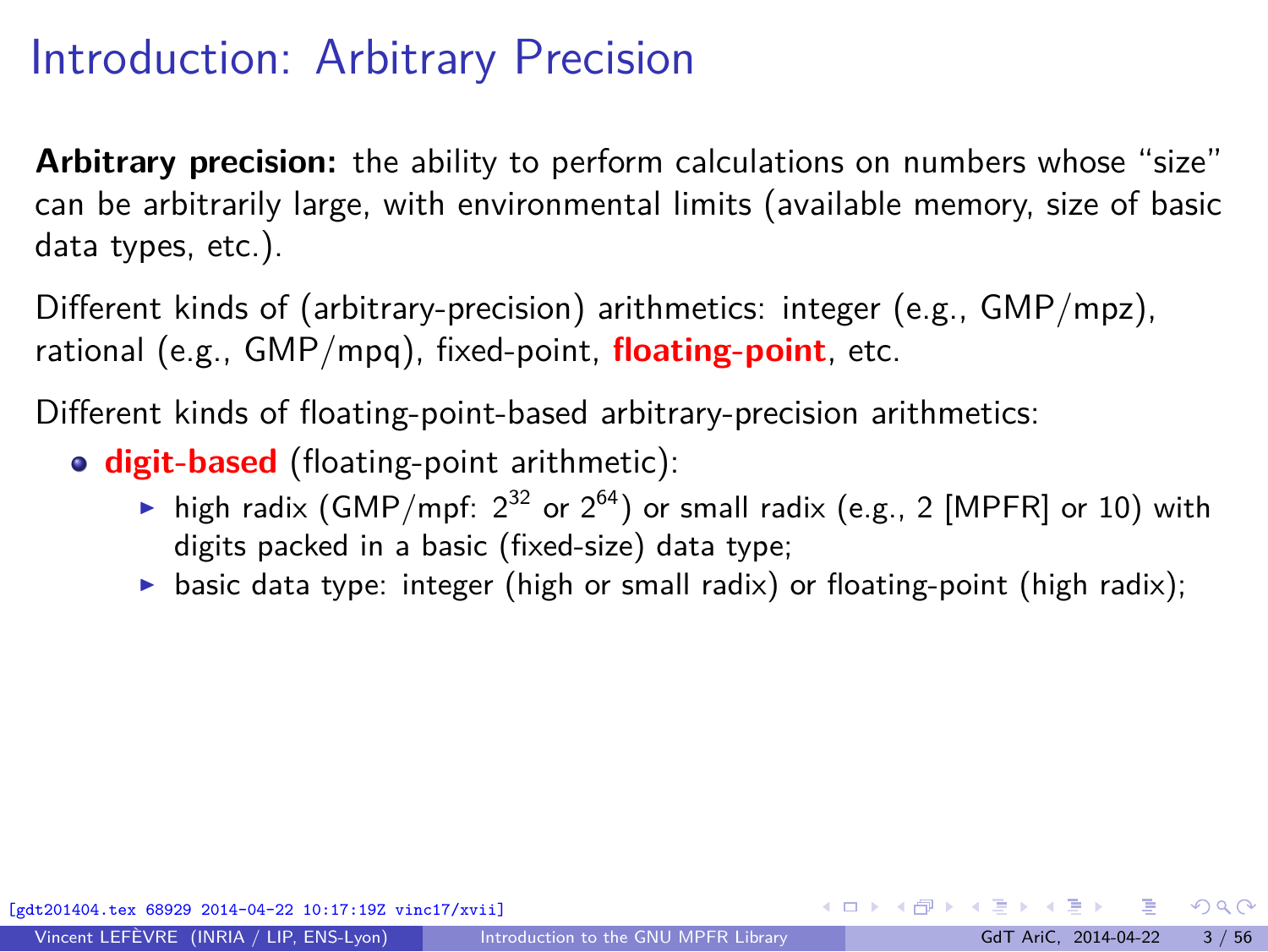**Arbitrary precision:** the ability to perform calculations on numbers whose "size" can be arbitrarily large, with environmental limits (available memory, size of basic data types, etc.).

Different kinds of (arbitrary-precision) arithmetics: integer (e.g., GMP/mpz), rational (e.g., GMP/mpq), fixed-point, **floating-point**, etc.

Different kinds of floating-point-based arbitrary-precision arithmetics:

**digit-based** (floating-point arithmetic):

- ightharpoontal high radix (GMP/mpf:  $2^{32}$  or  $2^{64}$ ) or small radix (e.g., 2 [MPFR] or 10) with digits packed in a basic (fixed-size) data type;
- basic data type: integer (high or small radix) or floating-point (high radix);
- floating-point expansions. Value x represented by a tuple  $(x_1, x_2, x_3, \ldots, x_n)$ of fixed-precision floating-point numbers, with constraints like:  $x_i = 0$  or  $|x_i| < u$ lp $(x_{i-1})$ . Value represented:  $x = x_1 + x_2 + x_3 + \cdots + x_n$  (exactly). **Note:** In practice, *n* small (e.g.  $n = 2$  for the long double C type of the PowerPC ABI), thus no arbitrary precision for these implementations.

[gdt201404.tex 68929 2014-04-22 10:17:19Z vinc17/xvii]

 $QQ$ 

イロト イ部 トメ きょく きょうき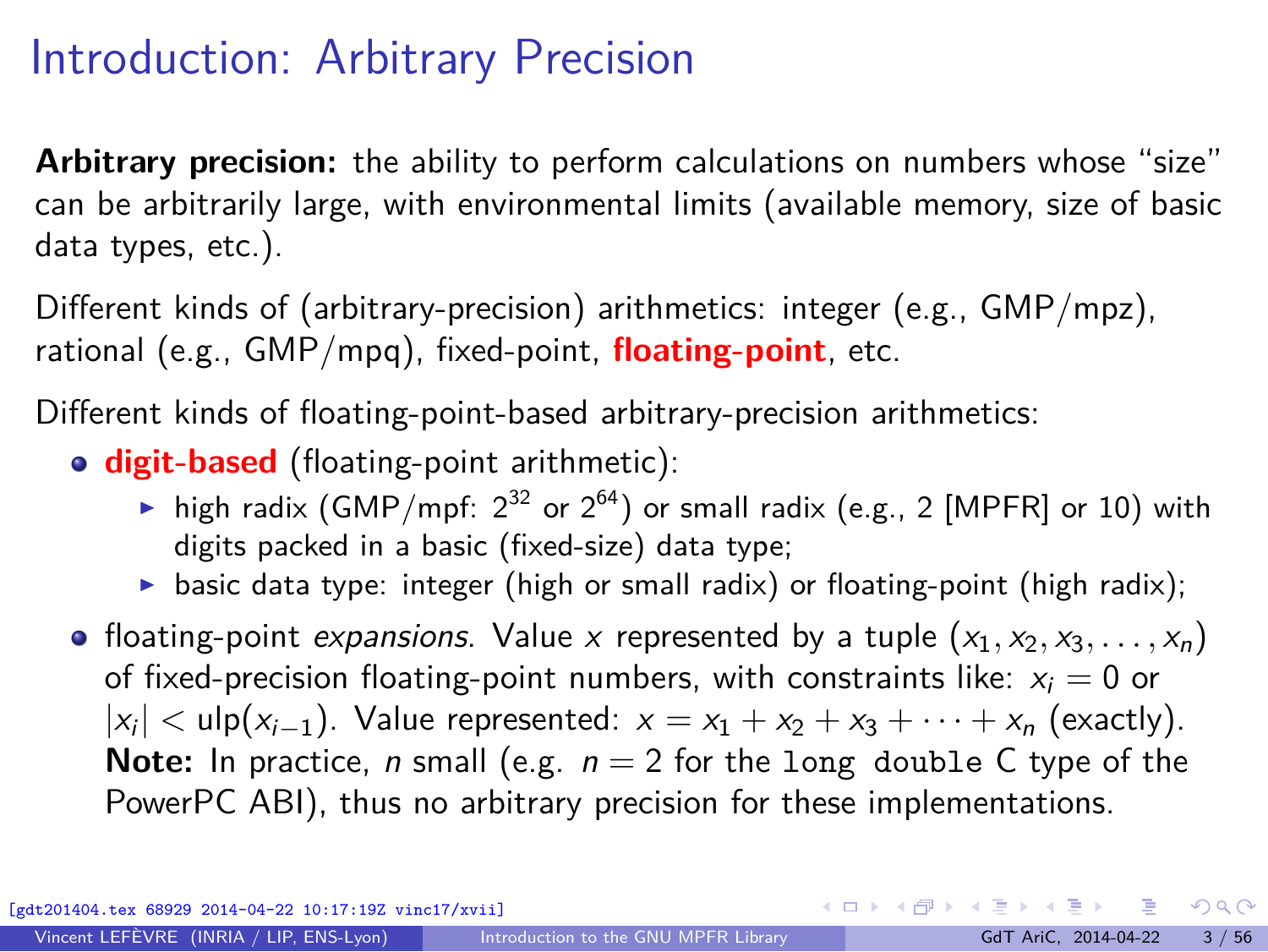# What About Accuracy and Reproducibility?

About the same problems as in fixed precision, though no standards similar to IEEE 754.

Accuracy and/or reproducibility (in a language, library or application) can be documented for:

Operations. But most often, no documented error bounds. In a fixed radix, reproducibility across platforms can be implied by correct rounding.

Example of Maple: radix 10; the *precision* can be chosen by setting the Digits variable. No directed roundings, accuracy is not documented. Problem for interval arithmetic: intpak assumed a maximum error of 0*.*6 ulp, but counter-examples had been found. Now intpakX assumes a maximum error of 1 ulp, but is that the case?  $\rightarrow$  Results are not guaranteed. Example of GMP/mpf: the radix depends on the platform  $(2^{32}$  or  $2^{64})$ .

- $\rightarrow$  The results (though accurate) depend on the platform.
- Expressions (anything above operations). Usually, no dynamic error tracking. Alternatives: interval arithmetic, exact real arithmetic (see last slide).

[gdt201404.tex 68929 2014-04-22 10:17:19Z vinc17/xvii]

 $\Omega$ 

イロト イ押 トイヨ トイヨ トー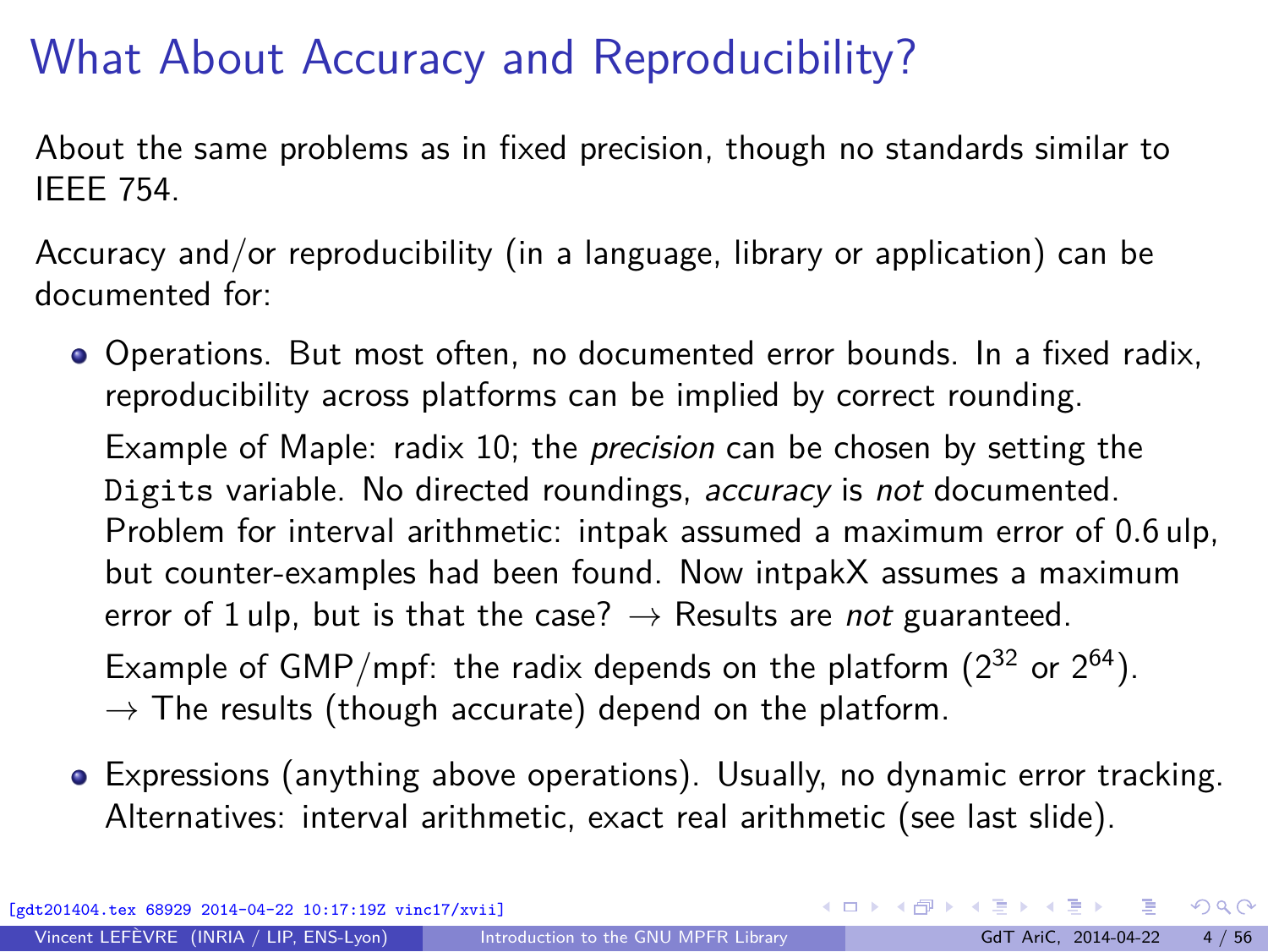## <span id="page-7-0"></span>GNU MPFR in a Few Words

- GNU MPFR is an efficient multiple-precision floating-point library with well-defined semantics (copying the good ideas from the IEEE-754 standard), in particular correct rounding.
- 80 mathematical functions, in addition to utility functions (assignments, conversions. . . ).
- Special data (*Not a Number*, infinities, signed zeros).
- Originally developed at LORIA, INRIA Nancy Grand Est. Since the end of 2006, a joint project between the INRIA project-teams Arénaire (LIP, ENS-Lyon), now AriC, and CACAO (LORIA), now Caramel.
- Written in C (ISO + optional extensions); based on GMP (mpn/mpz).
- Licence: LGPL (version 3 or later, for GNU MPFR 3).

[gdt201404.tex 68929 2014-04-22 10:17:19Z vinc17/xvii]

 $\Omega$ 

 $A \equiv \begin{pmatrix} 1 & 0 & 0 \\ 0 & 1 & 0 \\ 0 & 0 & 0 \end{pmatrix} \in A \Rightarrow A \equiv \begin{pmatrix} 1 & 0 & 0 \\ 0 & 1 & 0 \\ 0 & 0 & 0 \end{pmatrix} \in A$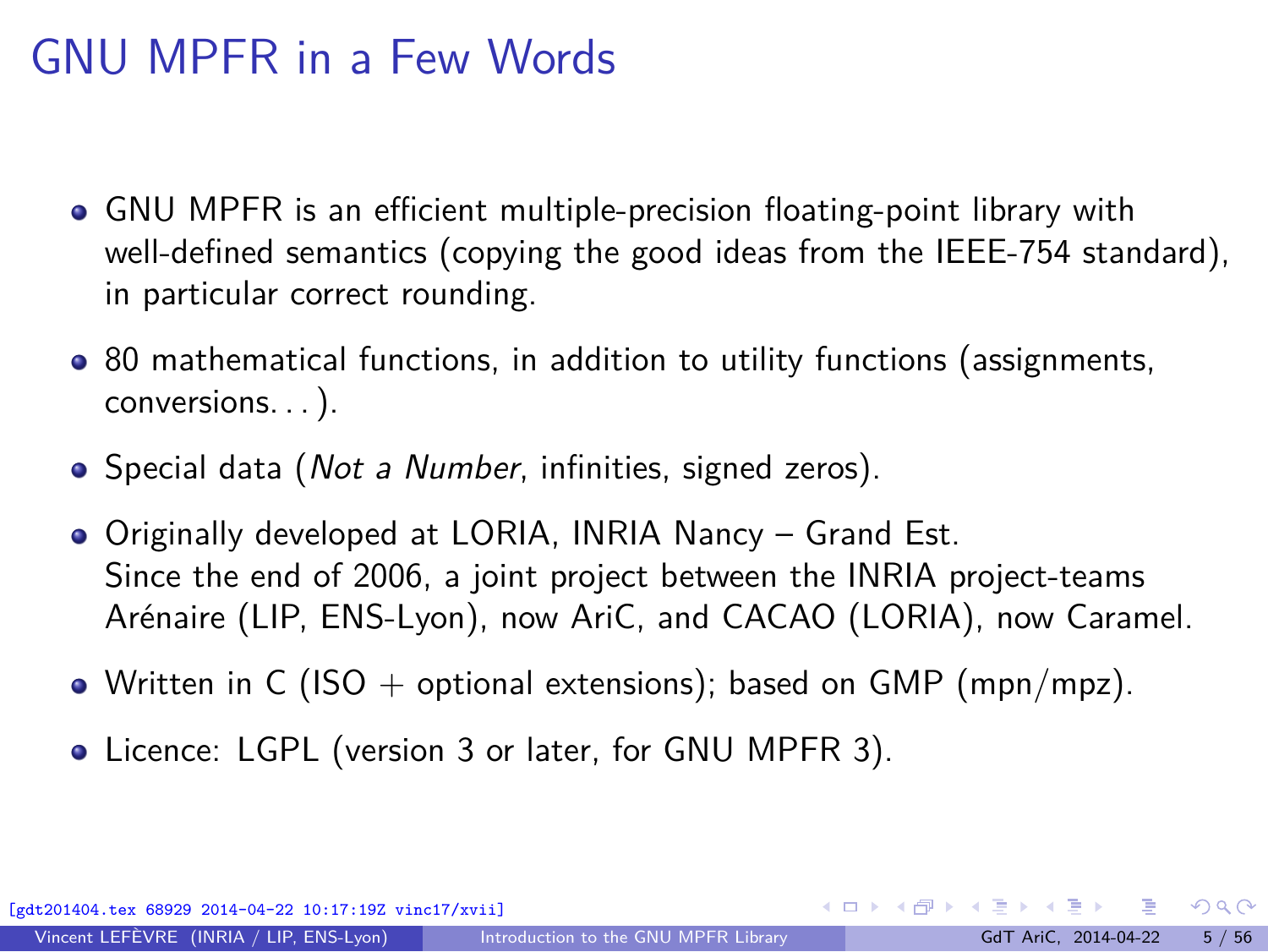### MPFR History

1998–2000 ARC INRIA Fiable.

November 1998 Foundation text (Guillaume Hanrot, Jean-Michel Muller, Joris van der Hoeven, Paul Zimmermann).

Early 1999 First lines of code (G. Hanrot, P. Zimmermann).

9 June 1999 First commit into CVS (later, SVN).

2000–2002 ARC AOC (Arithmétique des Ordinateurs Certifiée).

February 2000 First public version.

June 2000 Copyright assigned to the Free Software Foundation.

December 2000 Vincent Lefèvre joins the MPFR team.

2003–2005 Patrick Pélissier (in particular, optimization in small precision).

2004 GNU Fortran uses MPFR (evaluation of constant expressions).

September 2005 **v2.2.0** (shared library, TLS support). [60094 lines]

October 2005 The MPFR team won the *Many Digits* Friendly Competition.

[gdt201404.tex 68929 2014-04-22 10:17:19Z vinc17/xvii]

 $\Omega$ 

 $\left\{ \begin{array}{ccc} 1 & 0 & 0 \\ 0 & 1 & 0 \end{array} \right.$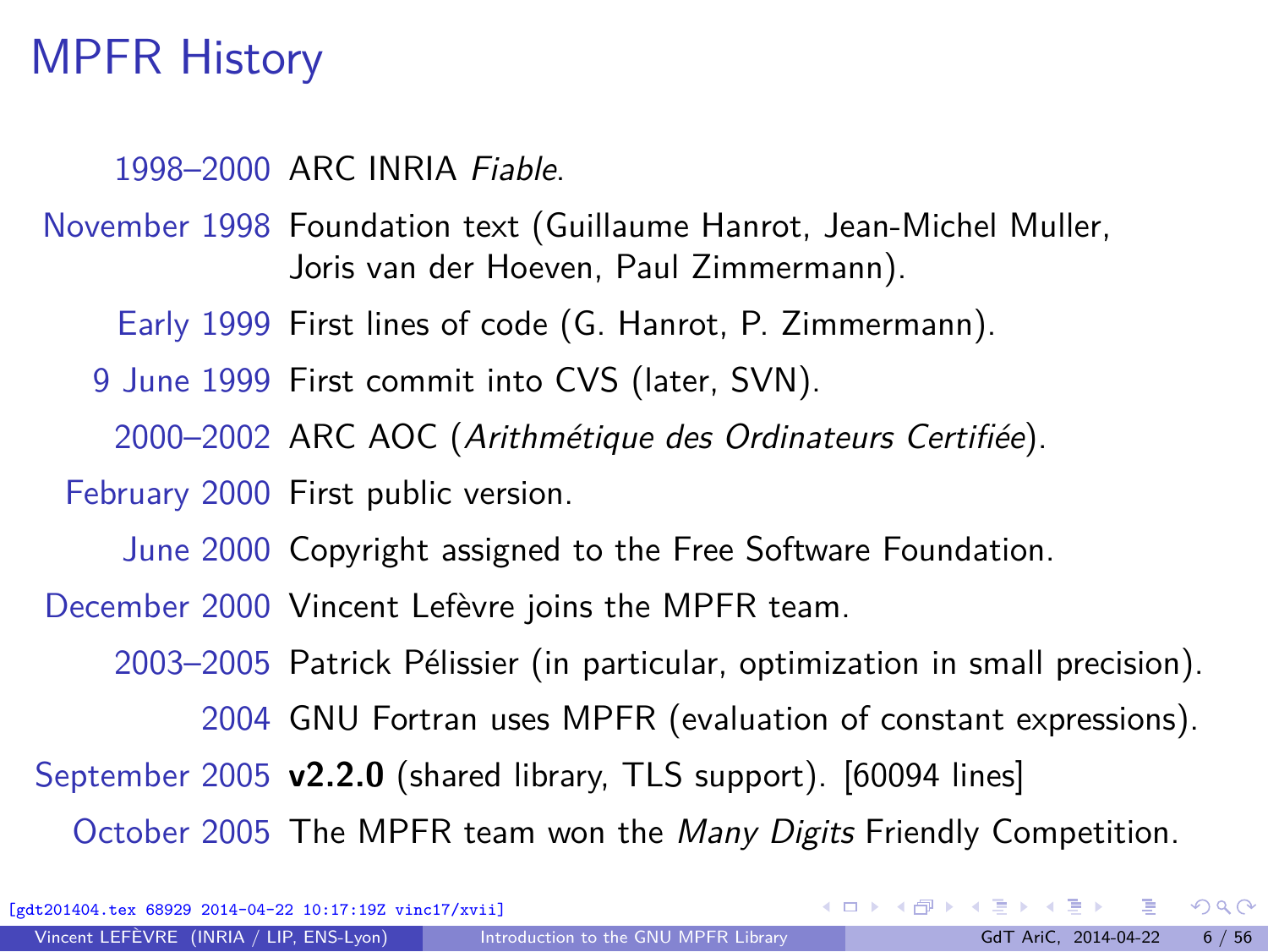# MPFR History [2]

August 2007 **v2.3.0** (shared library enabled by default). [72177 lines] 2007–2009 Philippe Théveny.

October 2007 CEA-EDF-INRIA School Certified Numerical Computation.

March 2008 GCC 4.3.0 release: GCC now uses MPFR in its middle-end.

January 2009 **v2.4.0** (now a GNU package). [83771 lines]

March 2009 MPFR switches to LGPL v3+ (trunk, for MPFR 3.x).

June 2009 Certified Numerical Computation 2 Summer School.

June 2010 **v3.0.0** (API clean-up). [90744 lines]

October 2011 **v3.1.0** (TLS enabled by default if supported). [95132 lines]

??? 2014 **v3.2.0** (mini-gmp support, export/import). [> 101600 lines]

Other contributions: Sylvie Boldo, David Daney, Mathieu Dutour, Laurent Fousse, Emmanuel Jeandel, Fabrice Rouillier, Kevin Ryde, and others.

More: <http://www.mpfr.org/history.html>

[gdt201404.tex 68929 2014-04-22 10:17:19Z vinc17/xvii]

 $\Omega$ 

イロト イ押 トイヨ トイヨ トー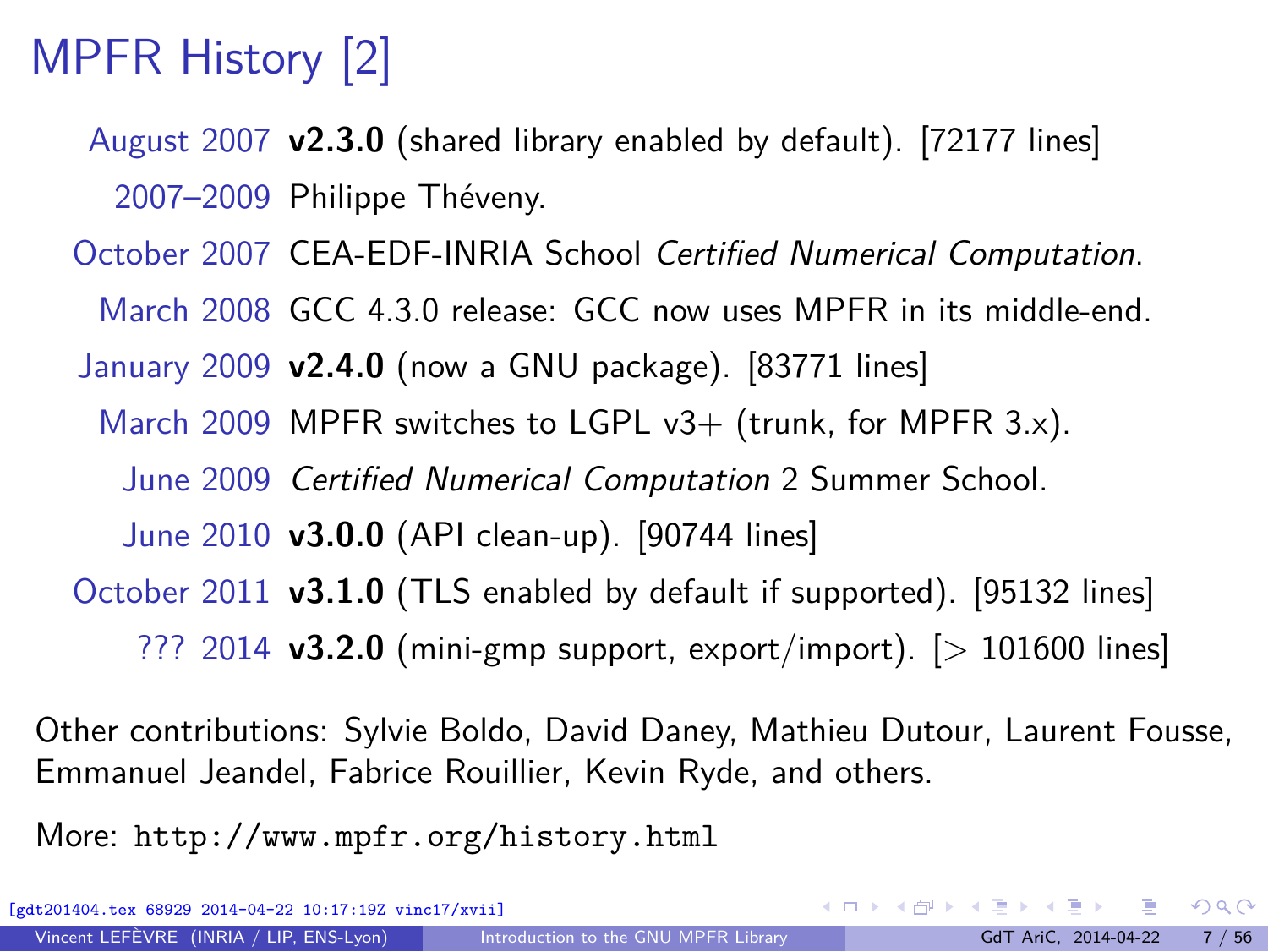# <span id="page-10-0"></span>Why MPFR?

In general, exact computations on real numbers are not possible: they would be far too slow or even undecidable.

A floating-point arbitrary-precision system allows a large range and high precision. Criteria:

- performance (time and memory);
- $accuracy,$   $correctness<sup>1</sup>,$  and  $consistency;$

[gdt201404.tex 68929 2014-04-22 10:17:19Z vinc17/xvii]

- portability;
- reproducibility of the results (on different platforms, with different software).

Some compromise between the performance and the other criteria. MPFR focuses on the last 3 criteria, while still being very efficient.

**A new criterion:** emulation of other arithmetics, say IEEE 754, i.e. not just for multiple precision.

 $\Omega$ 

 $A \equiv \begin{pmatrix} 1 & 0 & 0 \\ 0 & 1 & 0 \\ 0 & 0 & 0 \end{pmatrix} \in A \Rightarrow A \equiv \begin{pmatrix} 1 & 0 & 0 \\ 0 & 1 & 0 \\ 0 & 0 & 0 \end{pmatrix} \in A$ 

 ${}^{1}$ A  ${}^{1}_{2}$ ulp error bound is *not* enough, see 14.0/7.0 on old Cray machines!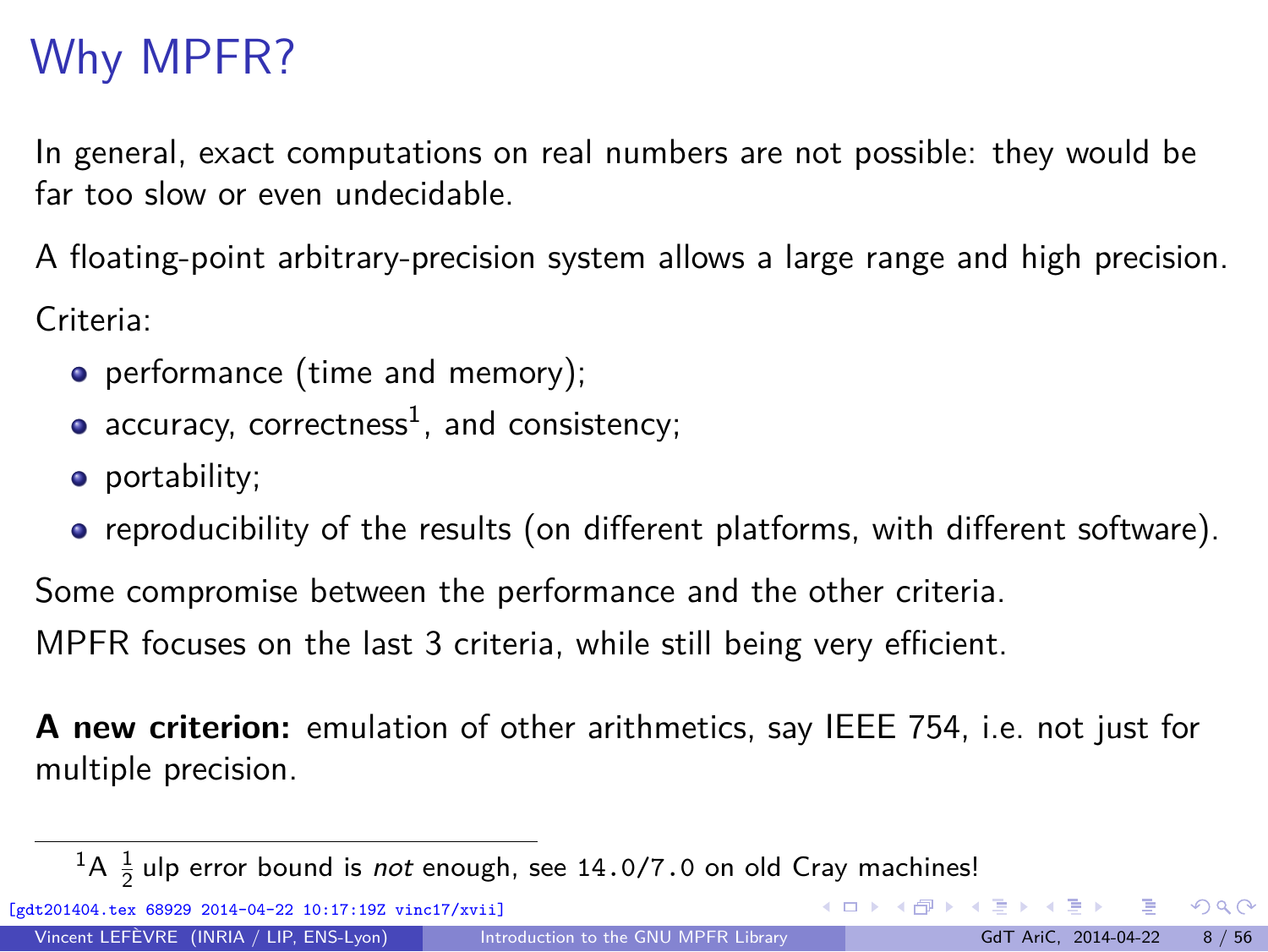# Example:  $sin(10^{22})$

| Environment                | Computed value of sin 10 <sup>22</sup> |
|----------------------------|----------------------------------------|
| Exact result               | $-0.8522008497671888017727$            |
| MPFR (53 bits)             | $-0.85220084976718879$                 |
| Glibc 2.3.6 / x86          | 0.46261304076460175                    |
| Glibc 2.3.6 / x86_64       | $-0.85220084976718879$                 |
| Mac OS X 10.4.11 / PowerPC | $-0.85220084977909205$                 |
| Maple 10 (Digits $= 17$ )  | $-0.85220084976718880$                 |
| Mathematica 5.0 (x86?)     | 0.462613                               |
| MuPAD 3.2.0                | $-0.9873536182$                        |
| HP 700                     | 0.0                                    |
| HP 375, 425t (4.3 BSD)     | $-0.65365288$                          |
| Solaris/SPARC              | $-0.852200849$                         |
| IBM 3090/600S-VF AIX 370   | 0.0                                    |
| PC: Borland TurboC 2.0     | 4.67734e-240                           |
| Sharp EL5806               | $-0.090748172$                         |

Note:  $10^{22} = 5^{22} \times 2^{22}$ , and  $5^{22}$  fits on 53 bits.

[gdt201404.tex 68929 2014-04-22 10:17:19Z vinc17/xvii]

э

 $299$ 

イロト イ部 トイミト イミト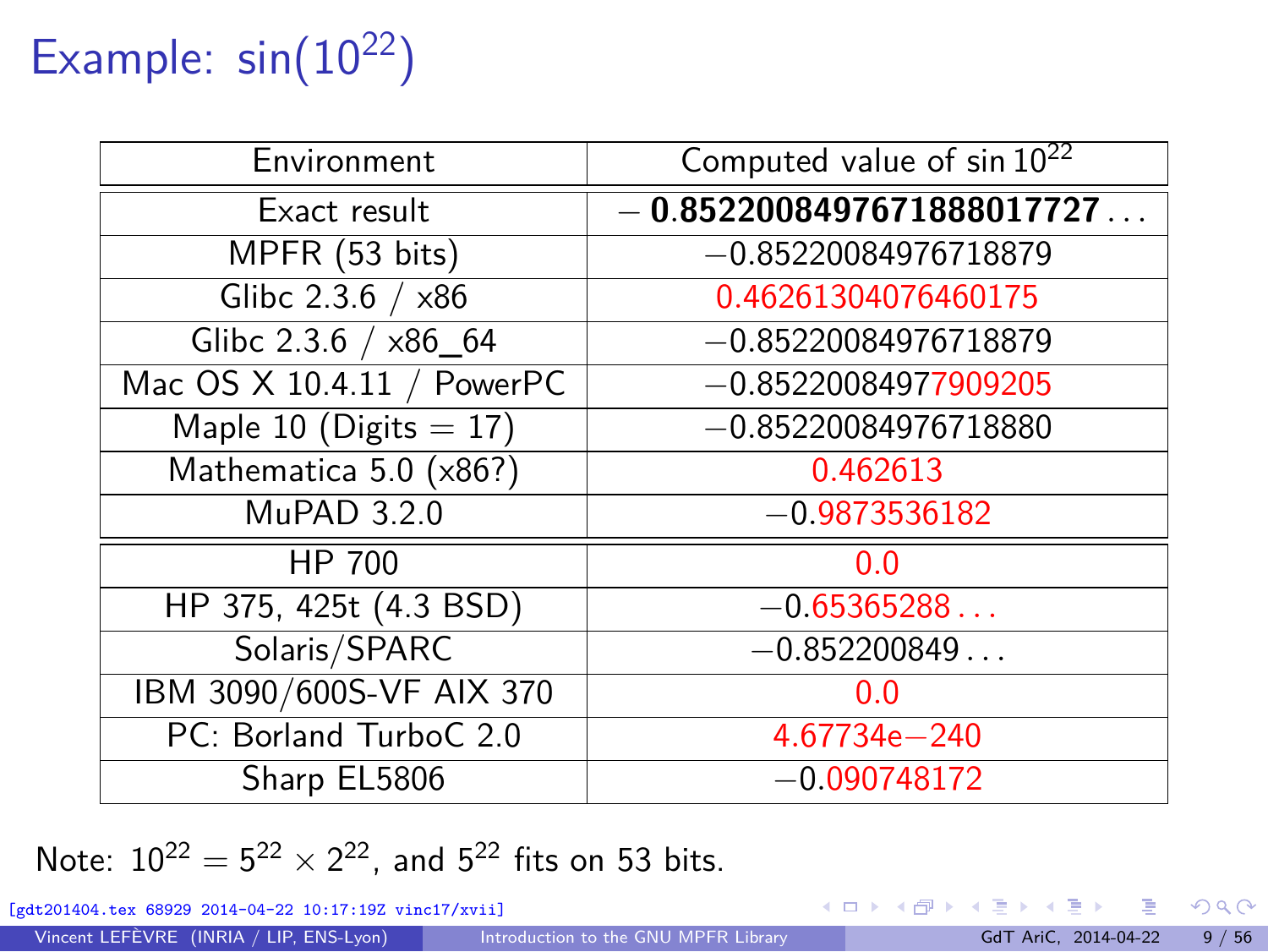# MPFR Program to Compute  $sin(10^{22})$

```
#include <stdio.h> /* for mpfr_printf, before #include <mpfr.h> */
#include <assert.h>
#include <gmp.h> /* optional, automatically done by mpfr.h */
#include <mpfr.h>
int main (void)
{
 mpfr_t x; int inex;
  mpfr init2 (x, 53); /* x: 53-bit precision */
  \text{inex} = \text{mpfr}\_\text{set}\_\text{ui} (x, 10, MPFR_RNDN); assert (inex == 0);
  \text{index} = \text{mpfr\_pow\_ui} (x, x, 22, MPFR_RNDN); assert (inex == 0);
 mpfr_sin (x, x, MPFR_RNDN);
 mpfr_printf ("sin(10^22) = % .17Rg\n", x);mpfr clear (x);
 return 0;
}
```
Compile with:  $\text{gcc -Wall } -02 \sin 10p22$ .  $\text{c}$  -o  $\sin 10p22$  -lmpfr -lgmp

[gdt201404.tex 68929 2014-04-22 10:17:19Z vinc17/xvii]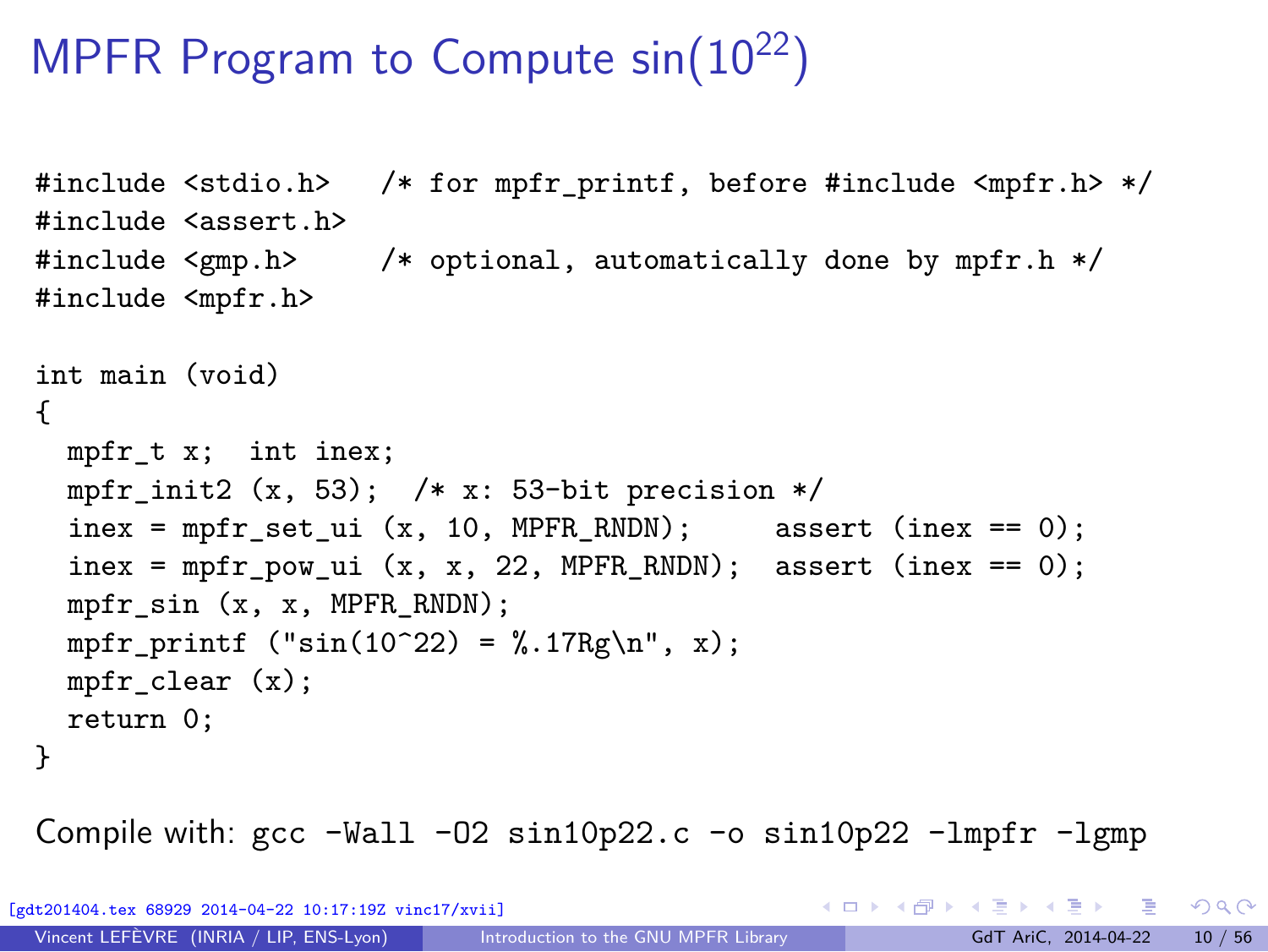# Evaluating a Sine (from Glibc)

MPFR can be useful if one cannot rely on the standard C library. . . at least for testing / debugging.

[gdt201404.tex 68929 2014-04-22 10:17:19Z vinc17/xvii]

 $299$ 

 $\left\{ \begin{array}{ccc} 1 & 0 & 0 \\ 0 & 1 & 0 \end{array} \right.$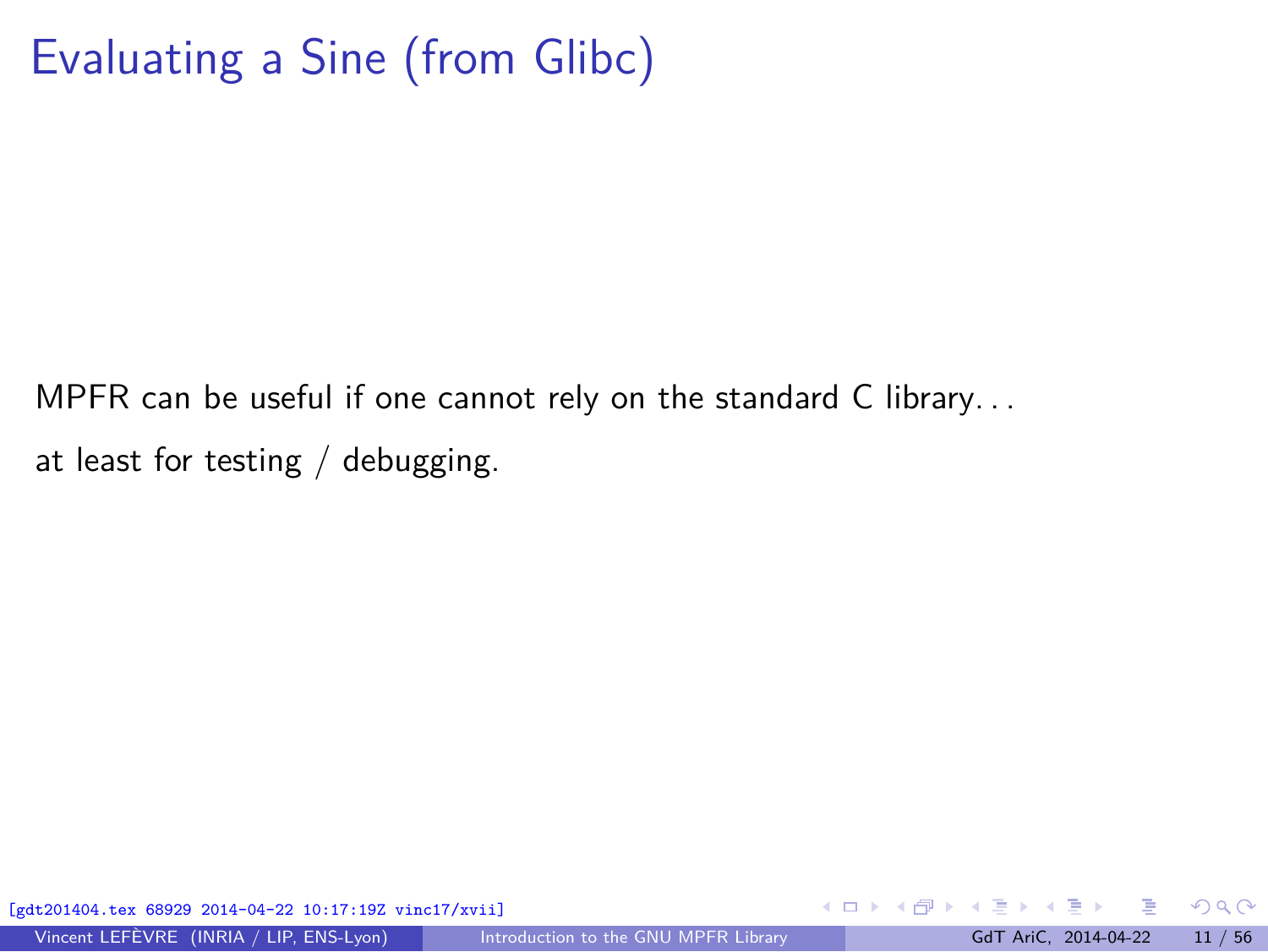### Evaluating a Sine (from Glibc): 1st Test

For all tests: GCC 4.4.3 and glibc 2.10.2 under  $Linux/x86$  64 (Debian/sid).

```
double test1 (void)
{
 double x = D;
  double x2, y;
  x2 = x;y = sin(x2);return y;
}
```
compiled with: -O2 -DD=2.522464e-1

[gdt201404.tex 68929 2014-04-22 10:17:19Z vinc17/xvii]

 $\Omega$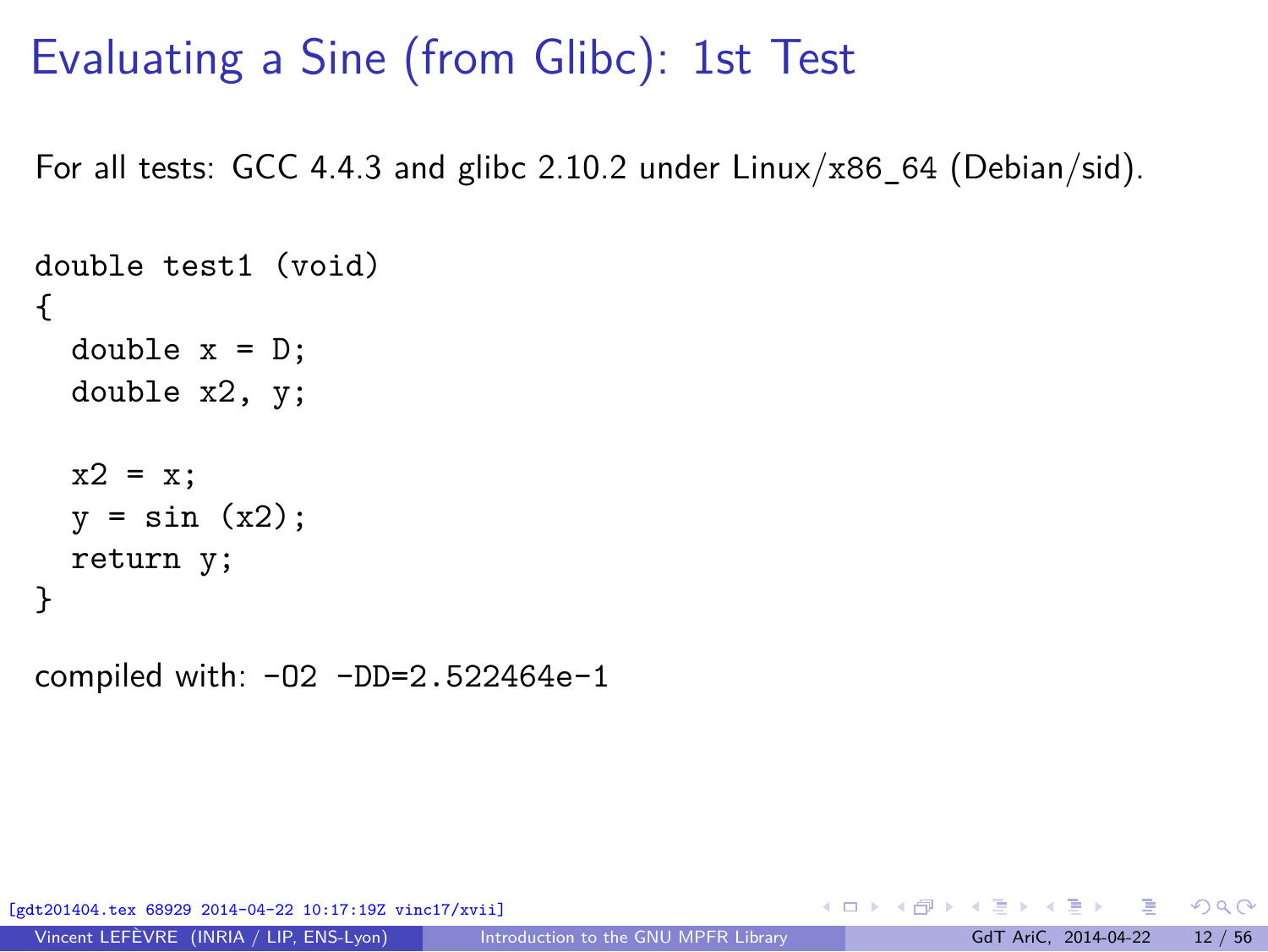# Evaluating a Sine (from Glibc): 1st Test

For all tests: GCC 4.4.3 and glibc 2.10.2 under  $Linux/x86$  64 (Debian/sid).

```
double test1 (void)
{
 double x = D;
 double x2, y;
 x2 = x;y = sin(x2);return y;
}
```
compiled with: -O2 -DD=2.522464e-1

**Result:** 0*.*24957989804940911016 (correct)

[gdt201404.tex 68929 2014-04-22 10:17:19Z vinc17/xvii]

 $\Omega$ 

イロト イ押 トイヨ トイヨト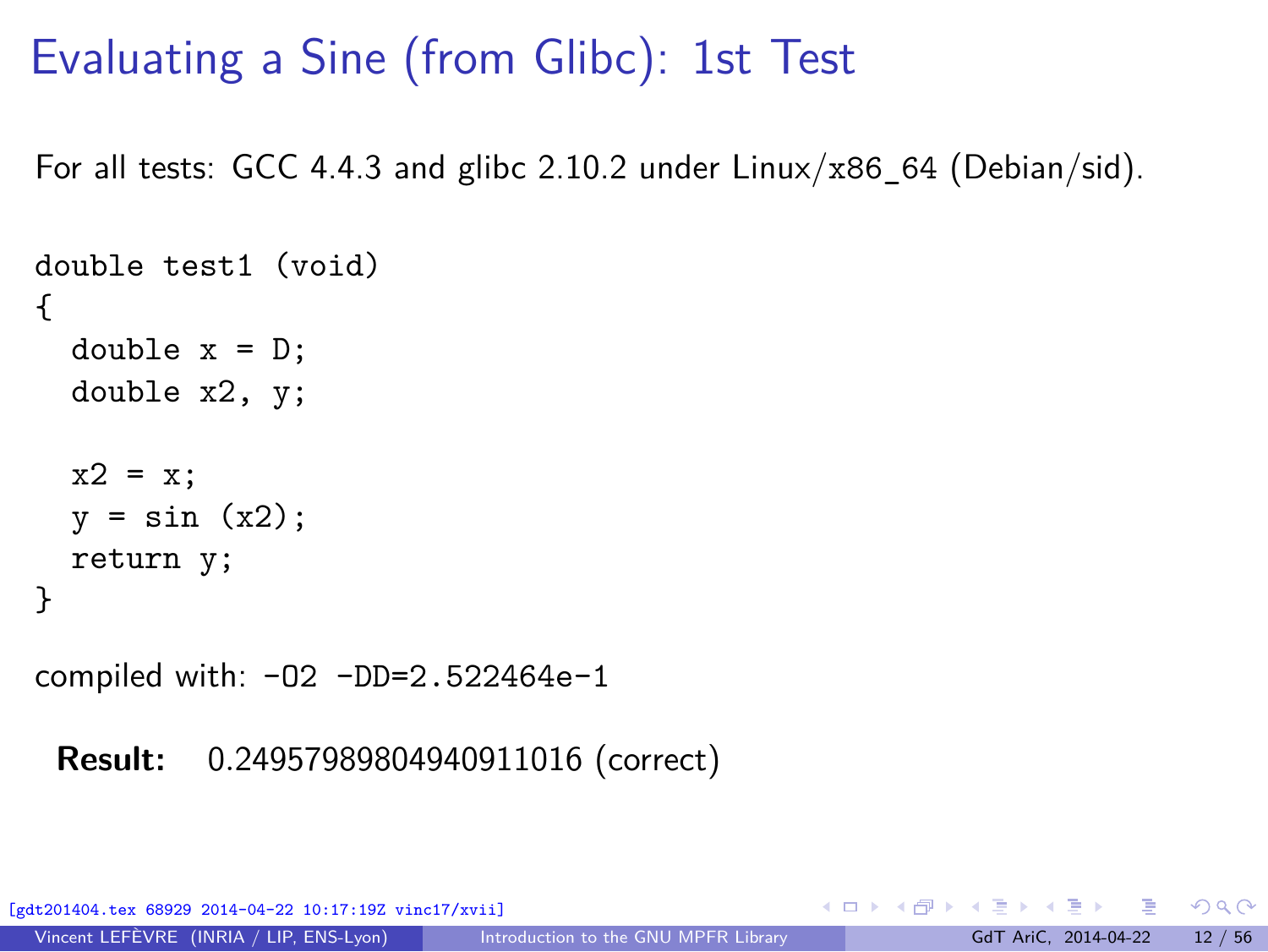# Evaluating a Sine (from Glibc): 2nd Test

For all tests: GCC 4.4.3 and glibc 2.10.2 under  $Linux/x86$  64 (Debian/sid).

```
double test2 (void)
{
 volatile double x = D;
 double x2, y;
 x2 = x;y = sin(x2);return y;
}
```
compiled with:  $-02 - DD=2.522464e-1$  (like test1)

```
test1: 0.24957989804940911016 (correct)
```
[gdt201404.tex 68929 2014-04-22 10:17:19Z vinc17/xvii]

- 3

 $\Omega$ 

イロト イ押 トイヨ トイヨト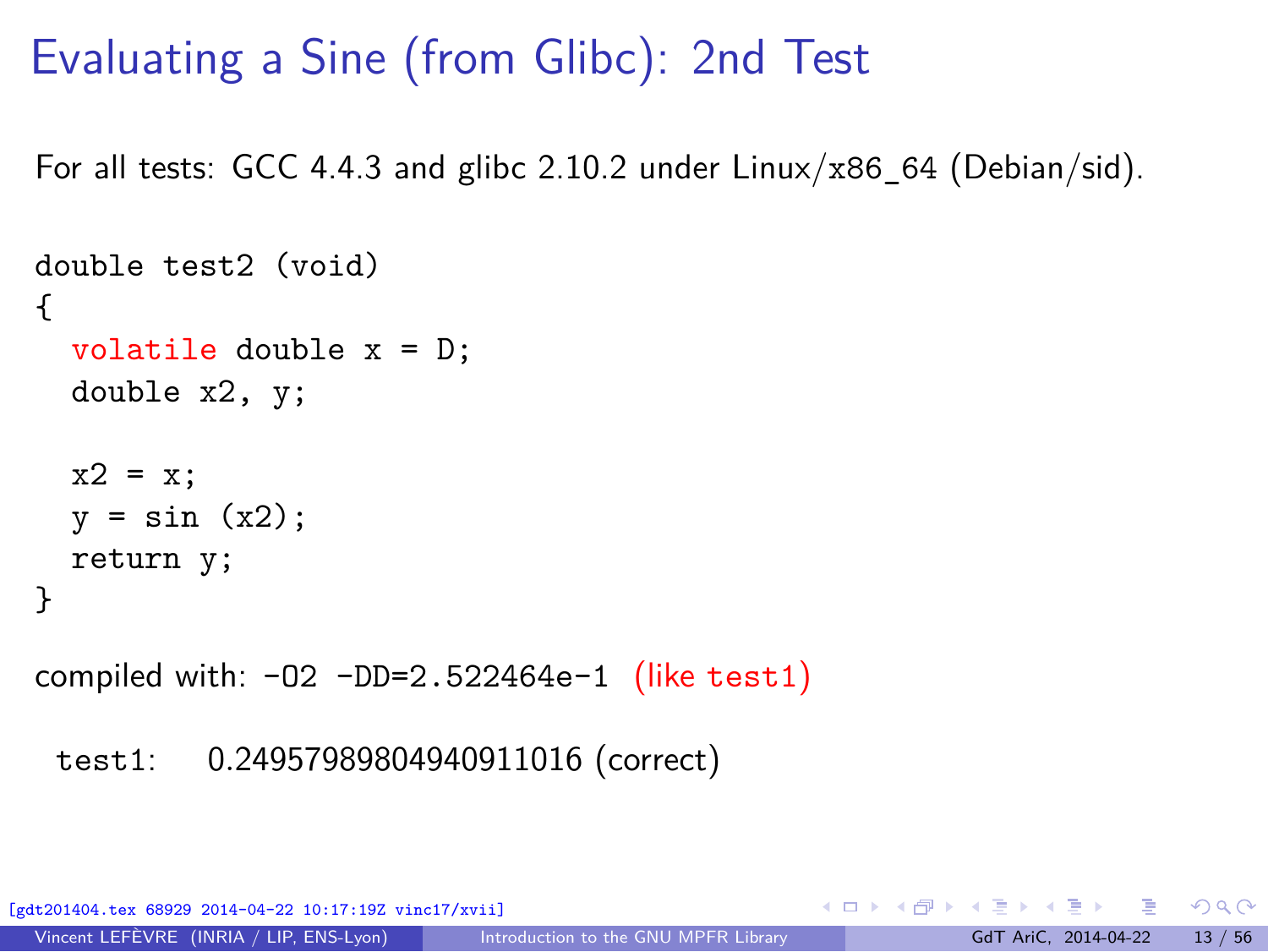# Evaluating a Sine (from Glibc): 2nd Test

For all tests: GCC 4.4.3 and glibc 2.10.2 under  $Linux/x86$  64 (Debian/sid).

```
double test2 (void)
{
 volatile double x = D;
 double x2, y;
 x2 = x;y = sin(x2);return y;
}
```
compiled with:  $-02$   $-DD=2.522464e-1$  (like test1)

test1: 0*.*24957989804940911016 (correct)

**Result:** 0*.*24957989804940913792

[gdt201404.tex 68929 2014-04-22 10:17:19Z vinc17/xvii]

- 3

 $\Omega$ 

イロト イ何 トイヨ トイヨト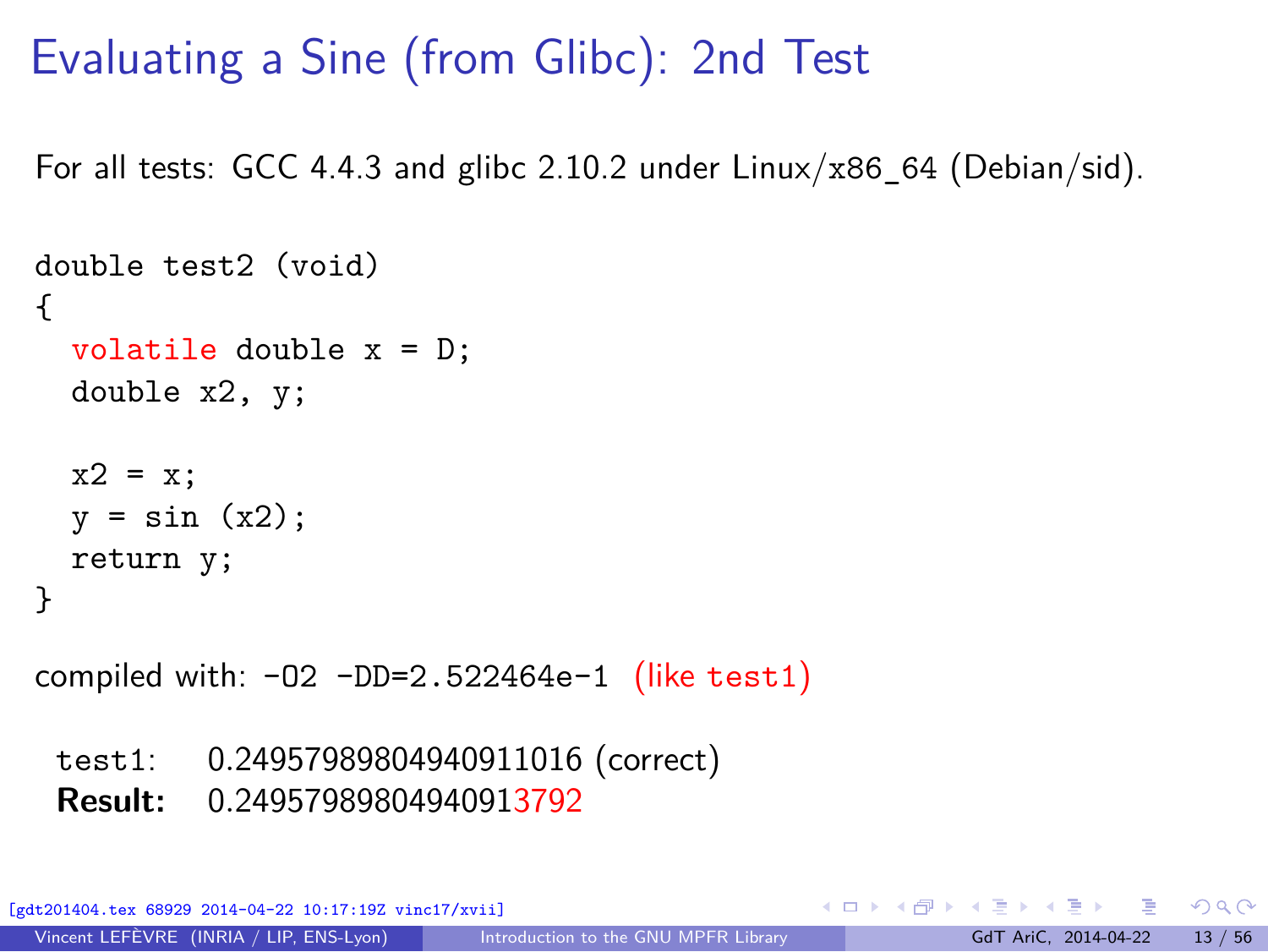# Evaluating a Sine (from Glibc): 3rd Test

```
double test3 (void)
{
  volatile double x = D, z;
  double x2, y;
  x2 = x;y = sin(x2);z = cos(x2);return y;
}
compiled with: -02 -DD=1e22 (note the new value of D)
Results:
```
test1: −0*.*85220084976718879499 test2: −0*.*85220084976718879499

[gdt201404.tex 68929 2014-04-22 10:17:19Z vinc17/xvii]

D.

 $\Omega$ 

イロト イ押 トイヨ トイヨト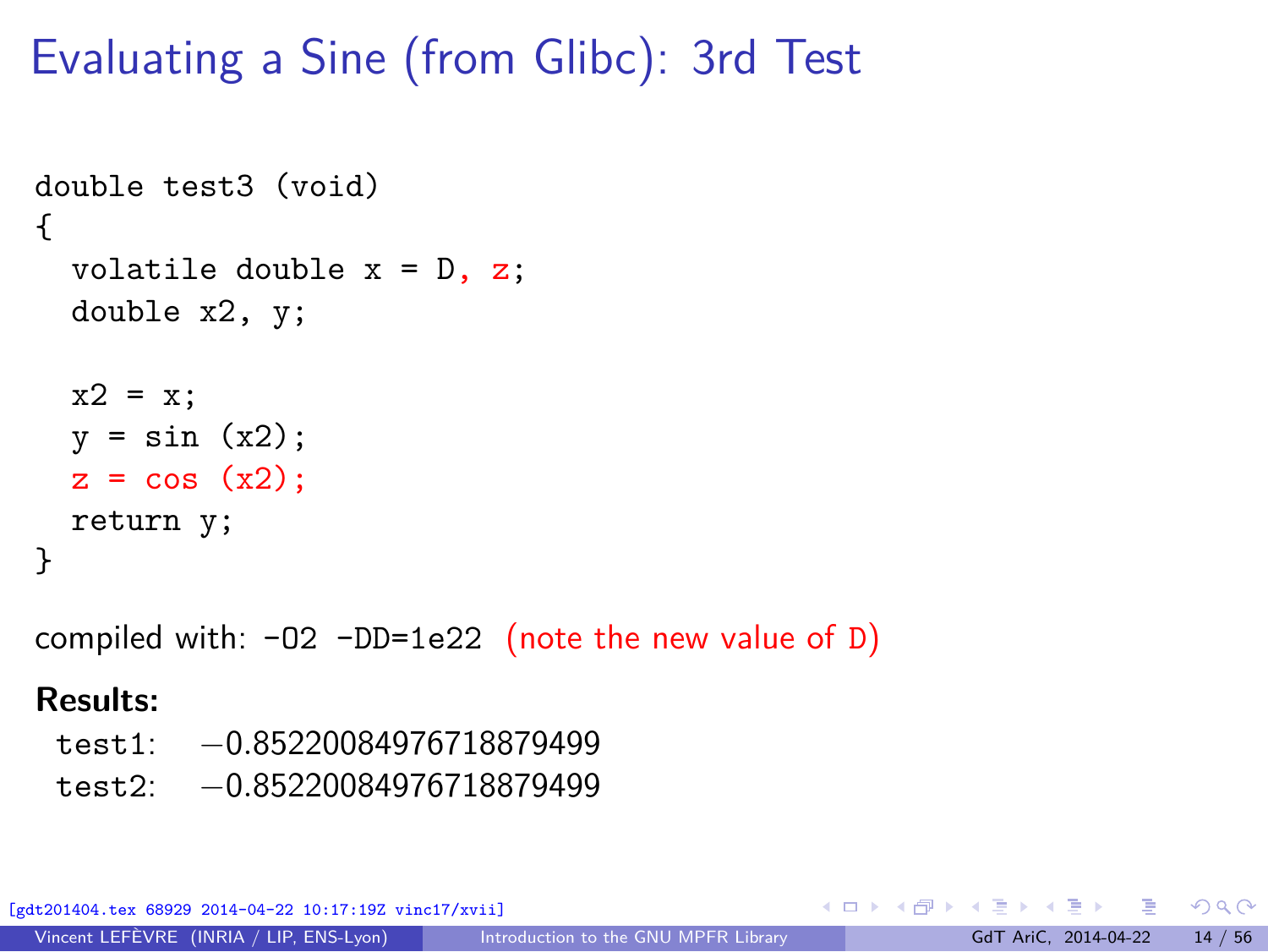# Evaluating a Sine (from Glibc): 3rd Test

```
double test3 (void)
{
 volatile double x = D, z;
 double x2, y;
 x2 = x;y = sin(x2);z = cos(x2);return y;
}
```
compiled with:  $-02$   $-DD=1e22$  (note the new value of D)

#### **Results:**

- test1: −0*.*85220084976718879499
- test2: −0*.*85220084976718879499
- test3: 0*.*46261304076460174617

[gdt201404.tex 68929 2014-04-22 10:17:19Z vinc17/xvii]

目

 $\Omega$ 

イロト イ押 トイヨ トイヨト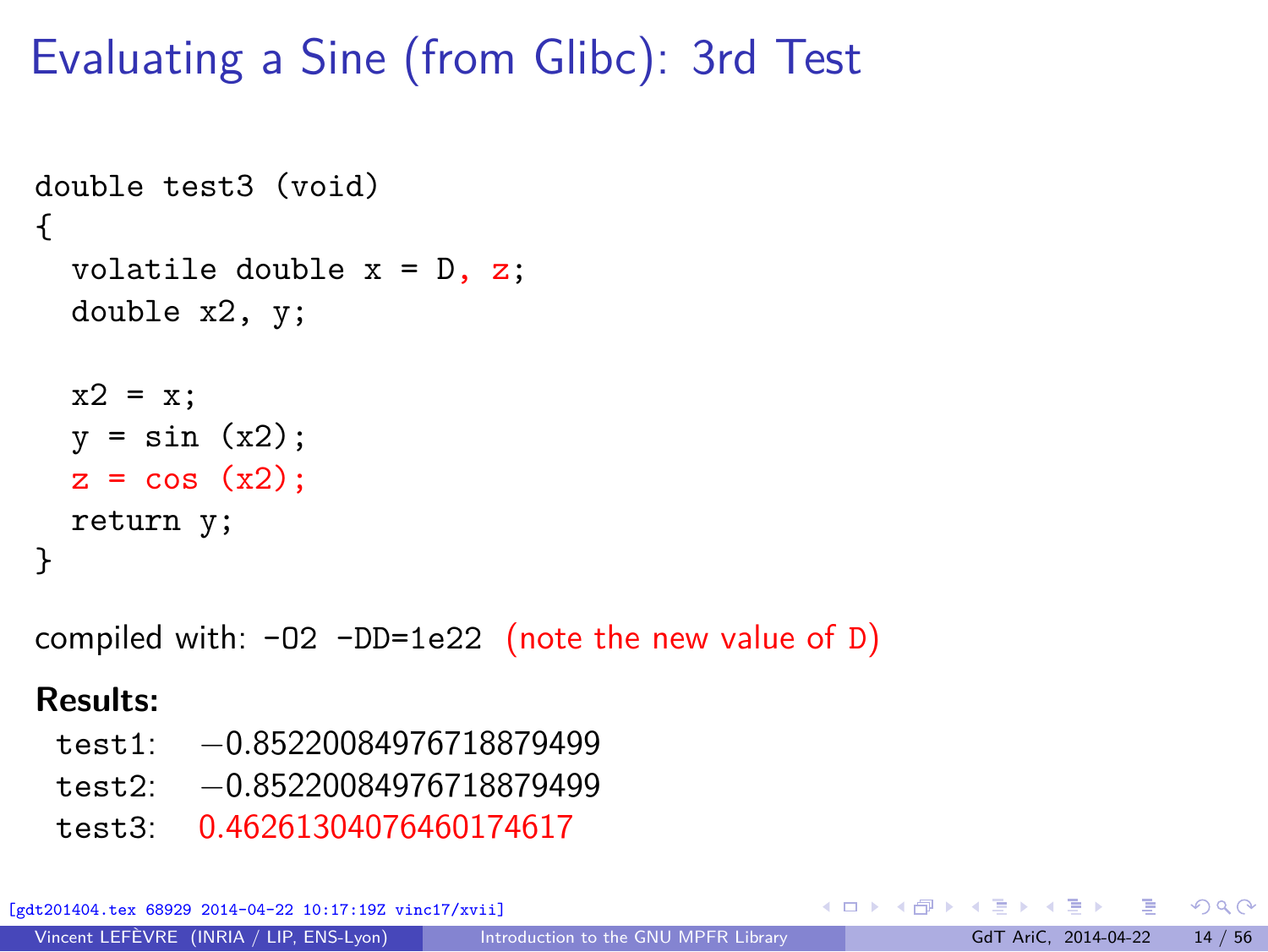**•** test1: The variable x has a constant value (and known at compile time), so does  $x2$ , and GCC can evaluate the expression  $sin(x2)$ . As of version 4.3.0, GCC uses MPFR, which provides correct rounding.

 $\Omega$ 

**∢ ロ ▶ - ∢ 何 ▶ - ∢ ヨ**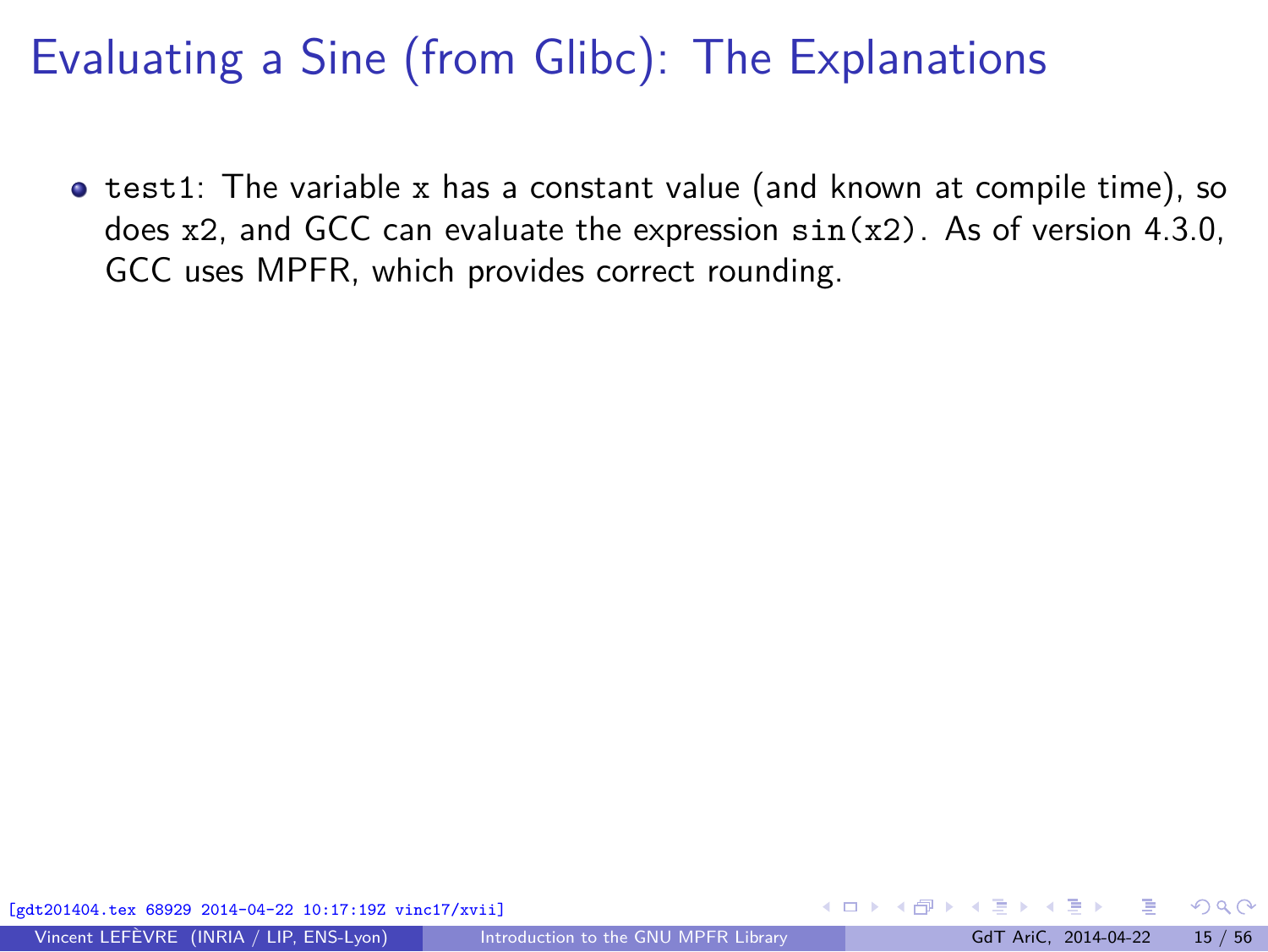- $\bullet$  test1: The variable x has a constant value (and known at compile time), so does  $x2$ , and GCC can evaluate the expression  $sin(x2)$ . As of version 4.3.0, GCC uses MPFR, which provides correct rounding.
- **test2:** Due to the volatile qualifier, GCC does not perform the above optimization (assuming possible side effects). The sin() function is called. At run time, this function is provided by the glibc math library, based (in 64-bit mode) on IBM's MathLib, which provides correct rounding.

 $\Omega$ 

イロト イ押 トイヨ トイヨト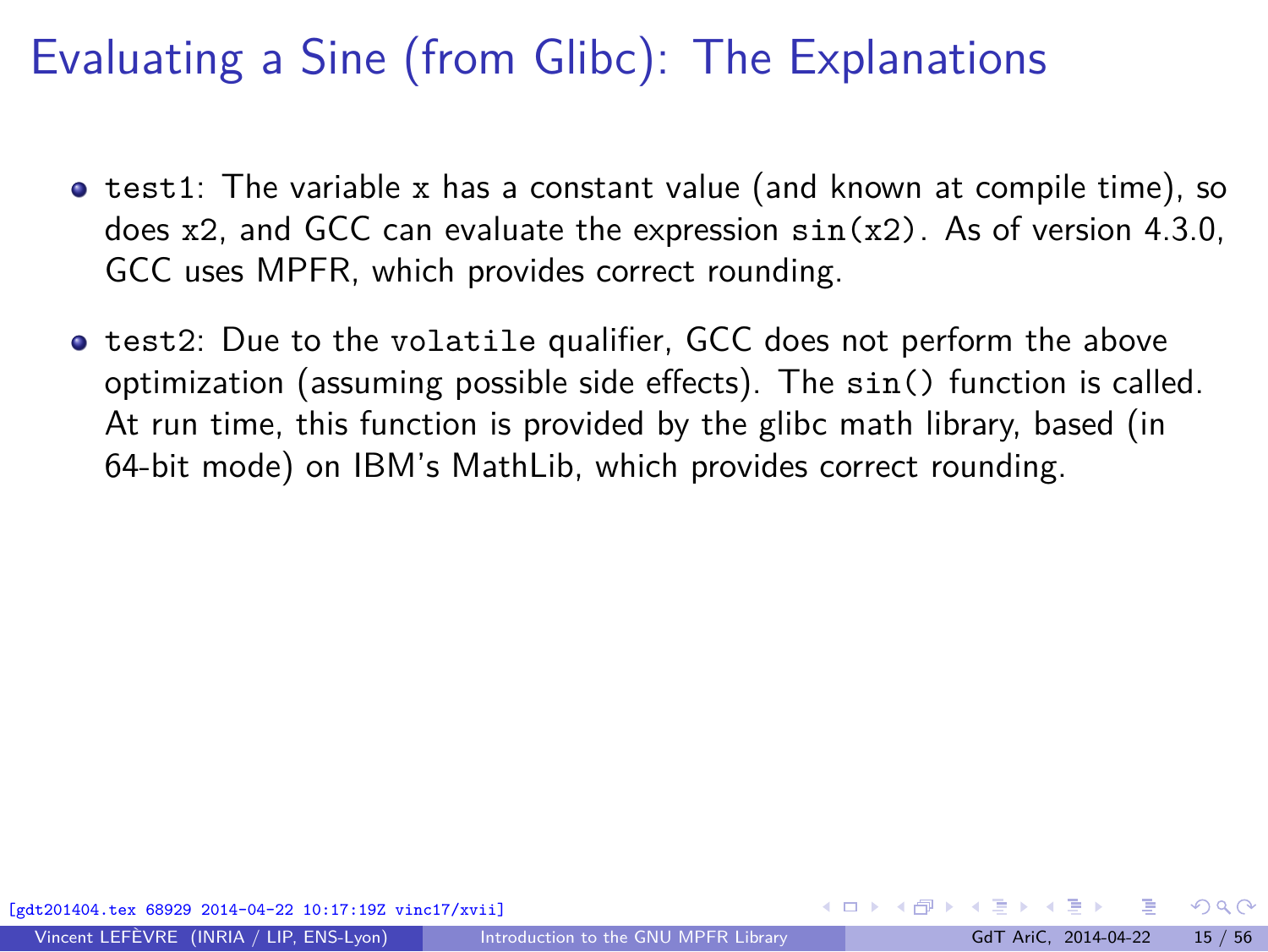- $\bullet$  test1: The variable x has a constant value (and known at compile time), so does  $x2$ , and GCC can evaluate the expression  $sin(x2)$ . As of version 4.3.0, GCC uses MPFR, which provides correct rounding.
- **test2:** Due to the volatile qualifier, GCC does not perform the above optimization (assuming possible side effects). The sin() function is called. At run time, this function is provided by the glibc math library, based (in 64-bit mode) on IBM's MathLib, which provides correct rounding. But there is a bug for  $0.25 < |x| < 0.855469$ , due to incorrect error analysis (found by Paul Zimmermann, [glibc bug 10709\)](http://sourceware.org/bugzilla/show_bug.cgi?id=10709).

 $\Omega$ 

 $\mathbf{A} \sqsubseteq \mathbf{B} \rightarrow \mathbf{A} \boxplus \mathbf{B} \rightarrow \mathbf{A} \boxplus \mathbf{B} \rightarrow \mathbf{A} \boxplus \mathbf{B}$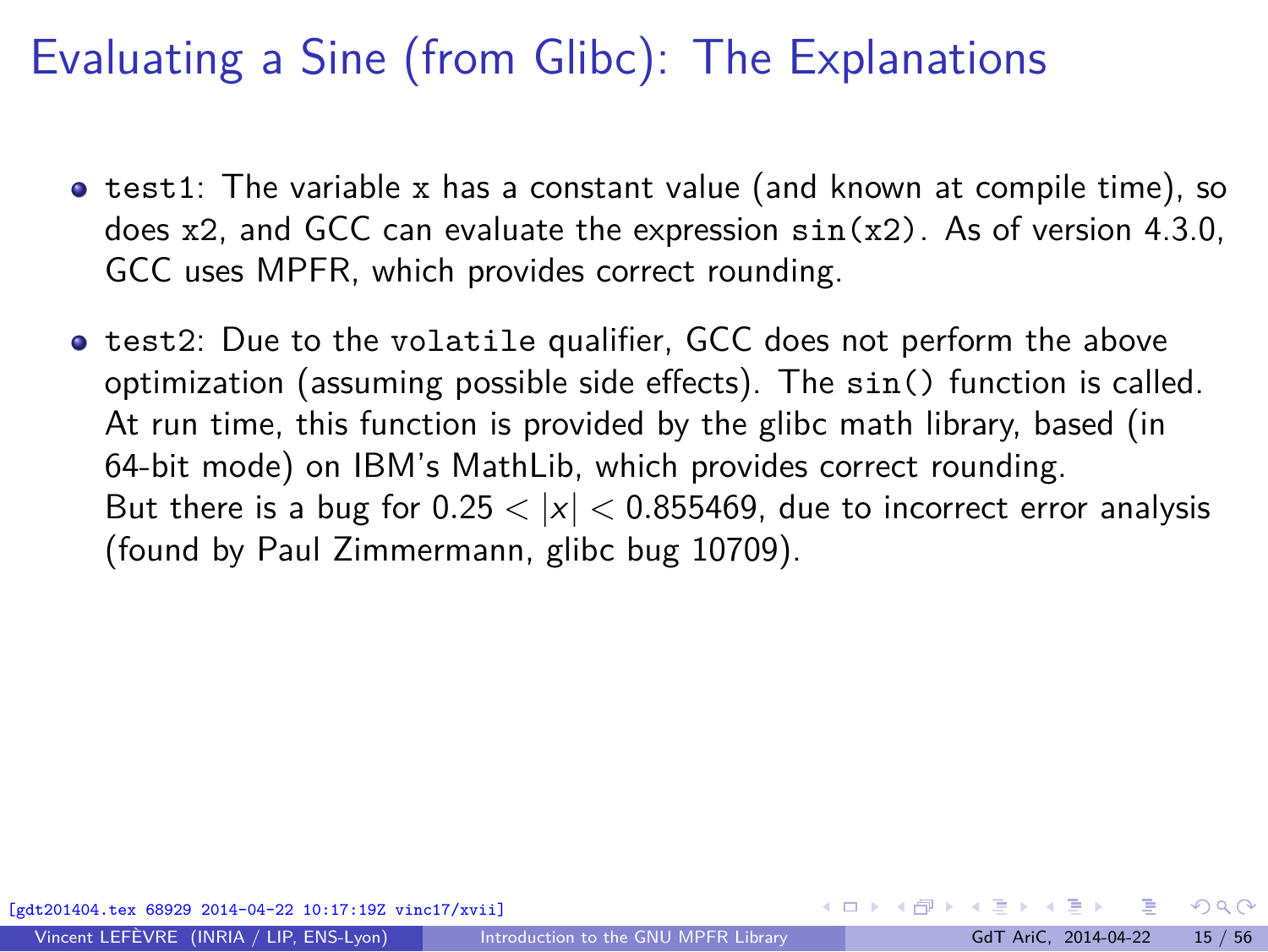- $\bullet$  test1: The variable x has a constant value (and known at compile time), so does  $x2$ , and GCC can evaluate the expression  $sin(x2)$ . As of version 4.3.0, GCC uses MPFR, which provides correct rounding.
- **test2:** Due to the volatile qualifier, GCC does not perform the above optimization (assuming possible side effects). The sin() function is called. At run time, this function is provided by the glibc math library, based (in 64-bit mode) on IBM's MathLib, which provides correct rounding. But there is a bug for  $0.25 < |x| < 0.855469$ , due to incorrect error analysis (found by Paul Zimmermann, [glibc bug 10709\)](http://sourceware.org/bugzilla/show_bug.cgi?id=10709).
- **•** test3: The optimization is still not possible, but GCC notices that both sin() and cos() are called on the same value x2 (not volatile), and calls the sincos() function, assuming the glibc math library will be used (indeed, sincos() is a GNU extension). This function, not provided by MathLib, is implemented by the fsincos x87 instruction.

[gdt201404.tex 68929 2014-04-22 10:17:19Z vinc17/xvii]

 $\Omega$ 

 $A \equiv \begin{pmatrix} 1 & 0 & 0 \\ 0 & 1 & 0 \\ 0 & 0 & 0 \end{pmatrix} \in A \Rightarrow A \equiv \begin{pmatrix} 1 & 0 & 0 \\ 0 & 1 & 0 \\ 0 & 0 & 0 \end{pmatrix} \in A$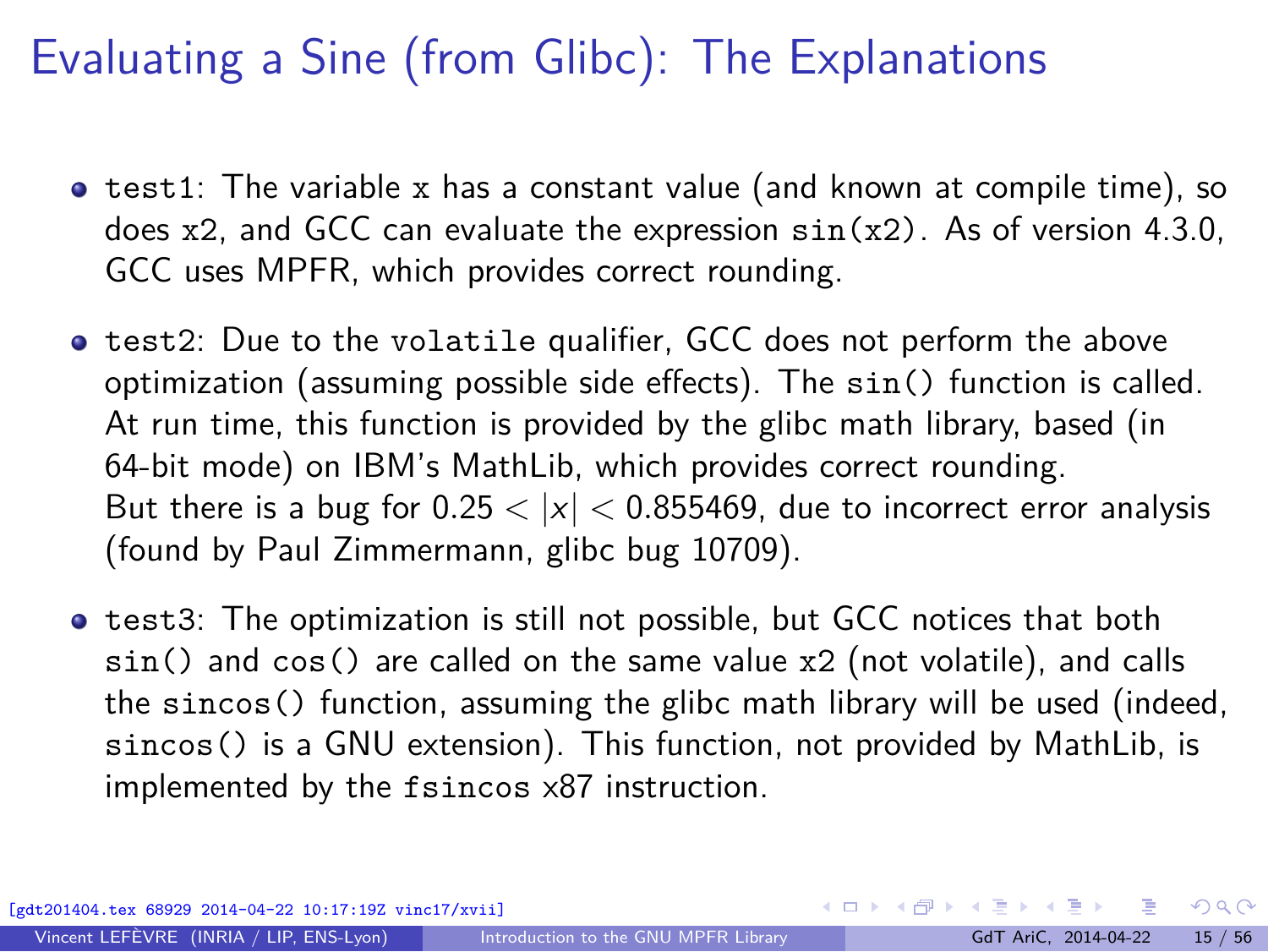# <span id="page-24-0"></span>Representation and Computation Model

Extension of the IEEE-754 standard to the arbitrary precision:

- Radix 2, precision  $p > 2$  associated with each MPFR number.
- Format of normal numbers:  $\pm 0.1b_2b_3\dots b_p\cdot 2^e\,$  with  $E_{\sf min}\leq e\leq E_{\sf max}$  $\overline{p}$  bits

 $(E_{\text{min}}$  and  $E_{\text{max}}$  are chosen by the user,  $1-2^{30}$  and  $2^{30}-1$  by default).

- No subnormals, but can be emulated with mpfr\_subnormalize.
- $\bullet$  Special MPFR data:  $\pm 0$ ,  $\pm \infty$ , NaN (only one kind, similar to sNaN).
- Correct rounding in the 4 rounding modes of IEEE 754-1985: Nearest-even, Downward, Upward, toward Zero.

Also supports: Away from zero (new in MPFR 3.0.0).

• Correct rounding in any precision for any function. More than the accuracy, needed for reproducibility of the results and for testing arithmetics. **Note:** Before MPFR 3.1.0, the results of the random functions depended on the platform (32-bit /  $64$ -bit). This is no longer the case.

[gdt201404.tex 68929 2014-04-22 10:17:19Z vinc17/xvii]

 $299$ 

イロト 不優 トメ 差 トメ 差 トー 差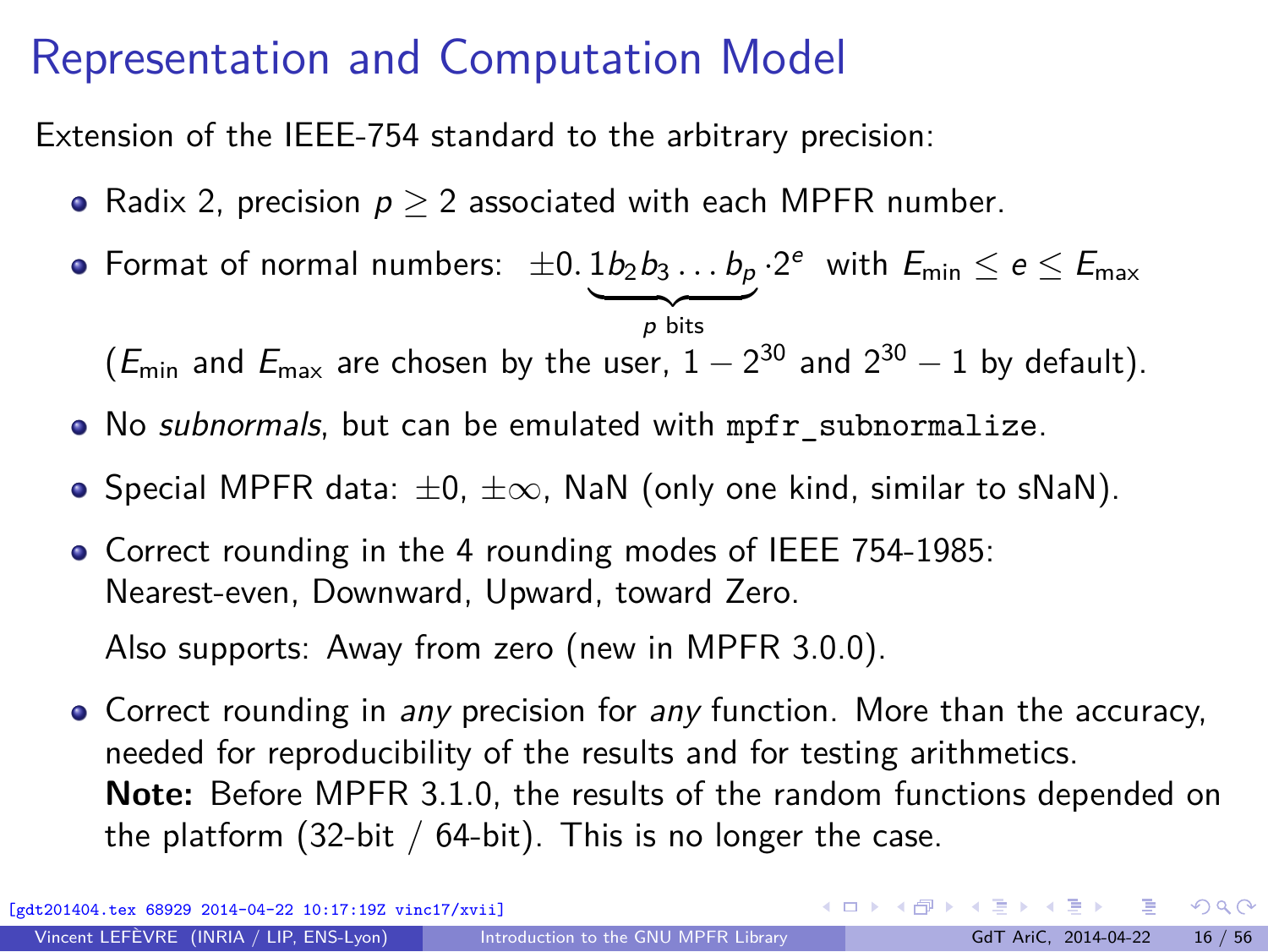### Caveats

- Correct rounding, variable precision and special numbers  $\rightarrow$  noticeable overhead in very small precisions.
- Correct rounding  $\rightarrow$  much slower on (mostly rare) "bad" cases (due to the Table Maker's Dilemma), but slightly slower in average. Ziv's strategy in MPFR:
	- $\triangleright$  first evaluate the result with slightly more precision  $(m)$ than the target  $(p)$ ;
	- $\blacktriangleright$  if rounding is not possible, then  $m \leftarrow m + (32 \text{ or } 64)$ , and recompute;
	- $\blacktriangleright$  for the following failures:  $m \leftarrow m + |m/2|$ .



 $($  ロ )  $($   $($  $)$   $)$   $($   $)$   $($   $)$   $($   $)$   $($   $)$   $($   $)$   $($   $)$   $($   $)$   $($   $)$   $($   $)$   $($   $)$   $($   $)$   $($   $)$   $($   $)$   $($   $)$   $($   $)$   $($   $)$   $($   $)$   $($   $)$   $($   $)$   $($   $)$   $($   $)$   $($   $)$   $($   $)$   $($   $)$   $($   $)$ 

 $\bullet$  Huge exponent range and meaningful results  $\rightarrow$  functions sin, cos and tan on huge arguments are very slow and take a lot of memory.

[gdt201404.tex 68929 2014-04-22 10:17:19Z vinc17/xvii]

 $QQ$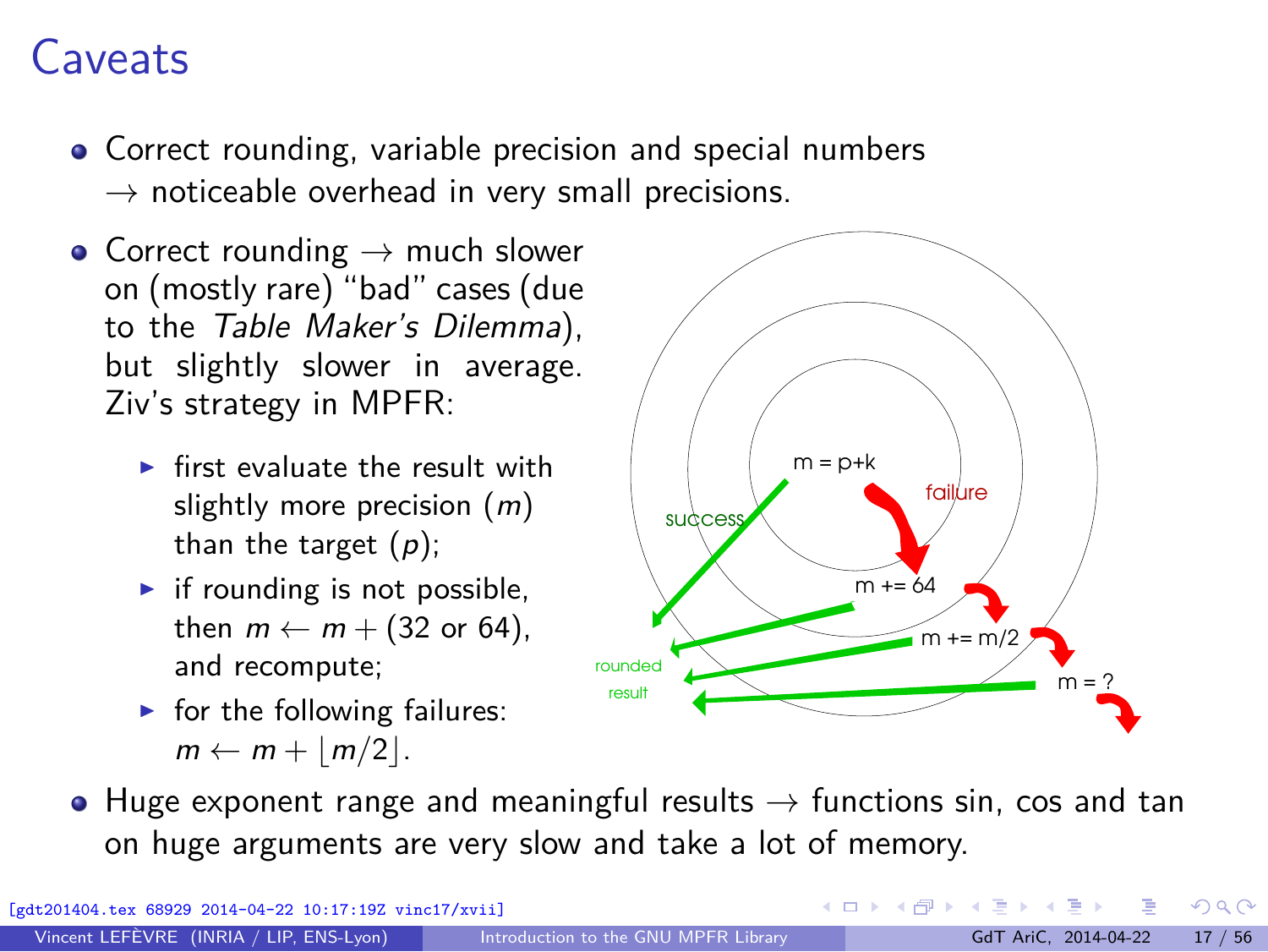# Exceptions (Global/Per-Thread Sticky Flags)

Invalid The MPFR (floating-point) result is not defined (NaN). Ex.:  $0/0$ ,  $log(-17)$ , but also mpfr set on a NaN.

DivideByZero a.k.a. Infinitary (LIA-2). An exact infinite result is defined for a function on finite operands.

Ex.:  $1/\pm 0$ ,  $log(\pm 0)$ .

Overflow The exponent of the rounded result with unbounded exponent range would be larger than  $E_{\text{max}}$ . Ex.:  $2^{E_{\text{max}}}$ , and even mpfr\_set(y,x,MPFR\_RNDU) with  $x =$  nextbelow( $+\infty$ ) and prec( $y$ ) < prec(x).

Underflow The exponent of the rounded result with unbounded exponent range would be smaller than  $E_{\text{min}}$ .

> Ex.: If  $E_{\text{min}} = -17$ , underflow occurs with 0.1e-17 / 2 and  $0.11e-17 - 0.1e-17$  (no subnormals).

Inexact The returned result is different from the exact result.

Erange Range error when the result is not a MPFR datum.

Ex.: mpfr get ui on negative value, mpfr cmp on (NaN, x).

[gdt201404.tex 68929 2014-04-22 10:17:19Z vinc17/xvii]

 $QQ$ 

 $A \equiv \mathbf{1} + \mathbf{1} + \mathbf{1} + \mathbf{1} + \mathbf{1} + \mathbf{1} + \mathbf{1} + \mathbf{1} + \mathbf{1} + \mathbf{1} + \mathbf{1} + \mathbf{1} + \mathbf{1} + \mathbf{1} + \mathbf{1} + \mathbf{1} + \mathbf{1} + \mathbf{1} + \mathbf{1} + \mathbf{1} + \mathbf{1} + \mathbf{1} + \mathbf{1} + \mathbf{1} + \mathbf{1} + \mathbf{1} + \mathbf{1} + \mathbf{1} + \mathbf{1} + \mathbf{1} + \mathbf{1} +$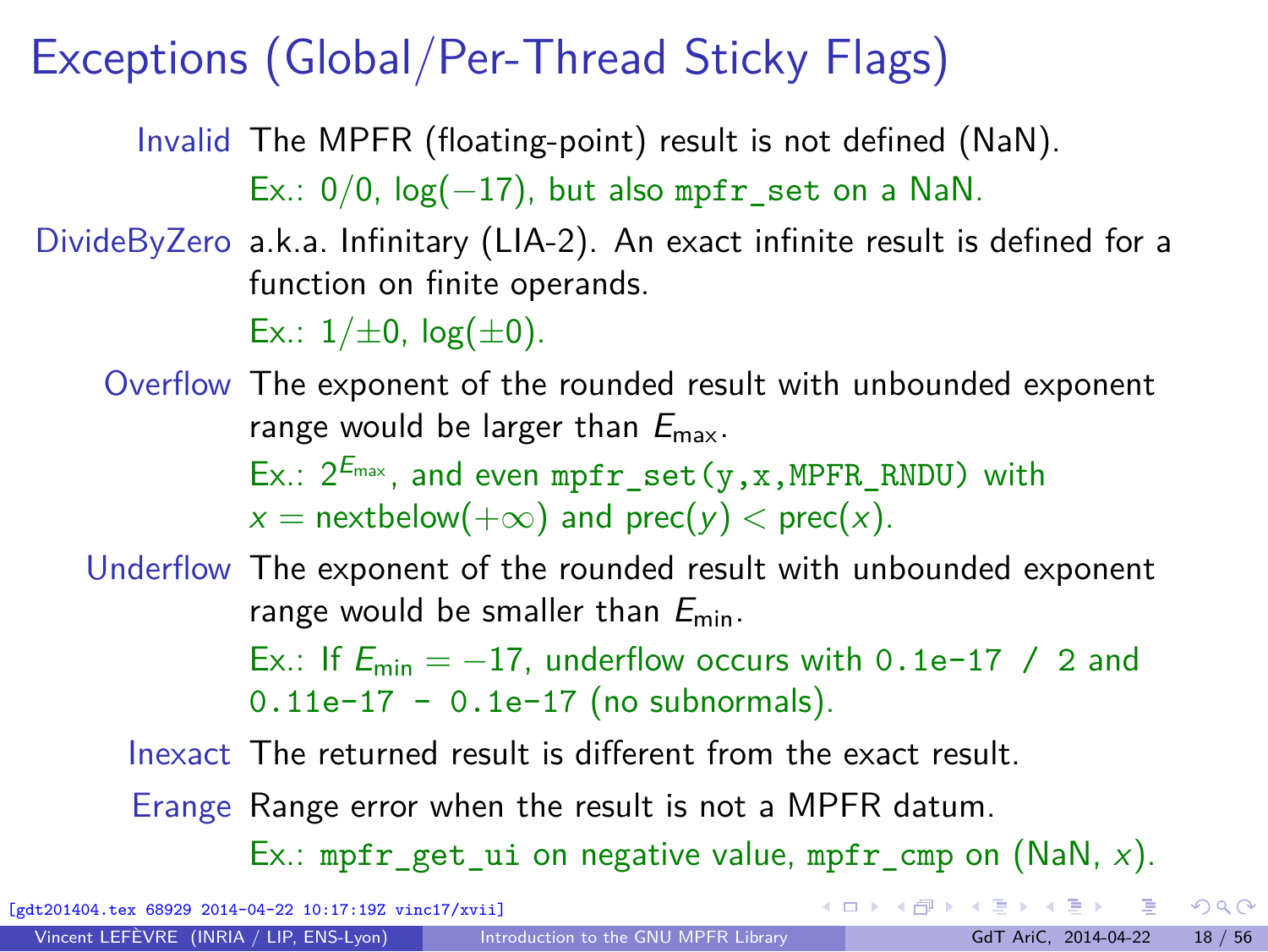Most functions that return a MPFR number as a result (pointer passed as the first argument) also return a value of type int, called the ternary value:

- $= 0$  The value stored in the destination is exact (no rounding) or NaN.
- *>* 0 The value stored in the destination is greater than the exact result.
- *<* 0 The value stored in the destination is less than the exact result.

When not already set, the *inexact* flag is set if and only if the ternary value is nonzero.

 $\Omega$ 

イロト イ押 トイヨ トイヨー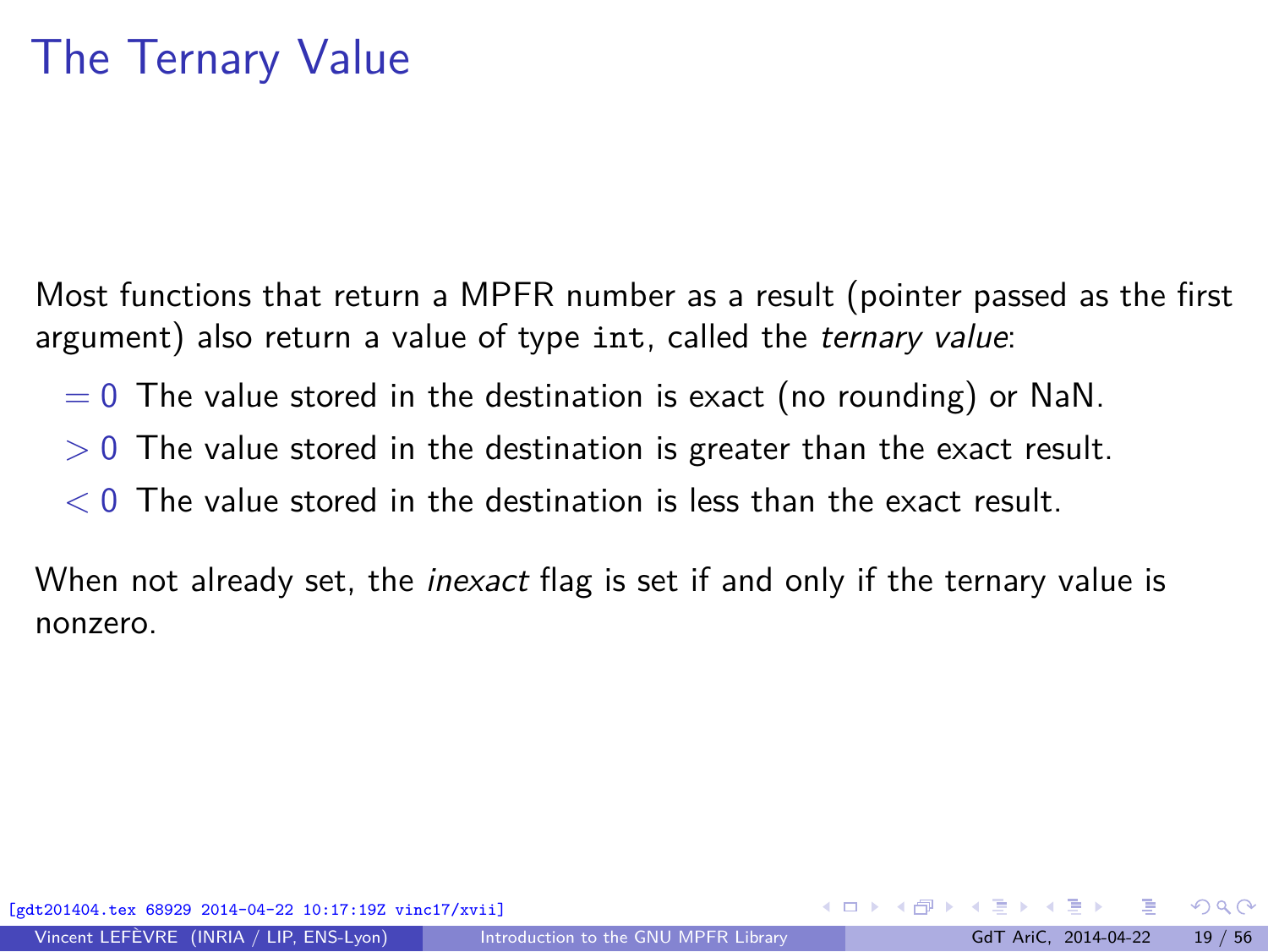# Some Differences Between MPFR and IEEE 754

- No subnormals in MPFR, but can be emulated with mpfr subnormalize.
- MPFR has only one kind of NaN (behavior is similar to signaling NaNs).
- No DivideByZero exception before MPFR 3.1.
- The Invalid exception is a bit different (see NaNs).
- Memory representation is different, but the mapping of a bit string (specified by IEEE 754) into memory is implementation-defined anyway.
- Some operations are not implemented.
- **And other minor differences**

[gdt201404.tex 68929 2014-04-22 10:17:19Z vinc17/xvii]

Vincent LEFÈVRE (INRIA / LIP, ENS-Lyon) [Introduction to the GNU MPFR Library](#page-0-0) GdT AriC, 2014-04-22 20 / 56

 $\Omega$ 

イロト イ押 トイヨ トイヨト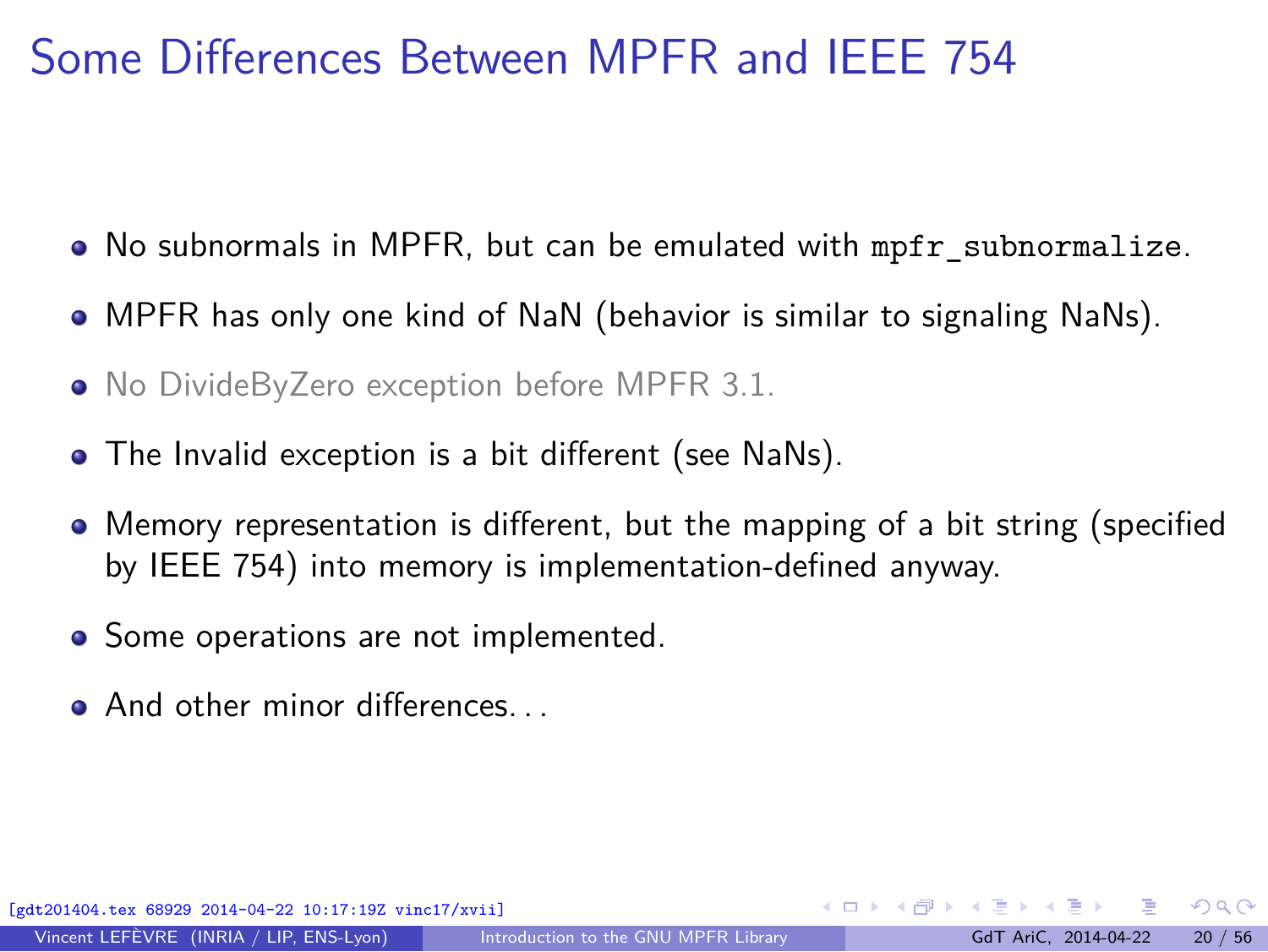# Memory Handling

- Type mpfr t: typedef mpfr struct mpfr  $t[1]$ ;
	- $\triangleright$  when a mpfr\_t variable is declared, the structure is automatically allocated (the variable must still be initialized with mpfr\_init2 for the significand);
	- in a function, the pointer itself is passed, so that in mpfr\_add(a,b,c,rnd), the object \*a is modified;
	- ▶ associated pointer: typedef \_\_mpfr\_struct \*mpfr\_ptr;
- MPFR numbers with more precision can be created internally. Warning! Possible crash in extreme cases (like in most software).
- Some MPFR functions may create caches, e.g. when computing constants such as  $\pi$ . Caches can be freed with mpfr free cache.
- MPFR internal data (exception flags, exponent range, caches. . . ) are either global or per-thread (if MPFR has been built with TLS support).

[gdt201404.tex 68929 2014-04-22 10:17:19Z vinc17/xvii]

 $QQ$ 

 $A \equiv \begin{pmatrix} 1 & 0 & 0 \\ 0 & 1 & 0 \\ 0 & 0 & 0 \end{pmatrix} \in A \Rightarrow A \equiv \begin{pmatrix} 1 & 0 & 0 \\ 0 & 1 & 0 \\ 0 & 0 & 0 \end{pmatrix} \in A$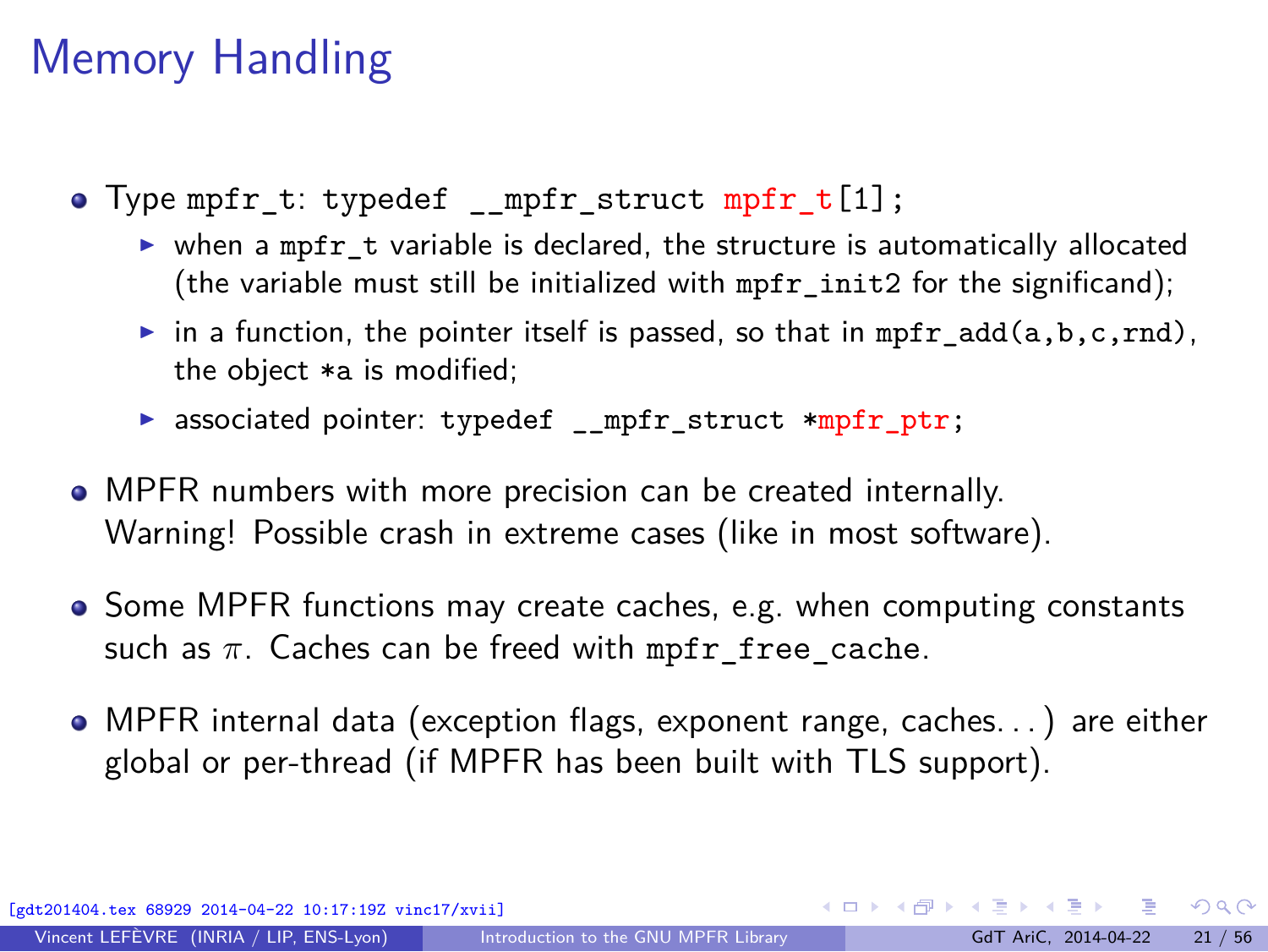# Logging

When MPFR has been built with -enable-logging (on supported platforms), environment variables can be defined for logging:

MPFR\_LOG\_INPUT Log the function input. MPFR\_LOG\_OUTPUT Log the function output. MPFR LOG MSG Log the messages if any. MPFR LOG ALL Log everything.

MPFR LOG FILE Name of the log file (default: mpfr.log). MPFR\_LOG\_PREC Number of digits of the output (default: 6). MPFR\_LOG\_LEVEL Max recursive level (default: 7). MPFR\_LOG\_TIME Log the time spent inside the function. MPFR\_LOG\_INTERNAL Log some particular variables if any. MPFR\_LOG\_ZIV Log what the Ziv loops do. MPFR\_LOG\_STAT Log how many times a Ziv loop failed.

[gdt201404.tex 68929 2014-04-22 10:17:19Z vinc17/xvii]

 $\Omega$ 

イロト イ押 トイヨ トイヨト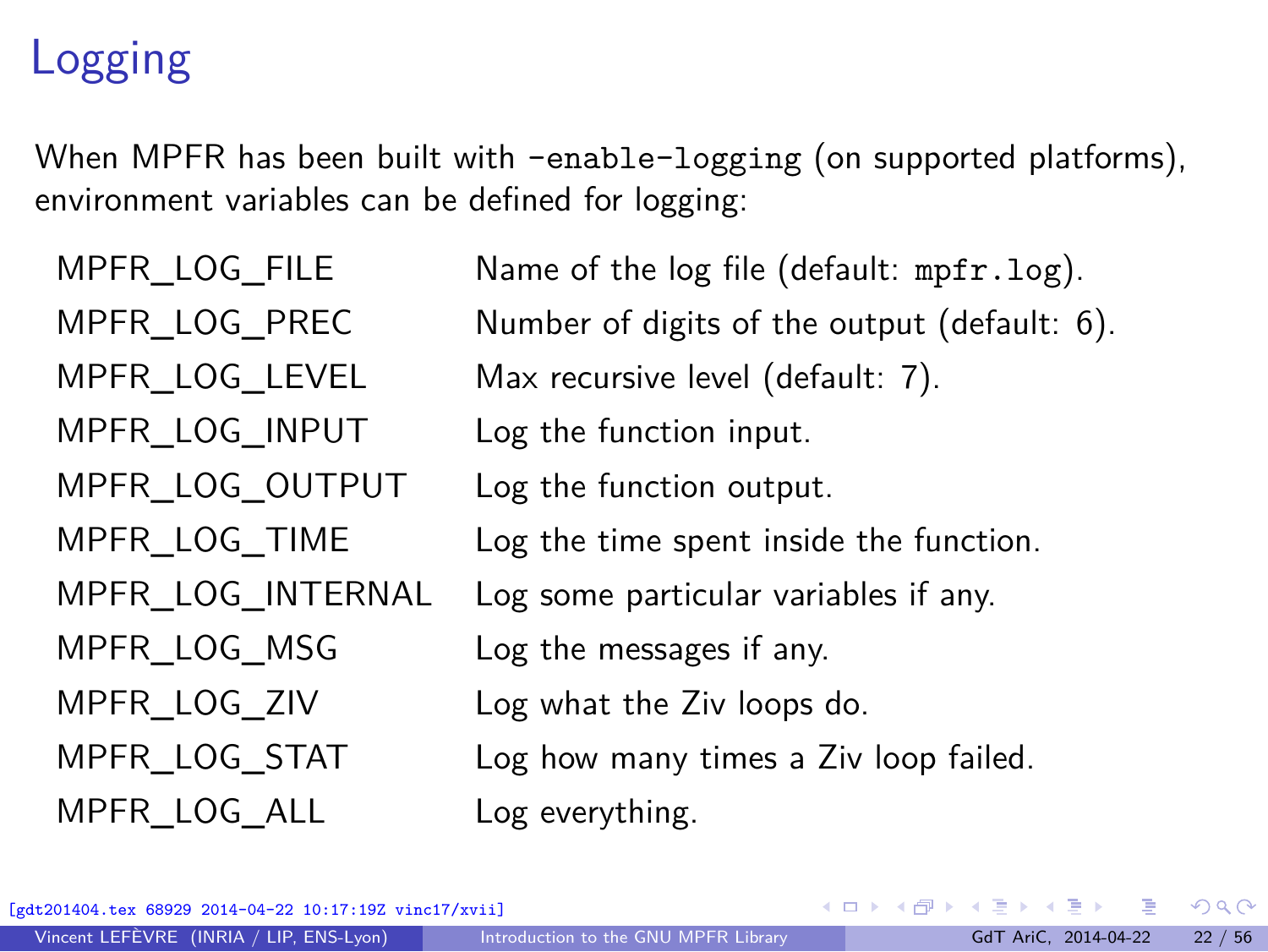# <span id="page-31-0"></span>Output Functions

|                     | Simple output                      | <b>Formatted output</b>                    |  |  |
|---------------------|------------------------------------|--------------------------------------------|--|--|
| To file             | mpfr_out_str                       | mpfr_fprintf, mpfr_printf                  |  |  |
| To string           | mpfr_get_str                       | mpfr_sprintf                               |  |  |
| <b>MPFR</b> version | old                                | 2.4.0                                      |  |  |
| Locale-sensitive    | yes (2.2.0)                        | yes                                        |  |  |
| Base                | 2 to 36 $(2.x)$<br>2 to $62 (3.x)$ | 2, 10, 16                                  |  |  |
| Read-back exactly   | yes ( $prec = 0$ )                 | yes <sup>2</sup> (empty precision field)   |  |  |
| <b>Efficiency</b>   |                                    | before MPFR 3.1.0,<br>very slow in base 10 |  |  |

<sup>2</sup>Except for the conversion specifier g (or G) — documentation of MPFR 2.4.1 is incorrect.

[gdt201404.tex 68929 2014-04-22 10:17:19Z vinc17/xvii]

Vincent LEFÈVRE (INRIA / LIP, ENS-Lyon) [Introduction to the GNU MPFR Library](#page-0-0) GdT AriC, 2014-04-22 23 / 56

Ε

 $299$ 

K ロ ▶ K 個 ▶ K 君 ▶ K 君 ▶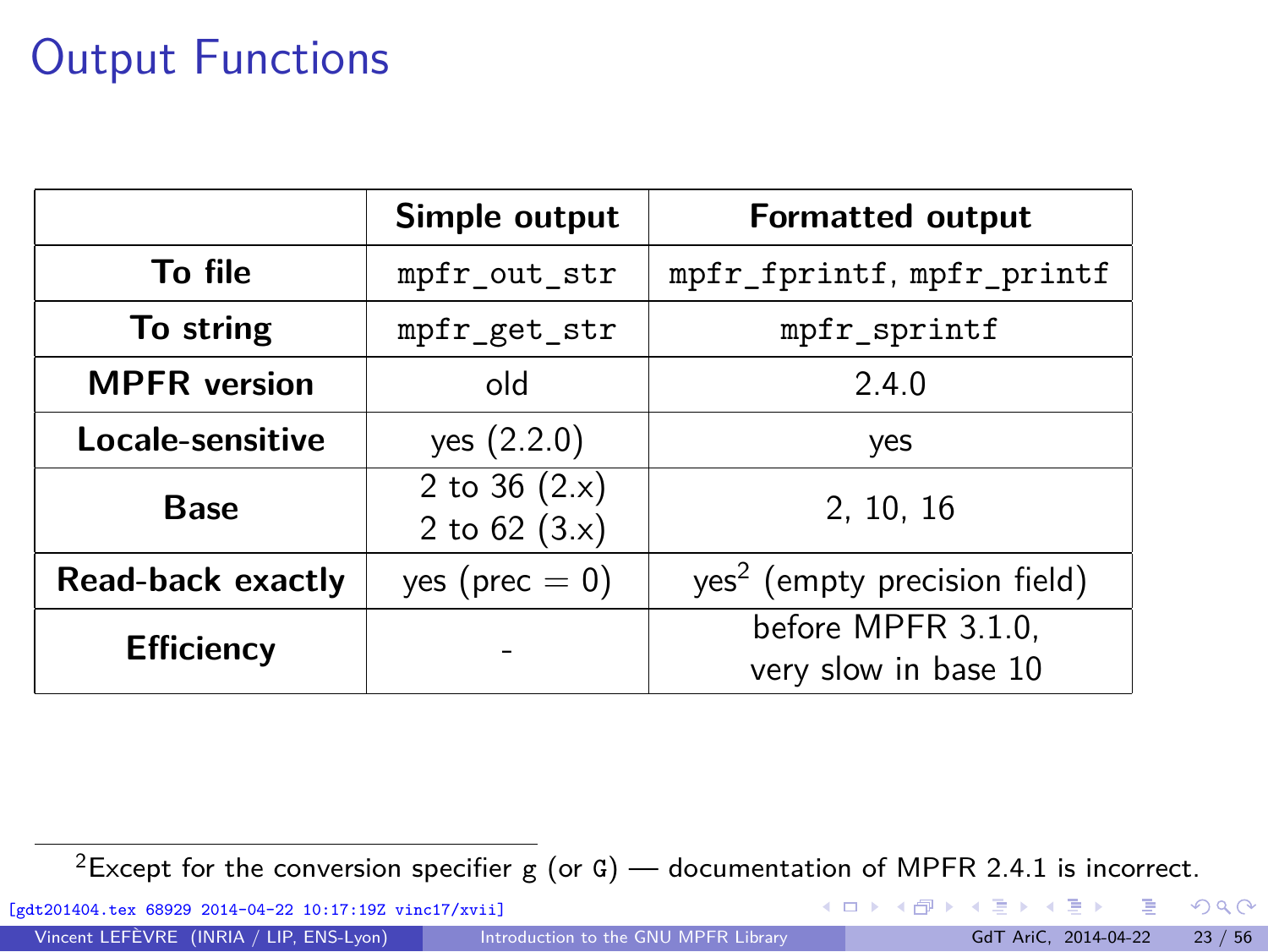Simple Output (mpfr\_out\_str, mpfr\_get\_str)

size t mpfr out str (FILE \*stream, int base, size t n, mpfr\_t op, mp\_rnd\_t rnd)

Base b: from 2 to 62 (from 2 to 36 before MPFR 3.0.0).

Precision *n*: number of digits or 0. If  $n = 0$ :

- $\bullet$  The number of digits m is chosen large enough so that re-reading the printed value with the same precision, assuming both output and input use rounding to nearest, will recover the original value of op.
- More precisely, if p is the precision of op, then  $m = 1 + \lceil p \cdot \log(2) / \log(b) \rceil$ , and  $m = 1 + \lfloor (p-1) \cdot \log(2) / \log(b) \rfloor$  when b is a power of 2 (it has been checked that these formulas are computed exactly for practical values of  $p$ ). See: David W. Matula, *[In-and-Out Conversions](http://dx.doi.org/10.1145/362851.362887)*, CACM, 1968.

Output to string: mpfr\_get\_str (on which mpfr\_out\_str is based).

[gdt201404.tex 68929 2014-04-22 10:17:19Z vinc17/xvii]

K ロ ▶ K 個 ▶ K ミ ▶ K ミ ▶ - ' 큰' - 10 Q Q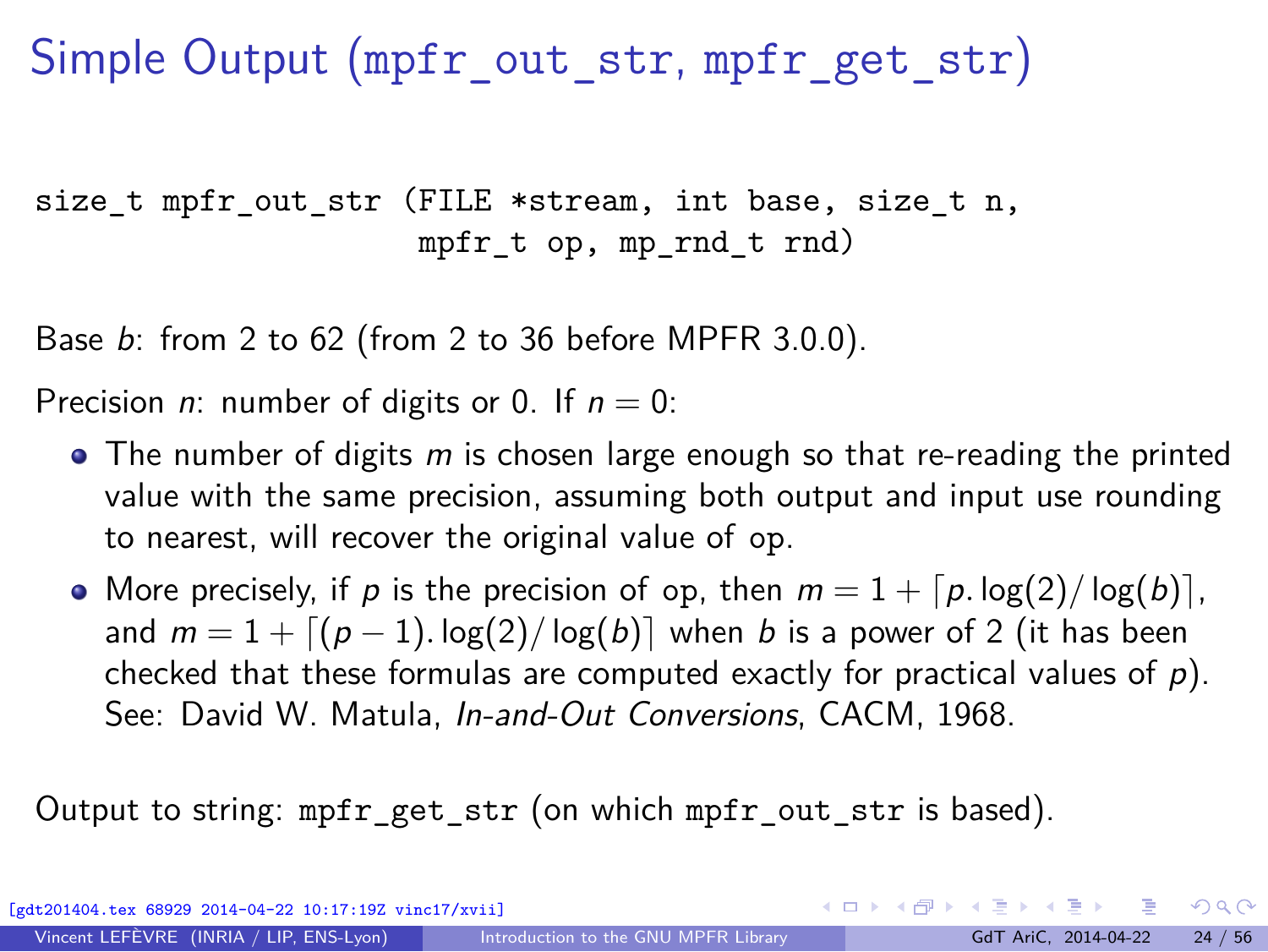### Formatted Output Functions (printf-like)

Conversion specification:

% [flags] [width] [.[precision]] [type] [rounding] conv

**Examples** (32-bit  $x \approx 10000/81 \approx 123.45679012$ ):

```
mpfr_printf ("%Rf %.6RDe %.6RUe\n", x, x, x);
> 123.45679012 1.234567e+02 1.234568e+02
 mpfr_printf ("%11.1R*A\n", MPFR_RNDD, x);
> 0X7 RP+4
 mpfr printf ("%.*Rb\n", 6, x);
> 1.111011p+6mpfr printf ("%.9Rg %#.9Rg\n", x, x);
> 123.45679 123.456790
 mpfr_printf ("%#.*R*g %#.9g\n", 8, MPFR_RNDU, x, 10000./81.);
> 123.45680 123.456790
```
[gdt201404.tex 68929 2014-04-22 10:17:19Z vinc17/xvii]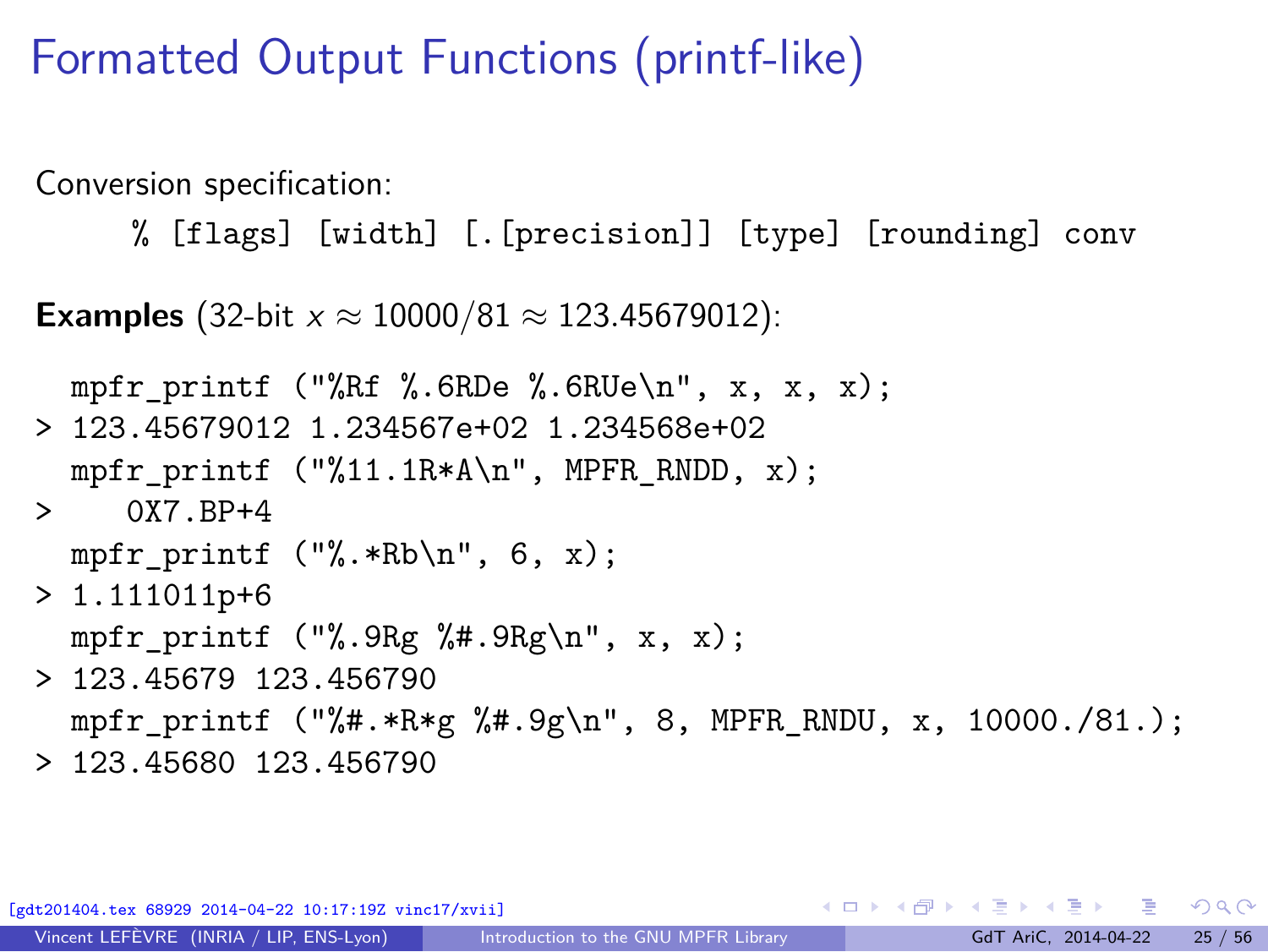### <span id="page-34-0"></span>Test of MPFR (make check)

In the GCC development mailing-list, on 2007-12-29:

```
http://gcc.gnu.org/ml/gcc/2007-12/msg00707.html
```

```
> On 29 December 2007 20:07, Dennis Clarke wrote:
>
>>
>> Do you have a testsuite ? Some battary of tests that can be thrown at the
>> code to determine correct responses to various calculations, error
>> conditions, underflows and rounding errors etc etc ?
>
> There's a "make check" target in the tarball. I don't know how thorough
> it is.
```
That is what scares me.

Dennis

[gdt201404.tex 68929 2014-04-22 10:17:19Z vinc17/xvii]

 $\equiv$   $\cap$   $\alpha$ 

 $\mathbf{A} \equiv \mathbf{A} + \mathbf{A} \mathbf{B} + \mathbf{A} \mathbf{B} + \mathbf{A} \mathbf{B} + \mathbf{A} \mathbf{B}$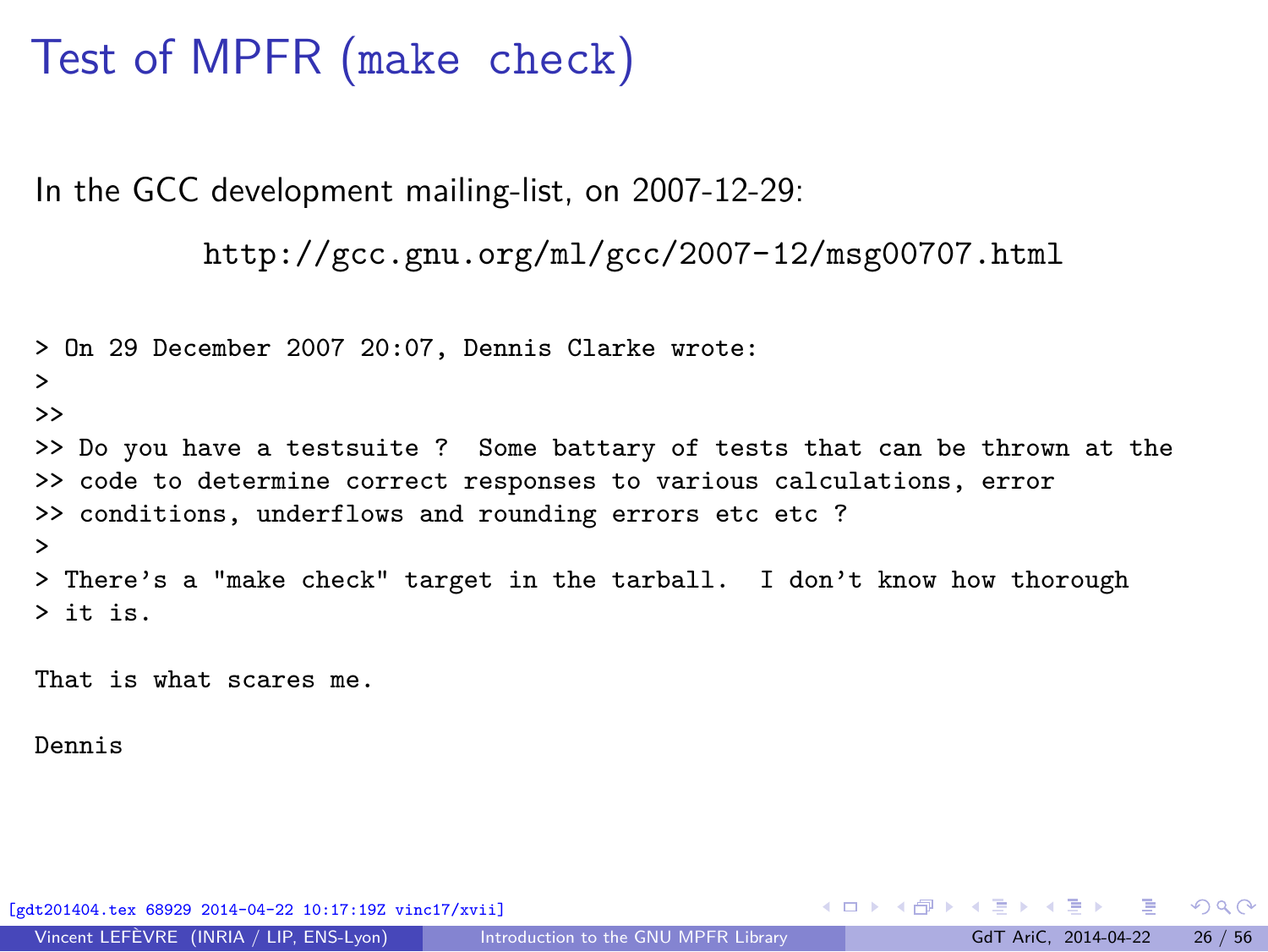# Test of MPFR (make check) [2]

Exhaustive testing is not possible.

 $\rightarrow$  Particular and generic tests (random or not).

- Complete branch coverage (or almost), but not sufficient.
- Function-specific or algorithm-specific values and other difficulties (e.g., based on bugs that have been found).
	- **1** Bug found in some function.
	- 2 Corresponding particular test added.
	- <sup>3</sup> Analysis:
		- $\star$  Reason of the bug?
		- <sup>⋆</sup> Can a similar bug be found somewhere else in the MPFR code (current or future)?
	- <sup>4</sup> Corresponding generic test(s) added.
- **•** Tests with various gcc options, with valgrind.

In addition to make check, potential bugs detected by mpfrlint.

[gdt201404.tex 68929 2014-04-22 10:17:19Z vinc17/xvii]

 $\Omega$ 

 $\left\{ \begin{array}{ccc} \square & \times & \overline{\square} & \times \end{array} \right.$   $\left\{ \begin{array}{ccc} \square & \times & \times & \overline{\square} & \times \end{array} \right.$   $\left\{ \begin{array}{ccc} \square & \times & \times & \overline{\square} & \times \end{array} \right.$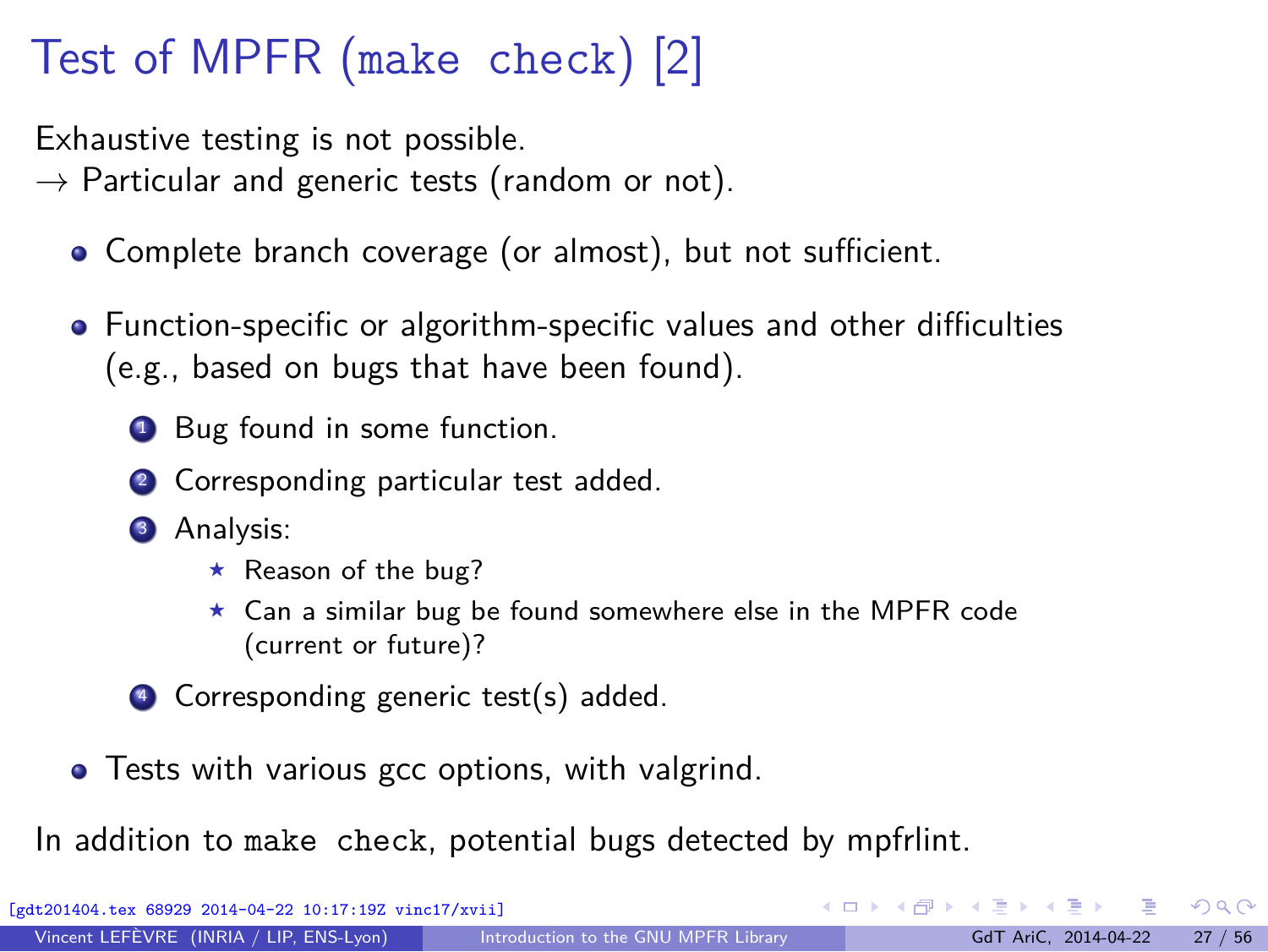### What Is Tested

- $\bullet$  Special data in input or output: NaN, infinities,  $\pm 0$ .
- **Inputs that yield exceptions, exact cases, or midpoint cases in** rounding-to-nearest.
- Discontinuity points.
- Bit patterns: for some functions (arithmetic operations, integer power), random inputs with long sequence of  $0$ 's and/or  $1$ 's.
- Thresholds: *hard-to-round cases*, underflow/overflow thresholds (currently for a few functions only).
- Extreme cases: tiny or huge input values.
- Reuse of variables (reuse.c), e.g. in  $mpr\_exp(x, x, rnd)$ .
- The influence of previous data: exception flags, sign of the output variable.
- Weird exponent range, e.g. [17*,* 59].

ex 68929 2014-04-22 10:17:19Z vinc17/xviil

 $\Omega$ 

 $A \equiv \begin{pmatrix} 1 & 0 & 0 \\ 0 & 1 & 0 \\ 0 & 0 & 0 \end{pmatrix} \in A \Rightarrow A \equiv \begin{pmatrix} 1 & 0 & 0 \\ 0 & 1 & 0 \\ 0 & 0 & 0 \end{pmatrix} \in A$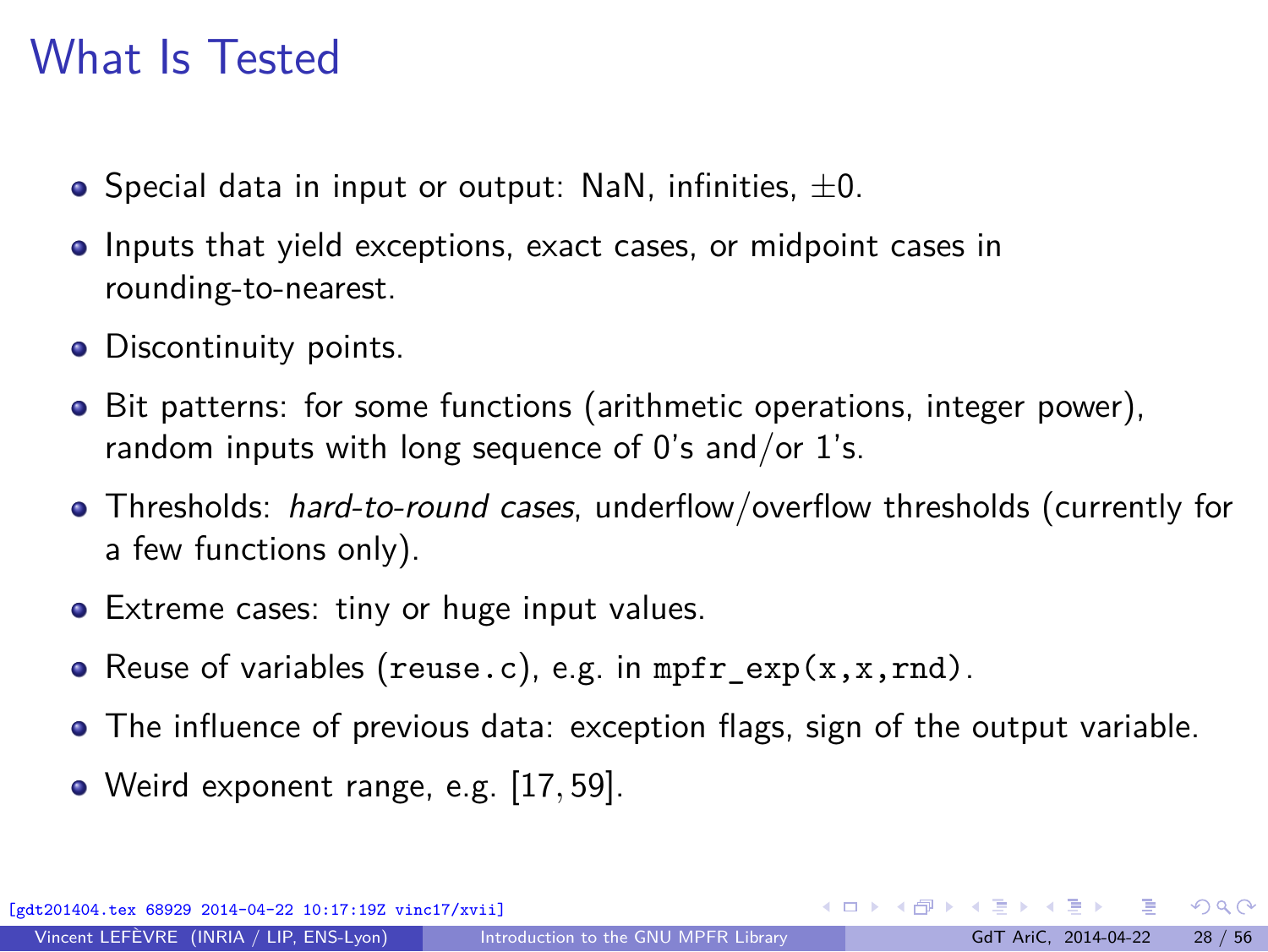# The Generic Tests (tgeneric.c)

### Basic Principle

A function is first evaluated on some input x in some target precision  $p + k$ , and if one can deduce the result in precision  $p$  (i.e., the TMD does not occur), then one evaluates f on the same input  $x$  in the target precision  $p$ , and compare the results.

- $\bullet$  The precision p and the inputs are chosen randomly (in some ranges). Special values (tiny and huge inputs) can be tested too.
- Functions with 2 inputs (possibly integer) are supported.
- The exceptions are supported (with a consistency test of flags and values).
- The ternary value is checked.
- The evaluations can be performed in different flag contexts (to check the sensitivity to the flags).
- An evaluation can be redone in an extremely reduced exponent range.
- In the second evaluation, the precision of the inputs can be increased.
- The exponent range is checked at the end (bug if not restored).

[gdt201404.tex 68929 2014-04-22 10:17:19Z vinc17/xvii]

 $\Omega$ 

 $\left\{ \begin{array}{ccc} 1 & 0 & 0 \\ 0 & 1 & 0 \end{array} \right.$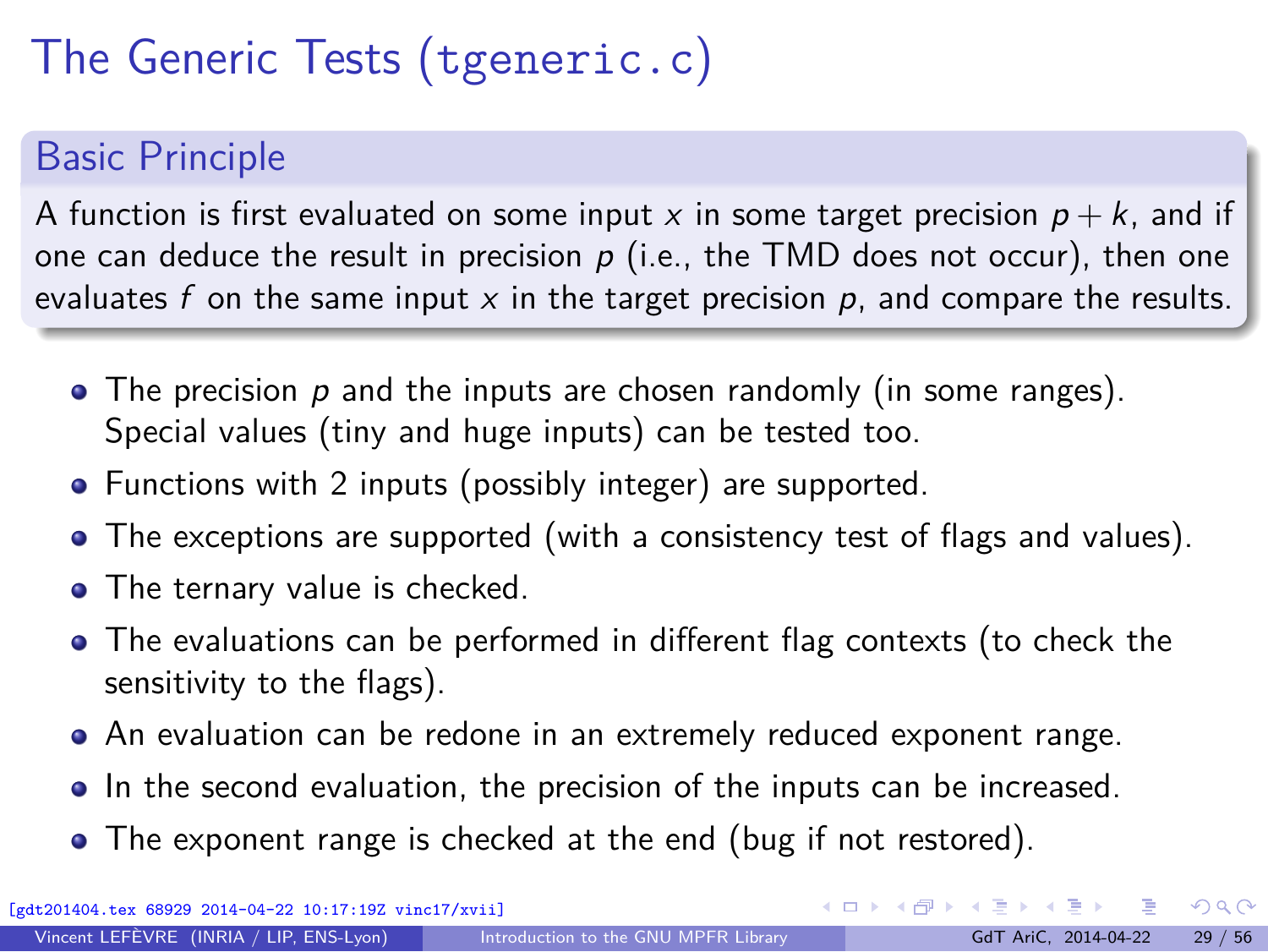# Testing Bad Cases for Correct Rounding (TMD)

- Small-precision worst cases found by exhaustive search (in practice, in double precision), by using function data\_check of tests.c. These worst cases are currently not in the repository. Each hard-to-round case is tested
	- in rounding-to-nearest, in target precision  $p 1$ ,
	- in all the directed rounding modes in target precision  $p$ ,

where  $p$  is the minimal precision of the corresponding *breakpoint*.

- Random hard-to-round cases (when the inverse function is implemented), using the fact that the input can have more precision than the output (function bad\_cases of tests.c):
	- A precision  $p_v$  and a MPFR number y of precision  $p_v$  are chosen randomly.
	- $2$  One computes  $x = f^{-1}(y)$  in a precision  $p_x = p_y + k$ .

 $\rightarrow$  In general, x is a bad case for f in precision  $p_y$  for directed rounding modes (and rounding-to-nearest for some smaller precision).

 $\bullet$  One tests x in all the rounding modes (see above).

TODO: use Newton's iteration for the other functions?

[gdt201404.tex 68929 2014-04-22 10:17:19Z vinc17/xvii]

 $\Omega$ 

**K ロ ト K 伺 ト K ヨ ト K ヨ ト**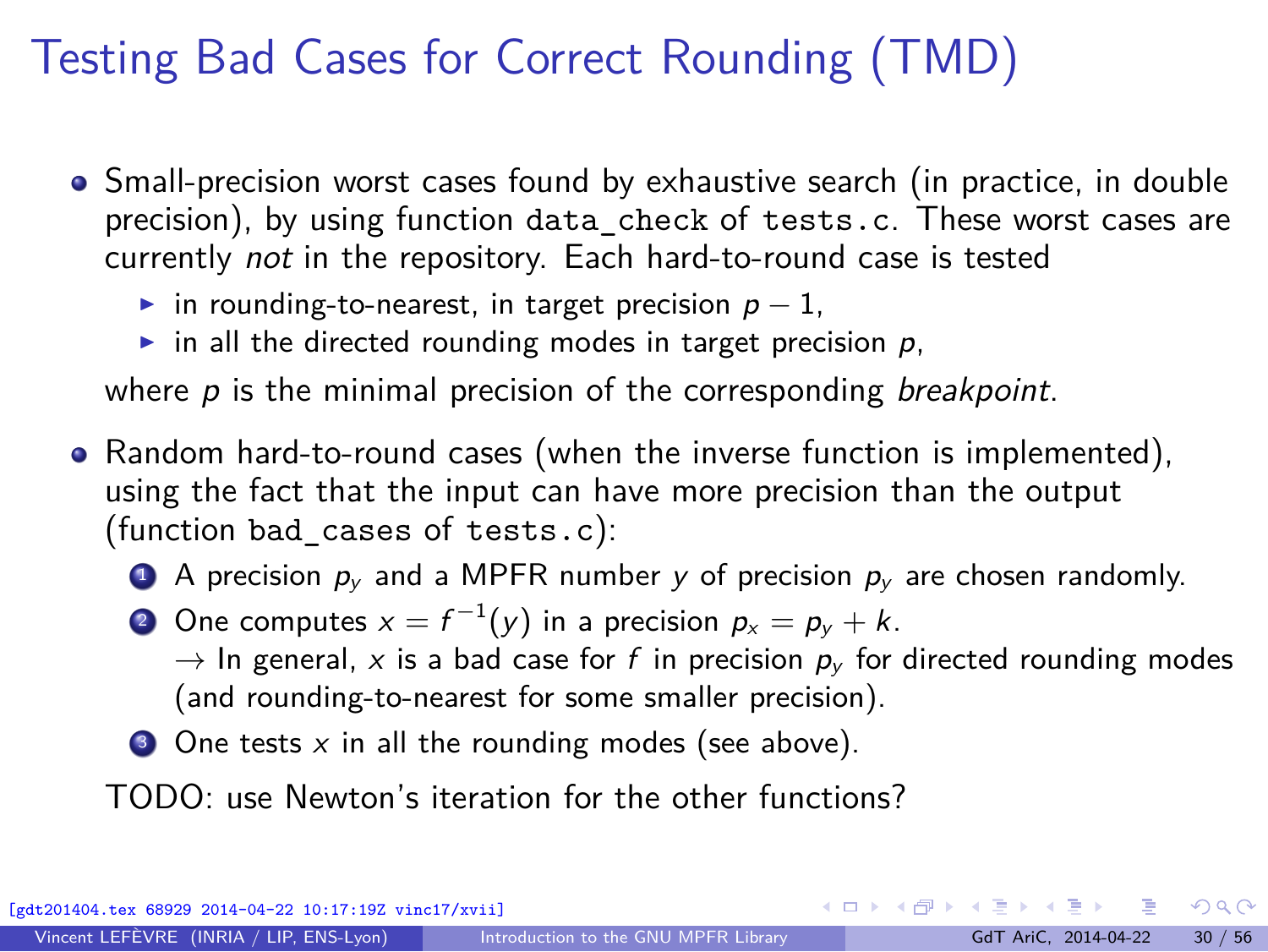# <span id="page-39-0"></span>Application 1: Test of Sum Sticky-Rounded

#### Algorithm OddRoundedAdd

function  $z = \text{OddRoundedAdd}(x, y)$  $d = \text{RD}(x + y);$  $u = RU(x + v)$ ;  $e' = RN(d + u);$  $e = e' \times 0.5;$  { exact }  $z = (u - e) + d$ ; { exact }

The corresponding MPFR instructions:

```
mpfr_add (d, x, y, MPFR_RNDD);
mpfr_add (u, x, y, MPFR_RNDU);
mpfr_add (e, d, u, MPFR_RNDN);
mpfr_div_2ui (e, e, 1, MPFR_RNDN);
mpfr_sub (z, u, e, MPFR_RNDN);mpfr_add (z, z, d, MPFR_RNDN);
```
This algorithm returns the sum  $z = x + y$ rounded-to-odd (sticky-rounded):

- z if it is a machine number; otherwise the value among  $RD(z)$  and  $RU(z)$ whose least significant bit is a 1;
- equivalently, the significand truncated on  $p - 1$  bits + sticky bit.

68929 2014-04-22 10:17:19Z vinc17/xvii]

 $\Omega$ 

∢ ロ ▶ ④ ━ ▶ ④ ≡ ▶ ④ ≡ ▶ │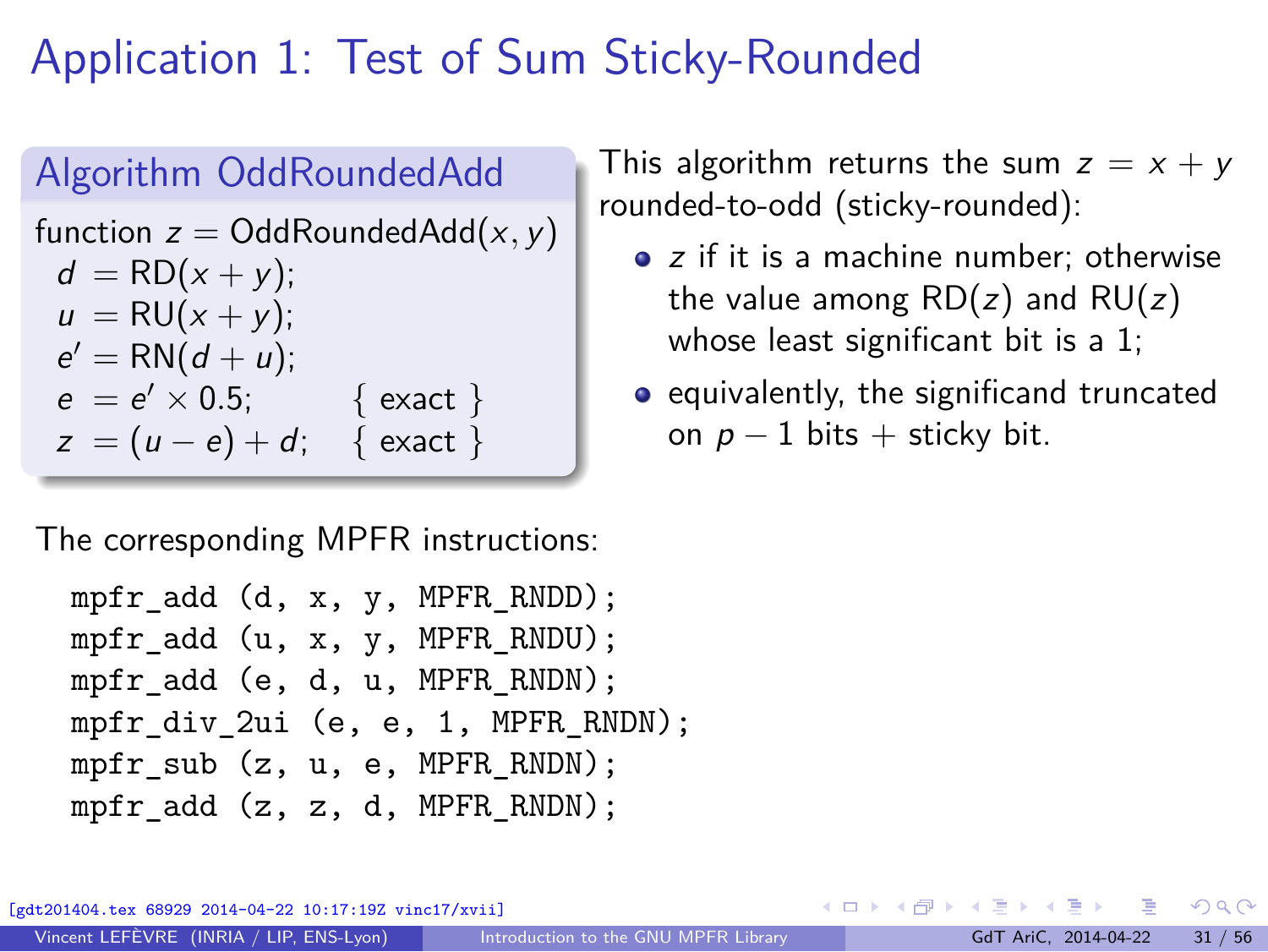### Application 1: Test of Sum Sticky-Rounded [2]

```
#include <stdio.h>
#include <stdlib.h>
#include <gmp.h>
#include <mpfr.h>
#define LIST x, y, d, u, e, z
int main (int argc, char **argv)
{
  mpfr_t LIST;
  mp_prec_t prec;
  int pprec; /* will be prec - 1 for mpfr printf */prec = atoi (argv[1]);pprec = prec - 1;mpfr_inits2 (prec, LIST, (mpfr_ptr) 0);
```
[gdt201404.tex 68929 2014-04-22 10:17:19Z vinc17/xvii]

K □ ▶ K @ ▶ K 로 ▶ K 로 ▶ \_ 로 \_ K) 9,00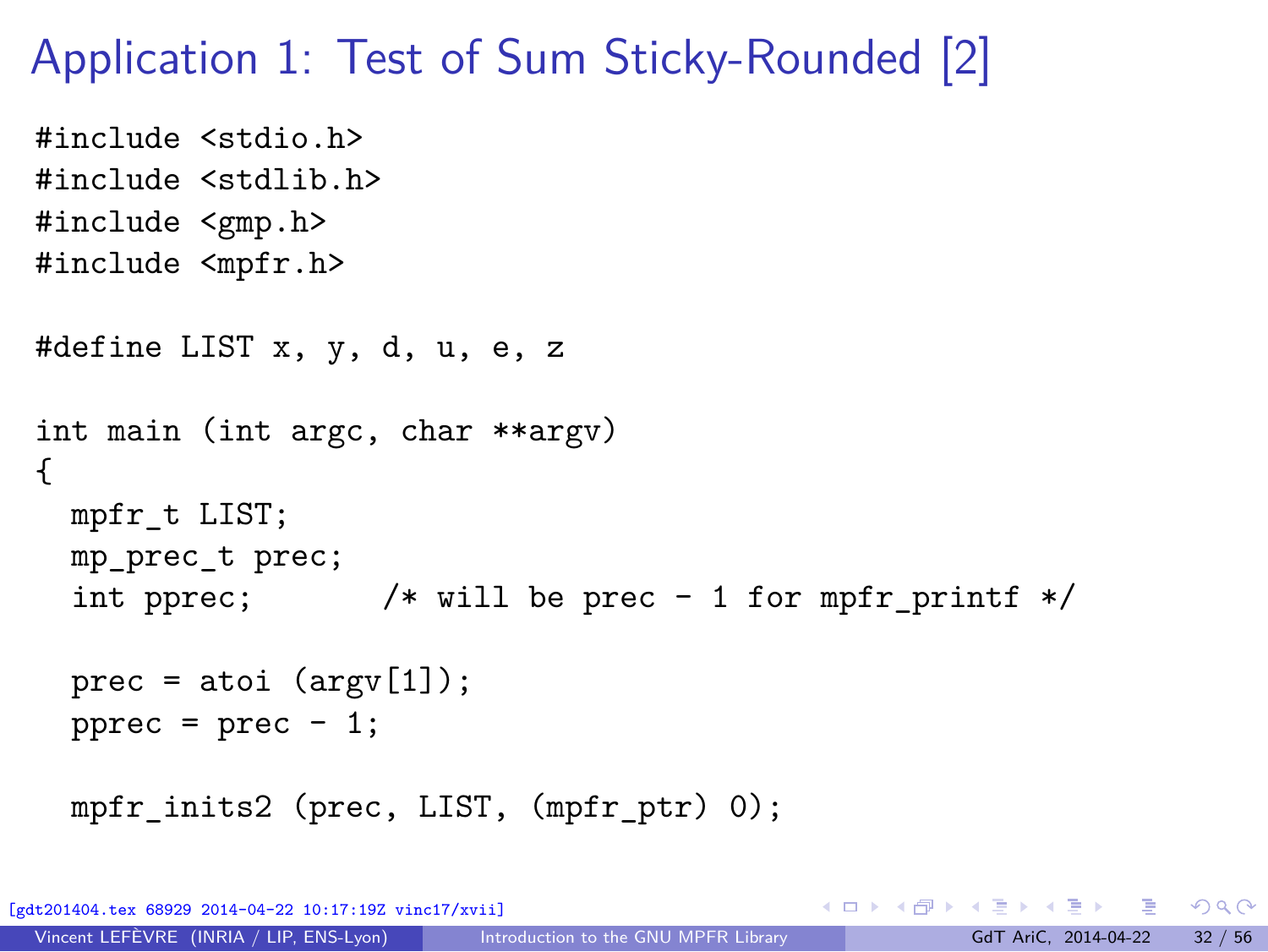Application 1: Test of Sum Sticky-Rounded [3]

```
if (mpfr set str (x, \argy[2], 0, MPFR_RNDN))
  {
    fprintf (stderr, "rndo-add: bad x value\n");
    exit (1);
  }
mpfr_printf ("x = %.*Rb\nu", pprec, x);if (mpfr set str (y, \text{argy}[3], 0, \text{MPFR}_R))
  {
    fprintf (stderr, "rndo-add: bad y value\n");
    exit (1);
  }
mpfr printf ("y = \frac{N}{k}.*Rb\n", pprec, y);
```
[gdt201404.tex 68929 2014-04-22 10:17:19Z vinc17/xvii]

 $4.49 \times 4.7$ 

 $\Omega$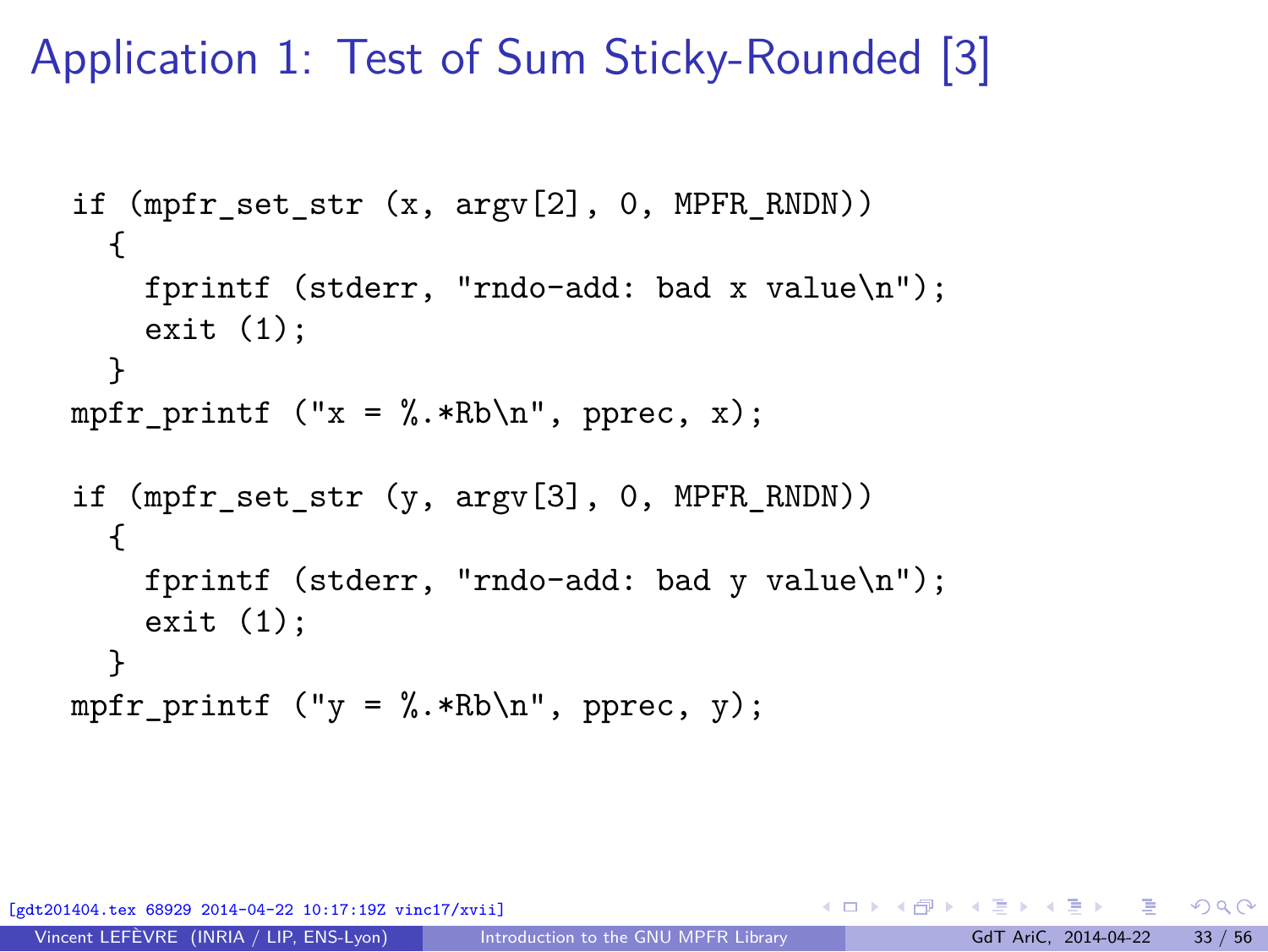### Application 1: Test of Sum Sticky-Rounded [4]

```
mpfr_add (d, x, y, MPFR_RNDD);
mpfr printf ("d = \frac{N}{n}.*Rb\n", pprec, d);
mpfr_add (u, x, y, MPFR_RNDU);
mpfr printf ("u = \frac{N}{n}.*Rb\n", pprec, u);
mpfr_add (e, d, u, MPFR_RNDN);
mpfr div 2ui (e, e, 1, MPFR RNDN);
mpfr printf ("e = \frac{N}{n}.*Rb\n", pprec, e);
mpfr sub (z, u, e, MPFR RNDN);
mpfr_add (z, z, d, MPFR_RNDN);
mpfr_printf ("z = %.*Rb\nu", pprec, z);
```

```
mpfr_clears (LIST, (mpfr_ptr) 0);
return 0;
```
[gdt201404.tex 68929 2014-04-22 10:17:19Z vinc17/xvii]

}

K ロ ▶ K 個 ▶ K 로 ▶ K 로 ▶ 『 콘 / ⊙ Q ⊙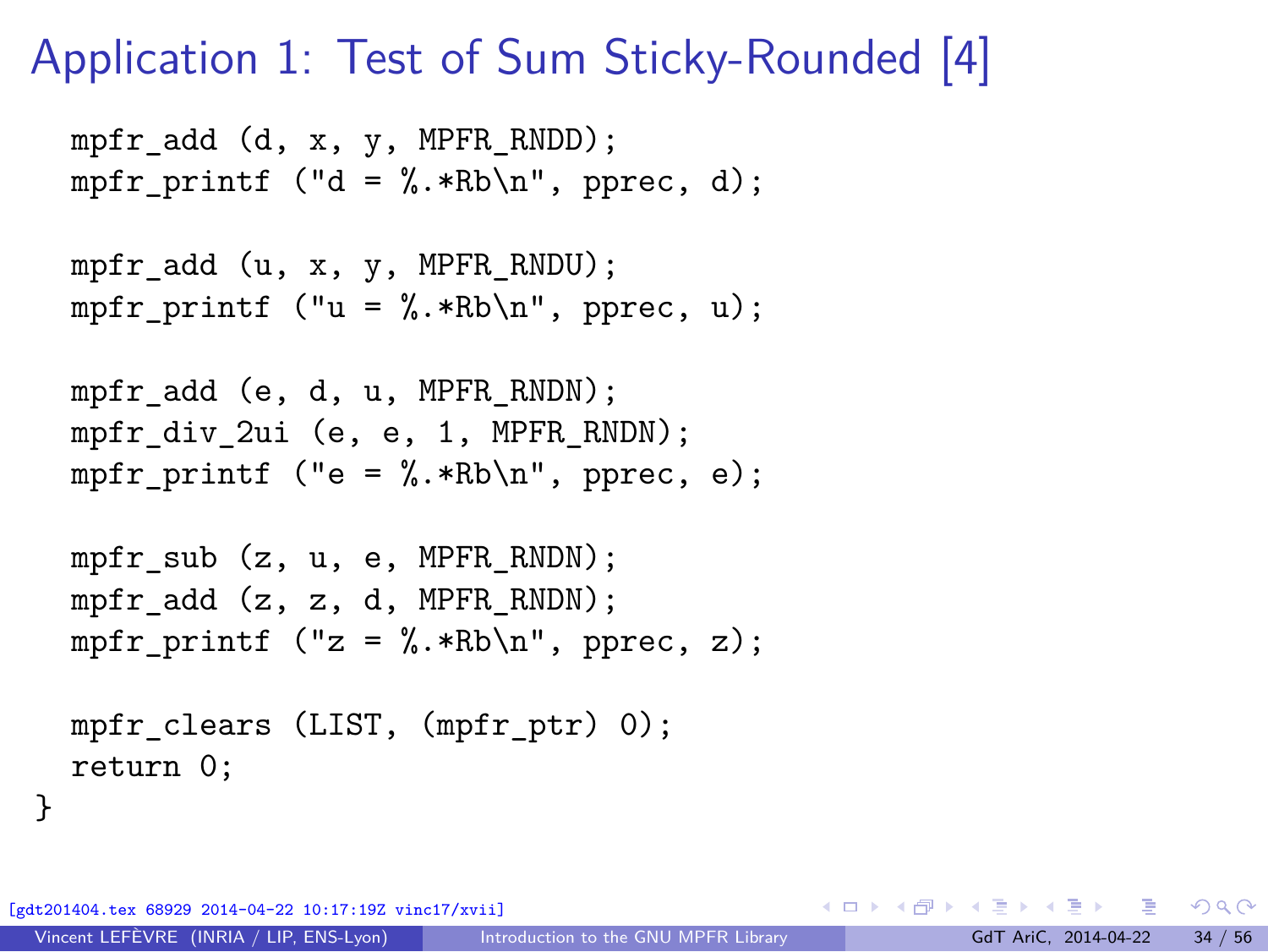# Application 2: Test of the Double Rounding Effect

Arguments:  $d_{\text{max}}$ , target precision n, extended precision p (by default,  $p = n$ ). Return all the pairs of positive machine numbers  $(x, y)$  such that  $1/2 \le y < 1$ ,  $0 \le E_x - E_y \le d_{\text{max}}$ ,  $x - y$  is exactly representable in precision *n* and the results of  $| \circ_n(\circ_n(x/y))|$  in the rounding modes toward 0 and to nearest are different.

```
#include <stdio.h>
#include <stdlib.h>
#include <mpfr.h>
#define PRECN x, y, z /* in precision n, t in precision p */
static unsigned long
eval (mpfr t x, mpfr t y, mpfr t z, mpfr t t, mpfr rnd t rnd)
{
 mpfr_div (t, x, y, rnd); /* the division x/y in precision p */
 mpfr_set (z, t, rnd); /* the rounding to the precision n */
 mpfr_rint_floor (z, z, rnd); /* rnd shouldn't matter */
  return mpfr get ui (z, \text{rnd}); /* rnd shouldn't matter */
}
```
[gdt201404.tex 68929 2014-04-22 10:17:19Z vinc17/xvii]

KID KARA KEI KEI KORO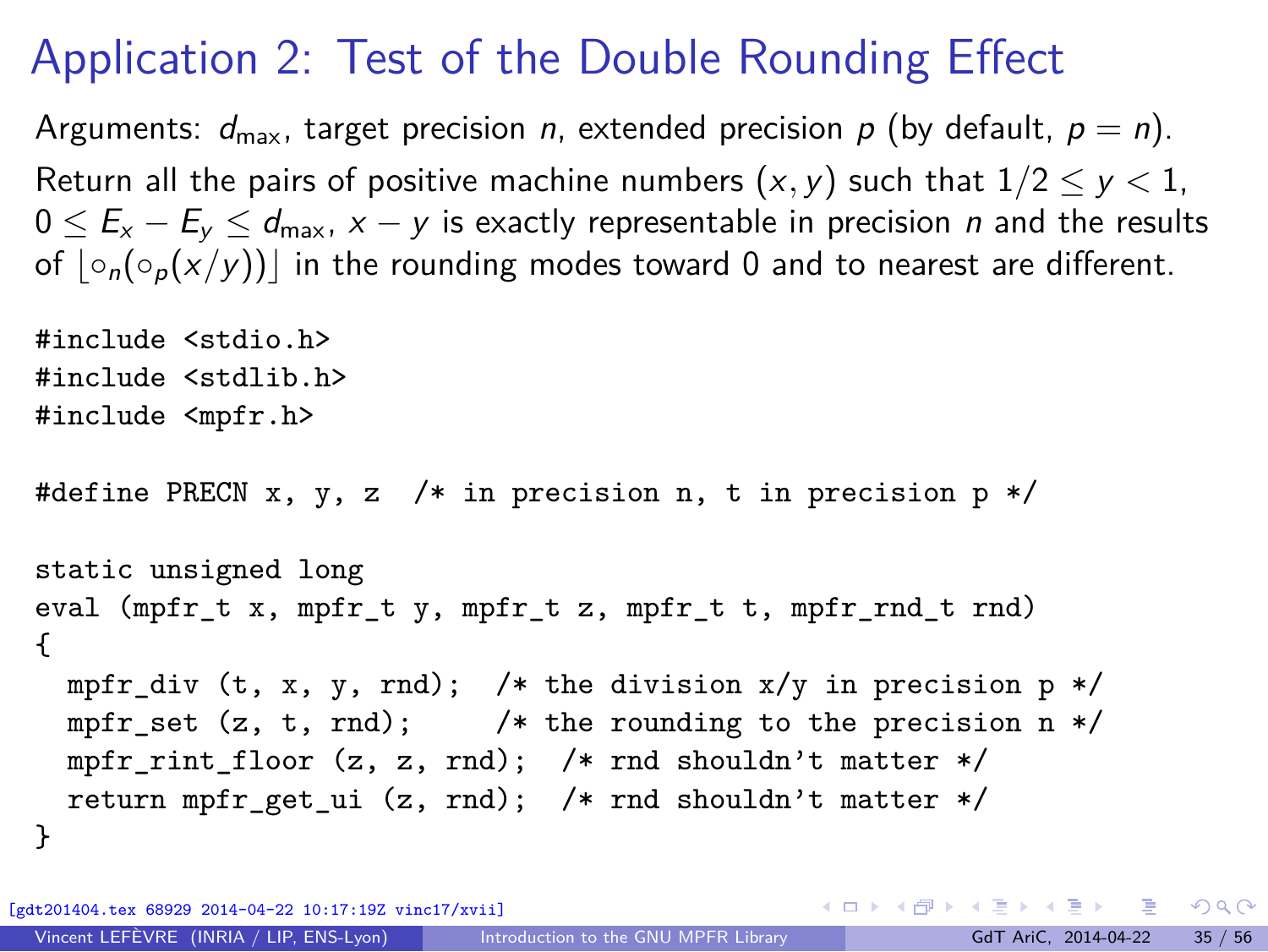Application 2: Test of the Double Rounding Effect [2]

```
int main (int argc, char *argv[])
{
  int dmax, n, p;
 mpfr_t PRECN, t;
  if (argc != 3 && argc != 4)
    { fprintf (stderr, "Usage: divworst <dmax> <n> [ <p> ]\n");
      exit (EXIT_FAILURE); }
  dmax = atoi (argv[1]);n = atoi (argv[2]);p = \arg c == 3 ? n : \text{atoi } (\arg v [3]);
  if (p < n){ fprintf (stderr, "p must be greater or equal to n\n");
      exit (EXIT FAILURE): }
 mpfr_inits2 (n, PRECN, (mpfr_ptr) 0);
 mpfr\_init2 (t, p);
```
[gdt201404.tex 68929 2014-04-22 10:17:19Z vinc17/xvii]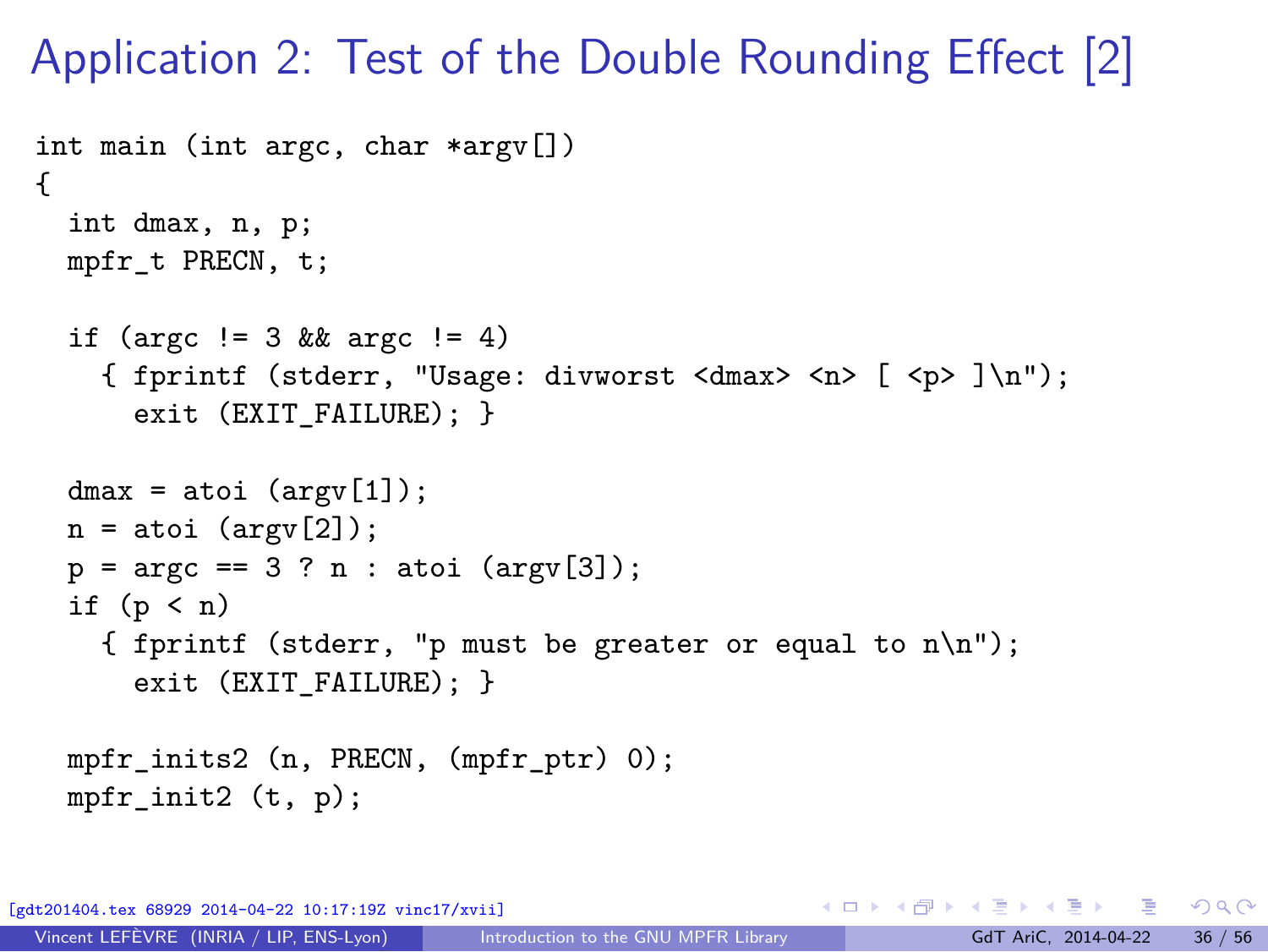### Application 2: Test of the Double Rounding Effect [3]

```
for (mpfr_set_ui_2exp (x, 1, -1, MPFR_RNDN);
     mpfr_get_exp (x) <= dmax; mpfr_nextabove (x))
  for (mpfr set ui 2exp (y, 1, -1, MPFR RNDN);
       mpr\_get\_exp (y) == 0; mpr\_nextabove (y))
    {
      unsigned long rz, rn;
      if (mpr\_sub(z, x, y, MPR\_RNDZ) := 0)continue; /* x - y not representable in precision n */
      rz = eval(x, y, z, t, MPFR_RNDZ);rn = eval(x, y, z, t, MPFR RNDN);if (rz \mid = rn)mpfr_printf ("x = %.*Rb; y = %.*Rb; Z: %lu; N: %lu\n",
                     n - 1, x, n - 1, y, rz, rn);
    }
mpfr_clears (PRECN, t, (mpfr_ptr) 0);
return 0;
```
[gdt201404.tex 68929 2014-04-22 10:17:19Z vinc17/xvii]

}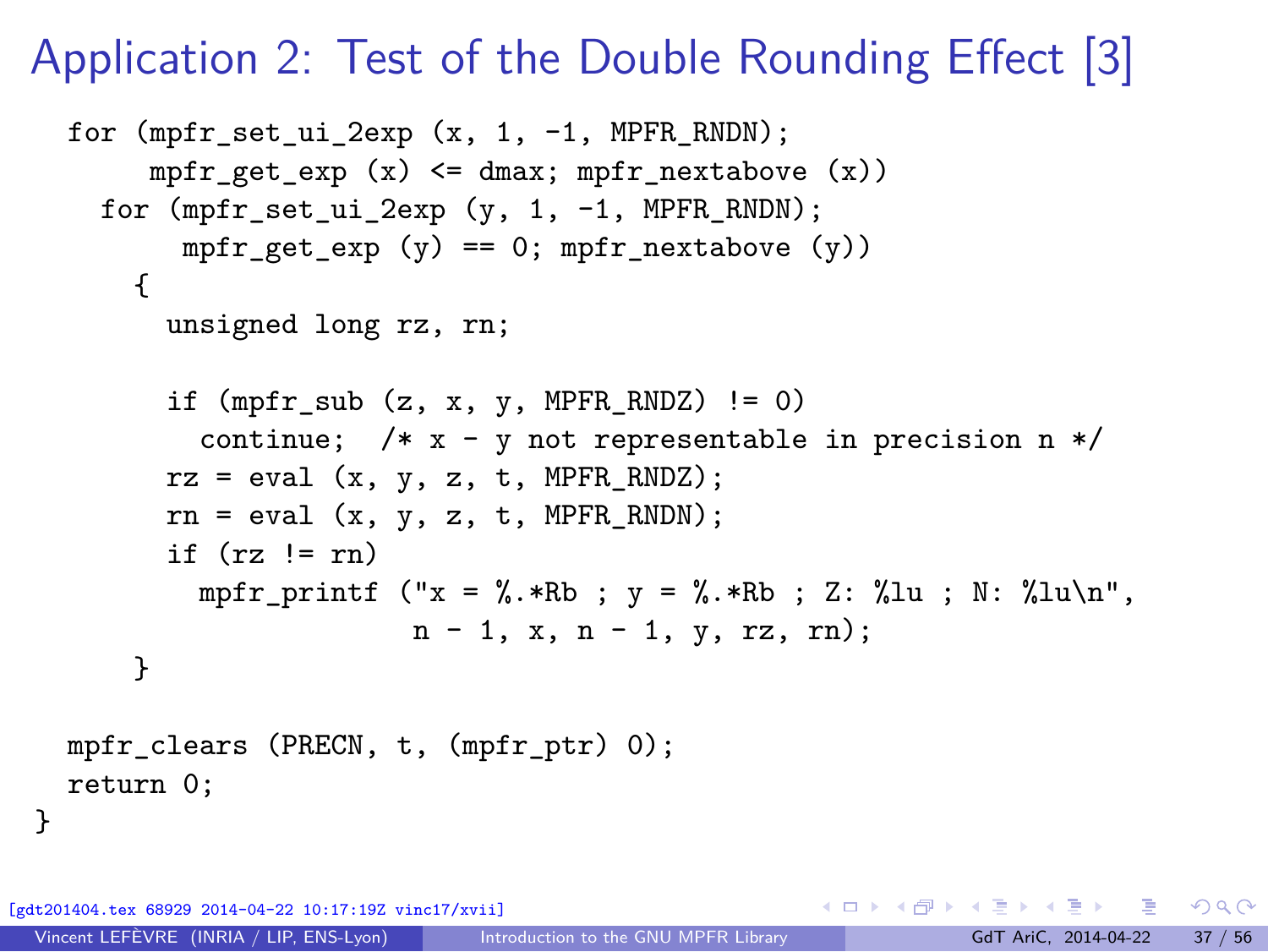# Application 3: Continuity Test

```
Compute f(1/2) in some given (global) precision for
f(x) = (g(x) + 1) - g(x) and g(x) = \tan(\pi x).
```

```
#include <stdio.h>
#include <stdlib.h>
#include <mpfr.h>
int main (int argc, char *argv[])
{
  mp_prec_t prec;
  mpfr t f, g;
  if (\text{argc} != 2){
      fprintf (stderr, "Usage: continuity2 <prec>\n");
      exit (EXIT FAILURE);
    }
```
 $\frac{1}{2}$  68929 2014-04-22 10:17:19Z vinc17/xviil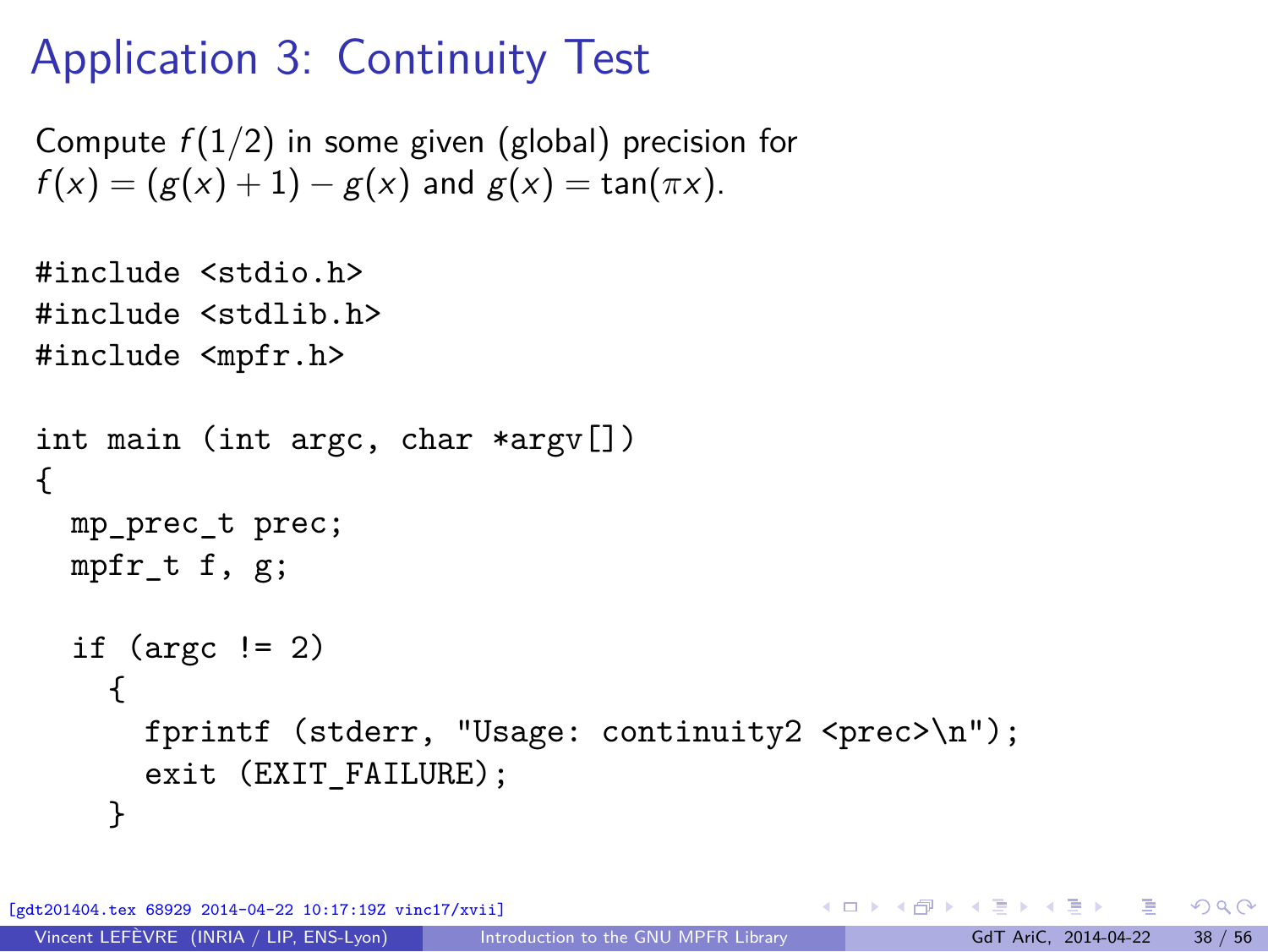# Application 3: Continuity Test [2]

```
prec = atoi (argv[1]);mpfr_inits2 (prec, f, g, (mpfr_ptr) 0);
```

```
mpfr const pi (g, MPFR RNDD);
mpfr_div_2ui (g, g, 1, MPFR_RNDD);
mpfr_tan (g, g, MPFR_RNDN);
```

```
mpfr_add_ui (f, g, 1, MPFR_RNDN);
mpfr_sub (f, f, g, MPFR_RNDN);
mpfr_printf ("g(1/2) = %-17Rg f(1/2) = %Rg\nu, g, f);
```

```
mpfr_clears (f, g, (mpfr_ptr) 0);
return 0;
```
[gdt201404.tex 68929 2014-04-22 10:17:19Z vinc17/xvii]

}

K ロ ▶ K 個 ▶ K 로 ▶ K 로 ▶ - 로 - K 9 Q @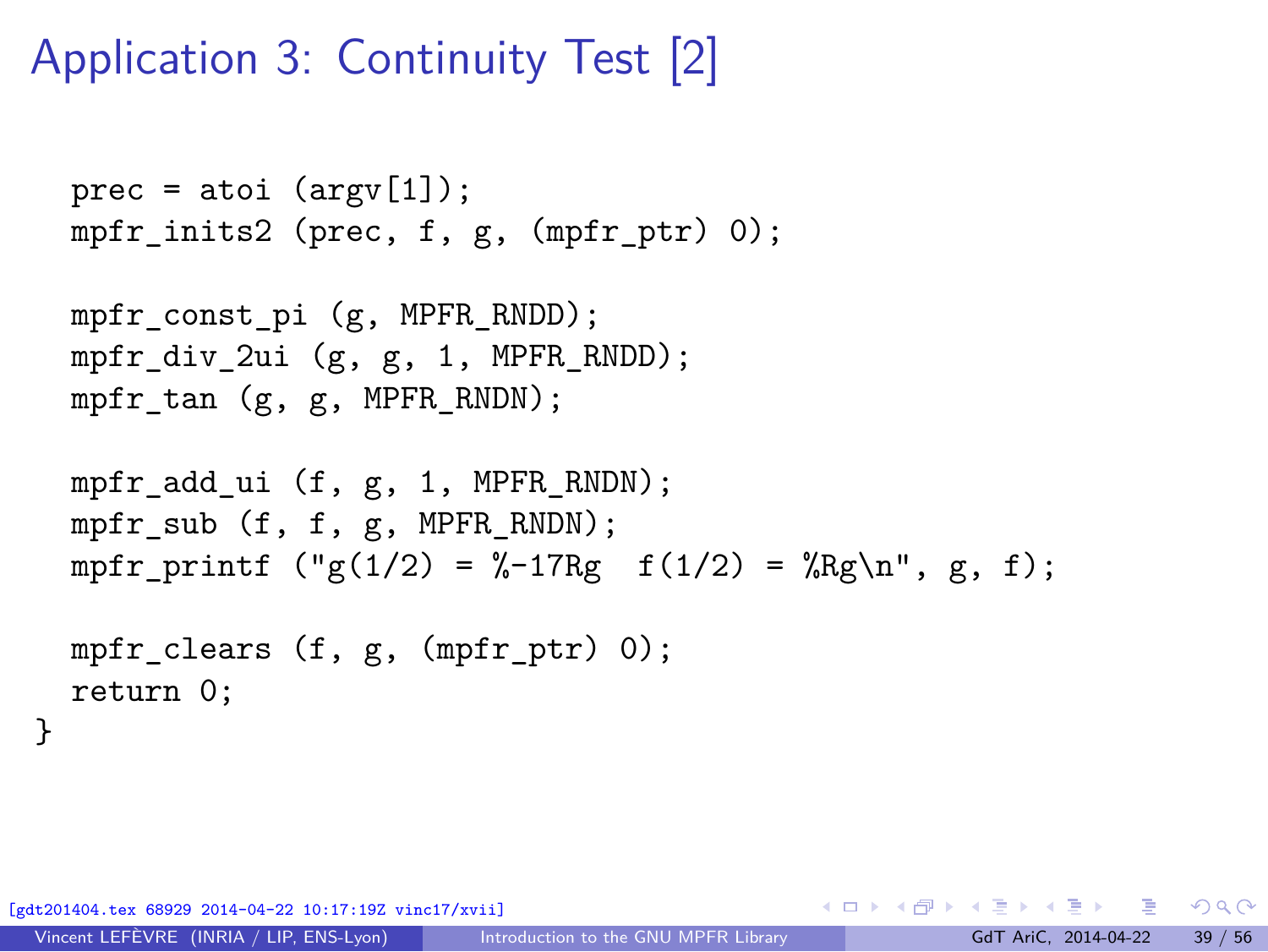# Application 3: Continuity Test [3]

| Precision 2  | $g(1/2) = 16$    |                   | $f(1/2) = 0$ |  |
|--------------|------------------|-------------------|--------------|--|
| Precision 3  | $g(1/2) = 14$    |                   | $f(1/2) = 2$ |  |
| Precision 4  | $g(1/2) = 14$    |                   | $f(1/2) = 1$ |  |
| Precision 5  | $g(1/2) = 120$   |                   | $f(1/2) = 0$ |  |
| Precision 6  | $g(1/2) = 120$   |                   | $f(1/2) = 0$ |  |
| Precision 7  | $g(1/2) = 121$   |                   | $f(1/2) = 1$ |  |
| Precision 8  | $g(1/2) = 2064$  |                   | $f(1/2) = 0$ |  |
| Precision 9  | $g(1/2) = 2064$  |                   | $f(1/2) = 0$ |  |
| Precision 10 | $g(1/2) = 2068$  |                   | $f(1/2) = 0$ |  |
| Precision 11 | $g(1/2) = 2066$  |                   | $f(1/2) = 2$ |  |
| Precision 12 | $g(1/2) = 2067$  |                   | $f(1/2) = 1$ |  |
| Precision 13 | $g(1/2) = 4172$  |                   | $f(1/2) = 1$ |  |
| Precision 14 | $g(1/2) = 8502$  |                   | $f(1/2) = 1$ |  |
| Precision 15 | $g(1/2) = 17674$ |                   | $f(1/2) = 1$ |  |
| Precision 16 | $g(1/2) = 38368$ |                   | $f(1/2) = 1$ |  |
| Precision 17 | $g(1/2) = 92555$ |                   | $f(1/2) = 1$ |  |
| Precision 18 |                  | $g(1/2) = 314966$ | $f(1/2) = 2$ |  |
|              |                  |                   |              |  |

$$
f(1/2) = 0
$$
  
\n
$$
f(1/2) = 2
$$
  
\n
$$
f(1/2) = 1
$$
  
\n
$$
f(1/2) = 0
$$
  
\n
$$
f(1/2) = 0
$$
  
\n
$$
f(1/2) = 0
$$
  
\n
$$
f(1/2) = 0
$$
  
\n
$$
f(1/2) = 2
$$
  
\n
$$
f(1/2) = 1
$$
  
\n
$$
f(1/2) = 1
$$
  
\n
$$
f(1/2) = 1
$$
  
\n
$$
f(1/2) = 1
$$
  
\n
$$
f(1/2) = 1
$$
  
\n
$$
f(1/2) = 1
$$
  
\n
$$
f(1/2) = 1
$$
  
\n
$$
f(1/2) = 1
$$
  
\n
$$
f(1/2) = 1
$$
  
\n
$$
f(1/2) = 2
$$

[gdt201404.tex 68929 2014-04-22 10:17:19Z vinc17/xvii]

Vincent LEFÈVRE (INRIA / LIP, ENS-Lyon) [Introduction to the GNU MPFR Library](#page-0-0) GdT AriC, 2014-04-22 40 / 56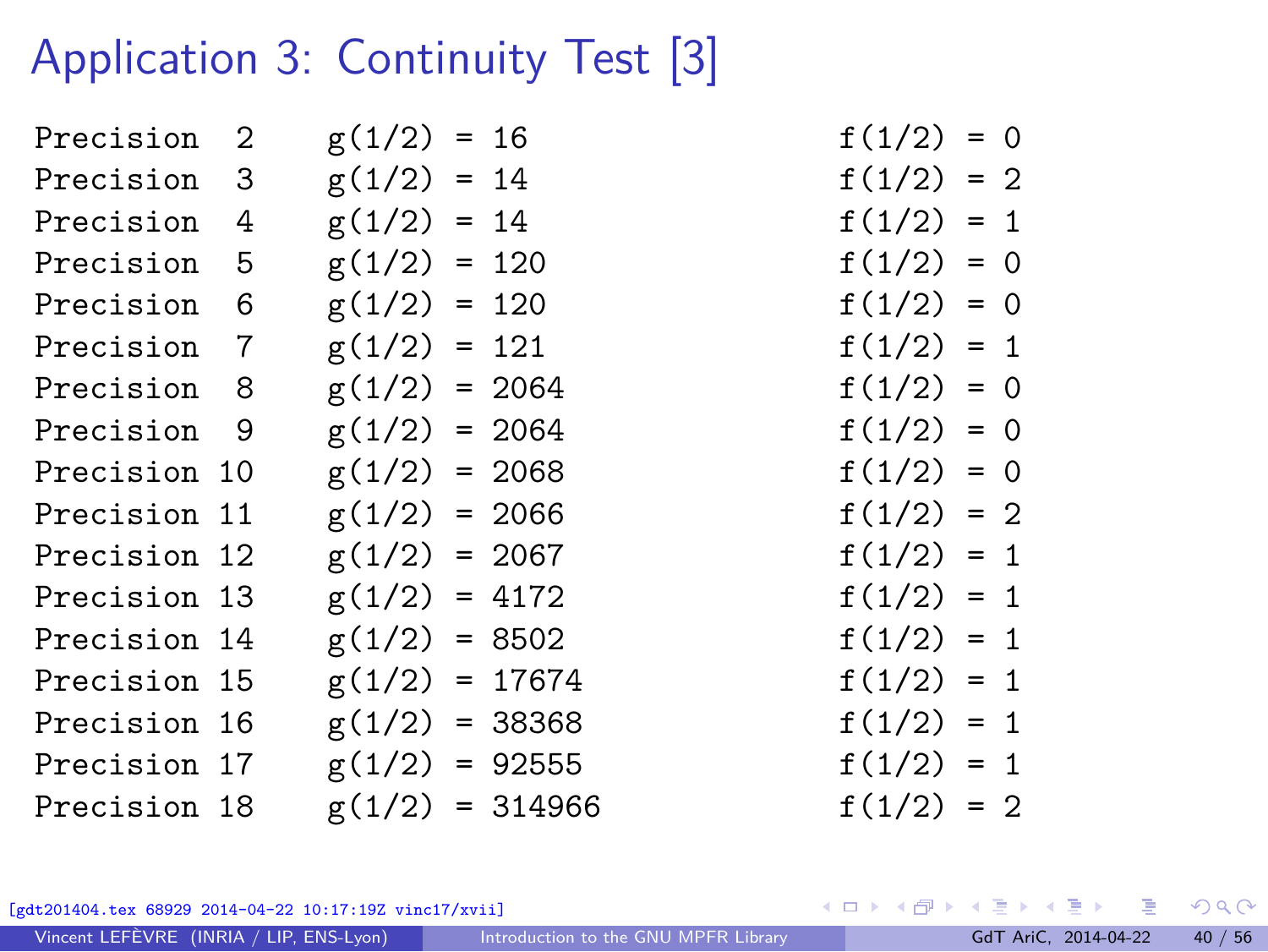# Application 3: Continuity Test [4]

| Precision 19 |  | $g(1/2) = 314967$      | $f(1/2) = 1$ |  |
|--------------|--|------------------------|--------------|--|
| Precision 20 |  | $g(1/2) = 788898$      | $f(1/2) = 1$ |  |
| Precision 21 |  | $g(1/2) = 3.18556e+06$ | $f(1/2) = 0$ |  |
| Precision 22 |  | $g(1/2) = 3.18556e+06$ | $f(1/2) = 1$ |  |
| Precision 23 |  | $g(1/2) = 1.32454e+07$ | $f(1/2) = 2$ |  |
| Precision 24 |  | $g(1/2) = 1.32454e+07$ | $f(1/2) = 1$ |  |
| Precision 25 |  | $g(1/2) = 6.29198e+07$ | $f(1/2) = 2$ |  |
| Precision 26 |  | $g(1/2) = 6.29198e+07$ | $f(1/2) = 1$ |  |
| Precision 27 |  | $g(1/2) = 1.00797e+09$ | $f(1/2) = 0$ |  |
| Precision 28 |  | $g(1/2) = 1.00797e+09$ | $f(1/2) = 0$ |  |
| Precision 29 |  | $g(1/2) = 1.00797e+09$ | $f(1/2) = 2$ |  |
| Precision 30 |  | $g(1/2) = 1.00797e+09$ | $f(1/2) = 1$ |  |
| Precision 31 |  | $g(1/2) = 1.64552e+10$ | $f(1/2) = 0$ |  |
| Precision 32 |  | $g(1/2) = 1.64552e+10$ | $f(1/2) = 0$ |  |
| Precision 33 |  | $g(1/2) = 1.64552e+10$ | $f(1/2) = 0$ |  |
| Precision 34 |  | $g(1/2) = 1.64552e+10$ | $f(1/2) = 1$ |  |
| Precision 35 |  | $g(1/2) = 3.90115e+11$ | $f(1/2) = 0$ |  |
|              |  |                        |              |  |

[gdt201404.tex 68929 2014-04-22 10:17:19Z vinc17/xvii]

活

 $299$ 

イロト イ御 トイミトイ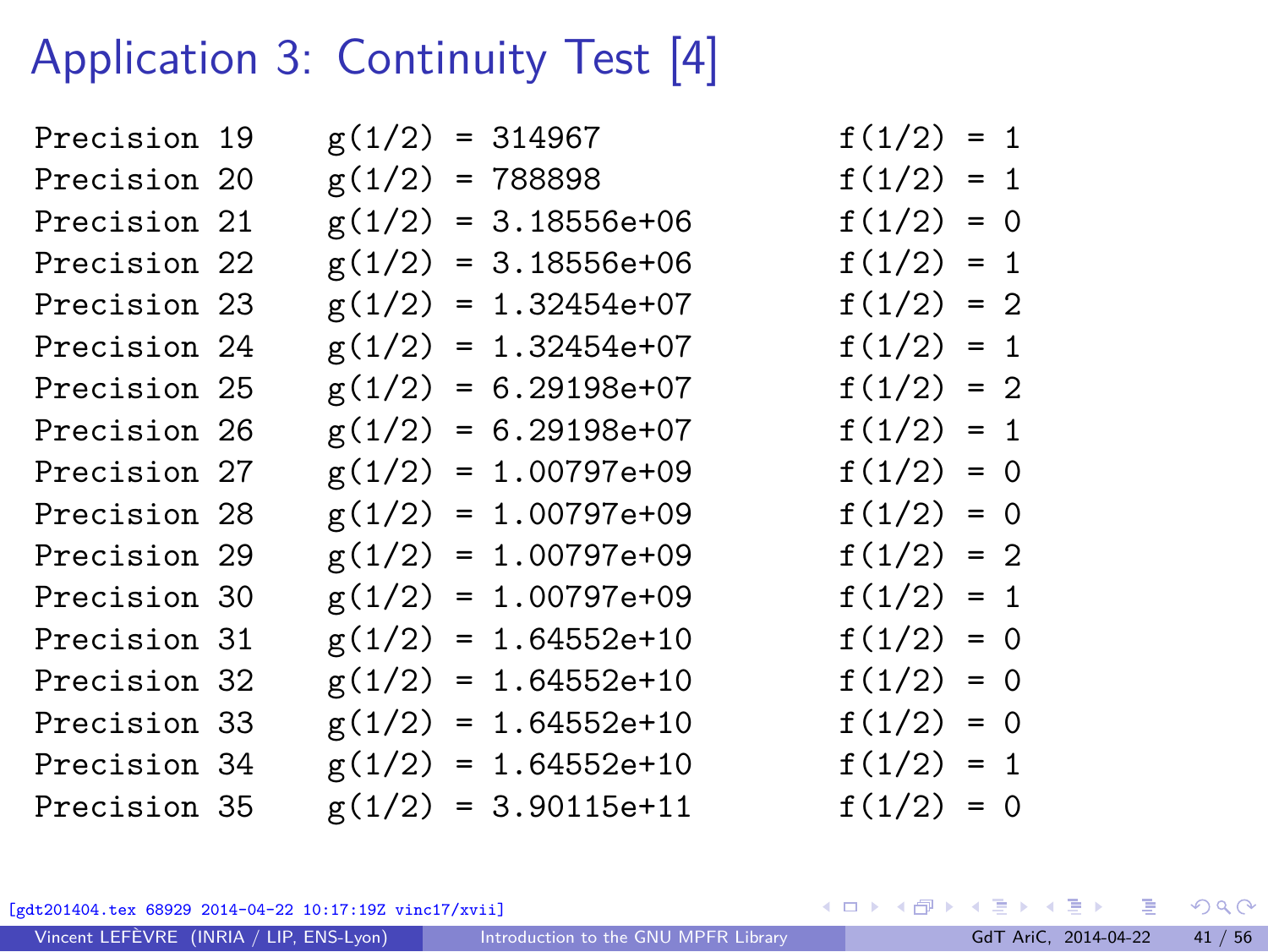# Application 4: Proof of the Minimality of TwoSum

Based on the article On the computation of correctly-rounded sums, by Peter Kornerup, Vincent Lefèvre, Nicolas Louvet and Jean-Michel Muller, IEEE Transactions on Computers, 2012.

Full version on <http://hal.inria.fr/inria-00475279> [RR-7262 (2010)].

#### Algorithm TwoSum\*  $DM(1 + b)$

| S                     | ᆖ   | $KIV(A+D)$              |
|-----------------------|-----|-------------------------|
| b'                    | $=$ | $RN(s-a)$               |
| a'                    | $=$ | $RN(s-b')$              |
| $\delta_b$            | $=$ | $RN(b-b')$              |
| $\delta_{\mathbf{a}}$ | $=$ | $RN(a-a')$              |
| t                     | $=$ | $RN(\delta_a+\delta_b)$ |
|                       |     |                         |

- Floating-point system in radix 2.
- Correct rounding in rounding to nearest.
- Two finite floating-point numbers a and b.

 $\rightarrow$  Assuming no overflows, this algorithm computes two floating-point numbers  $s$  and  $t$  such that:

 $s = RN(a + b)$  and  $s + t = a + b$ .

due to Knuth and Møller.

#### **Is this algorithm minimal (number of operations + and −, and depth of the computation DAG) in any precision**  $p > 2$ **?**

ex 68929 2014-04-22 10:17:19Z vinc17/xviil

 $\Omega$ 

イロト イ押ト イヨト イヨト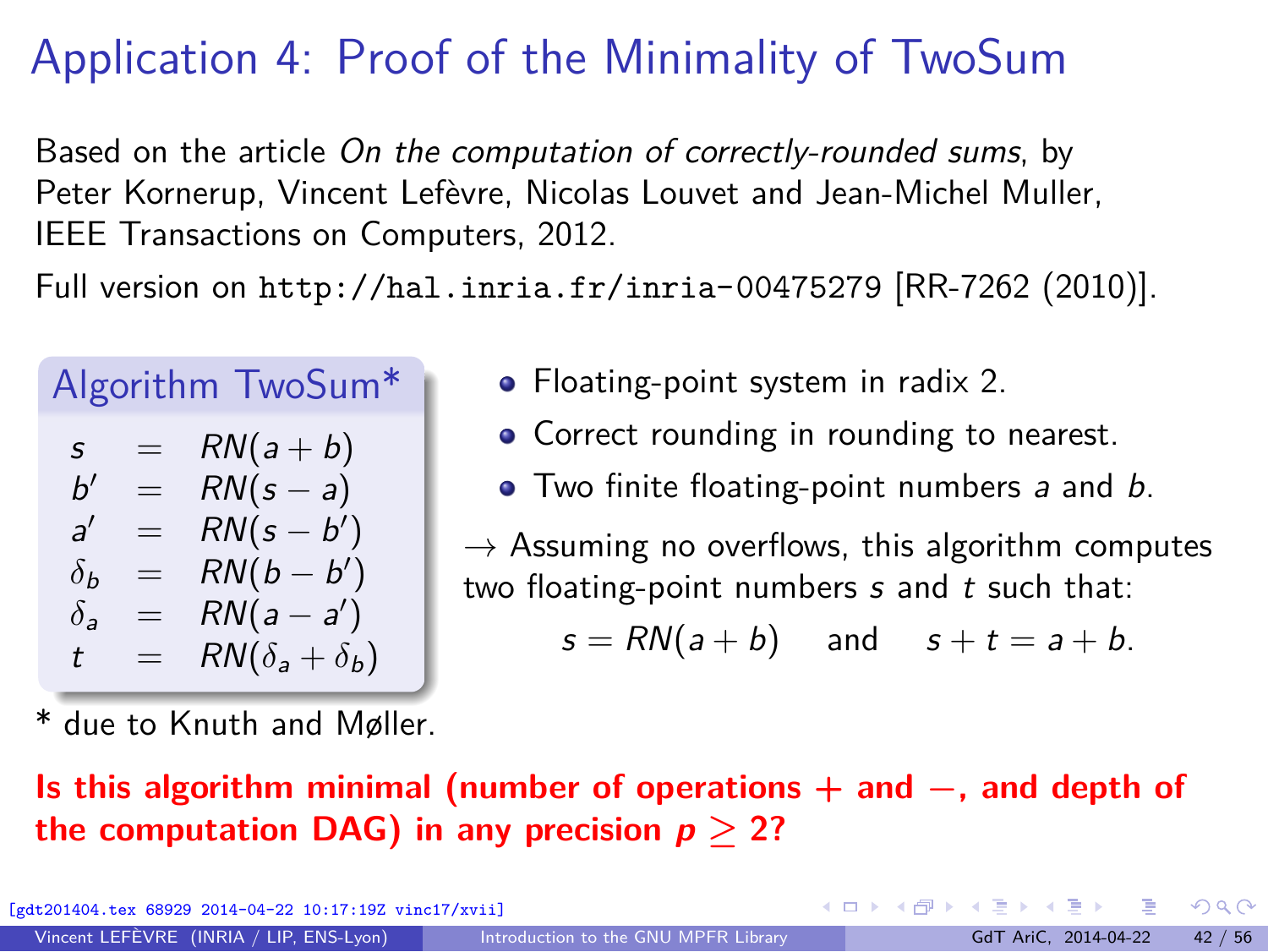# Application 4: Proof of the Minimality of TwoSum [2]

#### → **Search for minimal algorithms.**

For the number of operations  $(+)$  and  $-)$ :

- **•** enumerate all the possible algorithms (DAGs labelled by the operators) with at most *n* operations;
- equivalent DAGs (through obvious transformations in the order of operations and sign/add/sub changes) can be ordered, thus only one DAG can be kept;
- $\bullet$  test each algorithm on 3 well-chosen pairs of inputs in precision p by comparing the result with the correct one;
- reject the algorithm if a result does not match.

For the depth of the DAG:

- $\bullet$  build a single DAG containing all the possible nodes at depth at most d;
- $\bullet$  test the result of each node on 3 well-chosen pairs of inputs in precision p by comparing it with the correct one;
- take the maximum depth for which there is no match on the 3 pairs.

[gdt201404.tex 68929 2014-04-22 10:17:19Z vinc17/xvii]

 $\Omega$ 

 $A \equiv \begin{pmatrix} 1 & 0 & 0 \\ 0 & 1 & 0 \\ 0 & 0 & 0 \end{pmatrix} \in A \Rightarrow A \equiv \begin{pmatrix} 1 & 0 & 0 \\ 0 & 1 & 0 \\ 0 & 0 & 0 \end{pmatrix} \in A$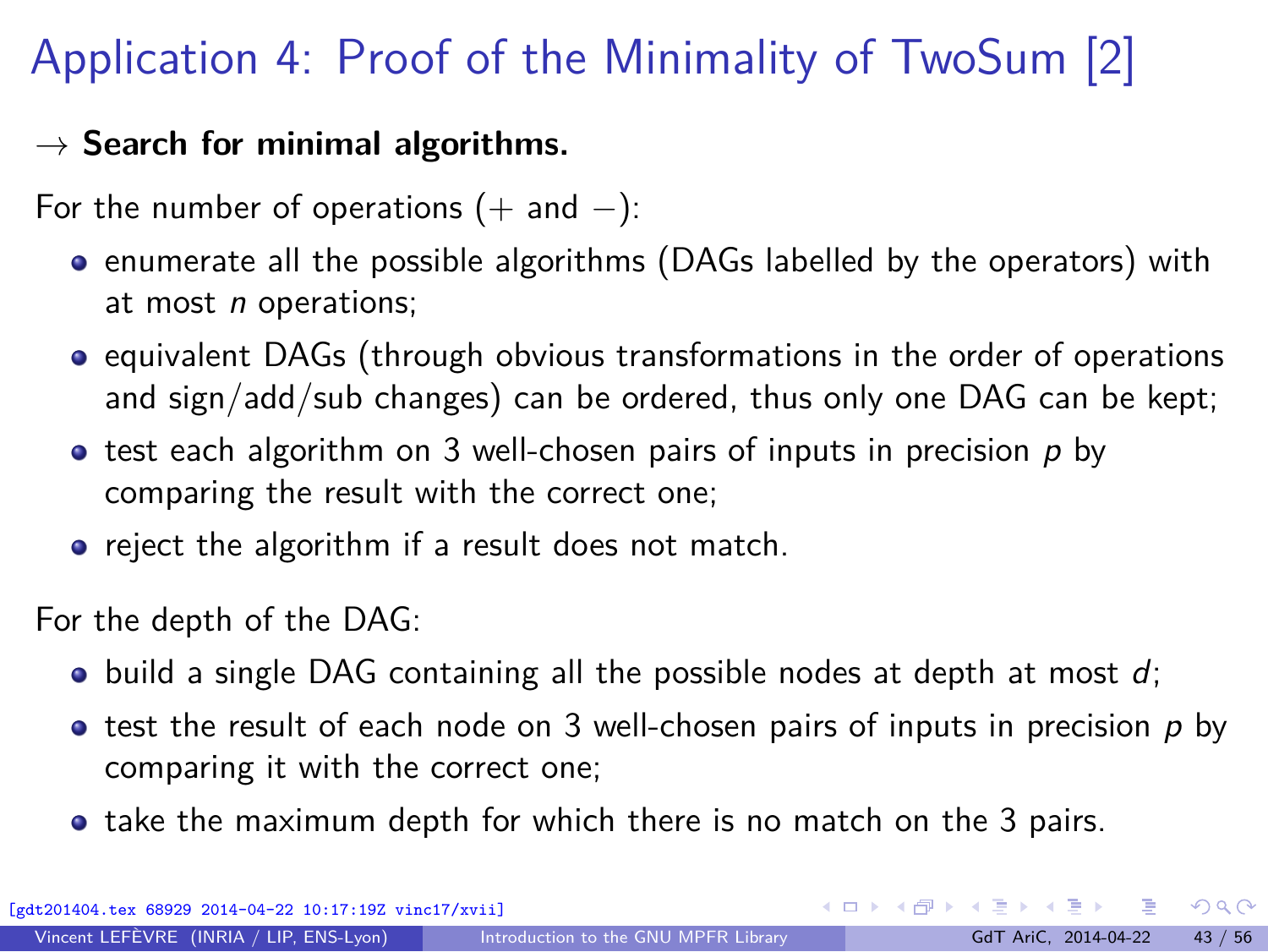# Application 4: Proof of the Minimality of TwoSum [3]

The number of possible precisions is infinite (or arbitrarily large).

The idea: choose the pairs of inputs in some form so that one can prove that a counter-example in one precision yields a counter-example in all (large enough) precisions.

Let us take  $\varepsilon = \mathsf{ulp}(1) = 2^{1-p}$  and choose numbers of the form  $u + v \varepsilon$ , where  $u$  and  $v$  are small integers. Example of TwoSum on one of the pairs:

| algorithm                     | precision 12  | precision 17       | expr.               |  |  |
|-------------------------------|---------------|--------------------|---------------------|--|--|
| a                             | 1000.00000001 | 1000.0000000000001 | $8+8\varepsilon$    |  |  |
| h                             | 1.00000000011 | 1.0000000000000011 | $1 + 3\varepsilon$  |  |  |
| $s = RN(a + b)$               | 1001.00000001 | 1001.0000000000001 | $9 + 8\epsilon$     |  |  |
| $b' = RN(s - a)$              | 1.00000000000 | 1.0000000000000000 | $1 + 0 \varepsilon$ |  |  |
| $a' = RN(s - b')$             | 1000.00000001 | 1000.0000000000001 | $8+8\varepsilon$    |  |  |
| $\delta_b$ = RN(b – b')       | 0.00000000011 | 0.0000000000000011 | $0 + 3\varepsilon$  |  |  |
| $\delta_a = RN(a-a')$         |               |                    | $0 + 0 \varepsilon$ |  |  |
| $t = RN(\delta_a + \delta_b)$ | 0.00000000011 | 0.0000000000000011 | $0 + 3\varepsilon$  |  |  |

x 68929 2014-04-22 10:17:19Z vinc17/xviil

 $\Omega$ 

イロト イ押 トイヨ トイヨト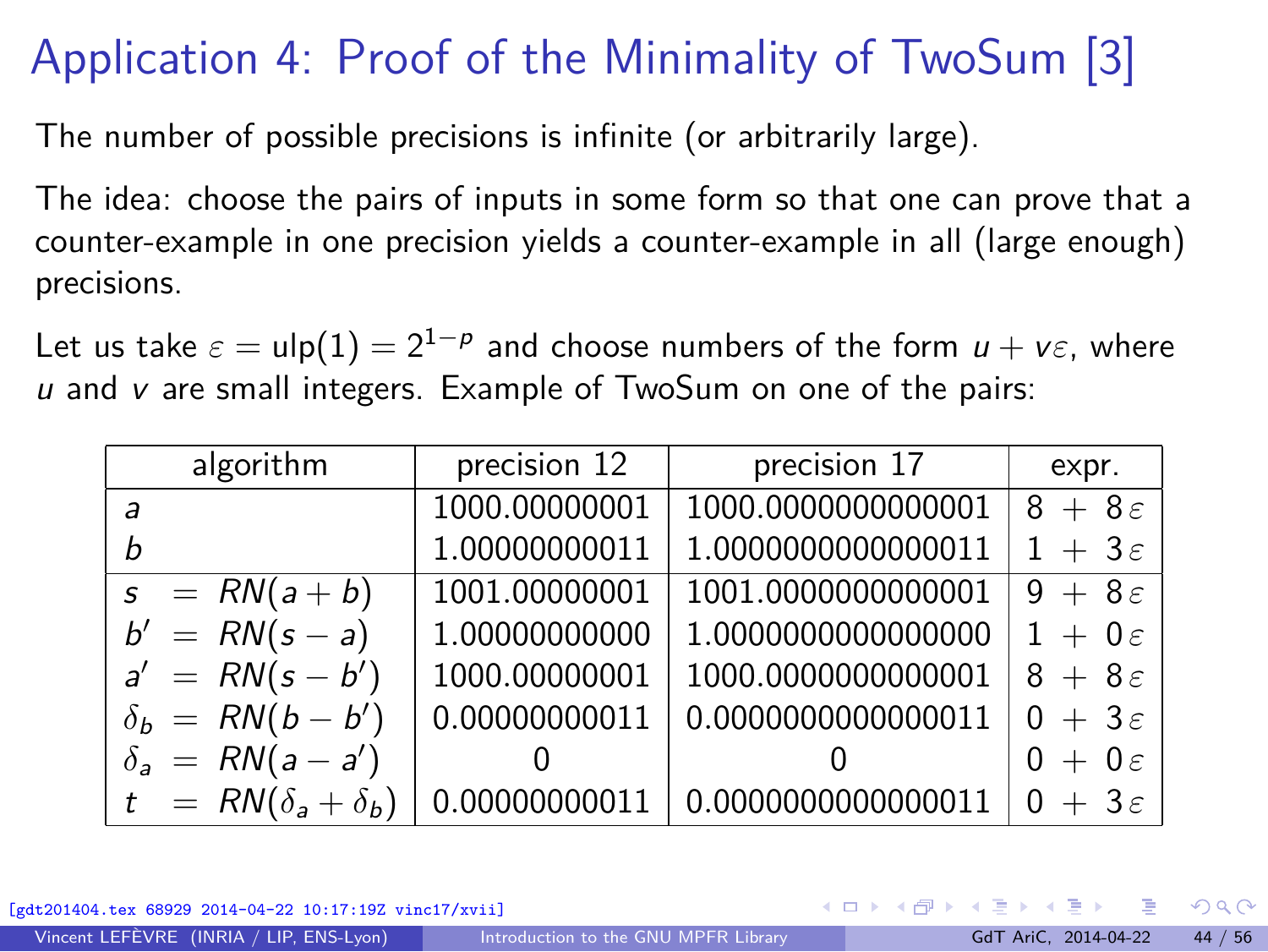# Application 4: Proof of the Minimality of TwoSum [4]

Chosen pairs after testing various ones, where  $\uparrow x$  denotes next $Up(x)$ , i.e. the least floating-point number that compares greater than  $x$ :

$$
a_1 = \uparrow 8
$$
  $b_1 = \uparrow^3 1$   
\n $a_2 = \uparrow^5 1$   $b_2 = \uparrow 8$   
\n $a_3 = 3$   $b_3 = \uparrow 3$ 

In precision  $p \geq 4$ , this gives:

$$
a_1 = 8 + 8\varepsilon \qquad b_1 = 1 + 3\varepsilon
$$
  
\n
$$
a_2 = 1 + 5\varepsilon \qquad b_2 = 8 + 8\varepsilon
$$
  
\n
$$
a_3 = 3 \qquad b_3 = 3 + 2\varepsilon
$$

Precisions 2 to 12 (or 11) are tested. Results in precisions  $p \ge 13$  can be deduced from the results in precision 12 (or 11).

 $\mathbf{A} \sqsubseteq \mathbf{B} \rightarrow \mathbf{A} \boxplus \mathbf{B} \rightarrow \mathbf{A} \boxplus \mathbf{B} \rightarrow \mathbf{A} \boxplus \mathbf{B}$ [gdt201404.tex 68929 2014-04-22 10:17:19Z vinc17/xvii]  $\Omega$ Vincent LEFÈVRE (INRIA / LIP, ENS-Lyon) [Introduction to the GNU MPFR Library](#page-0-0) GdT AriC, 2014-04-22 45 / 56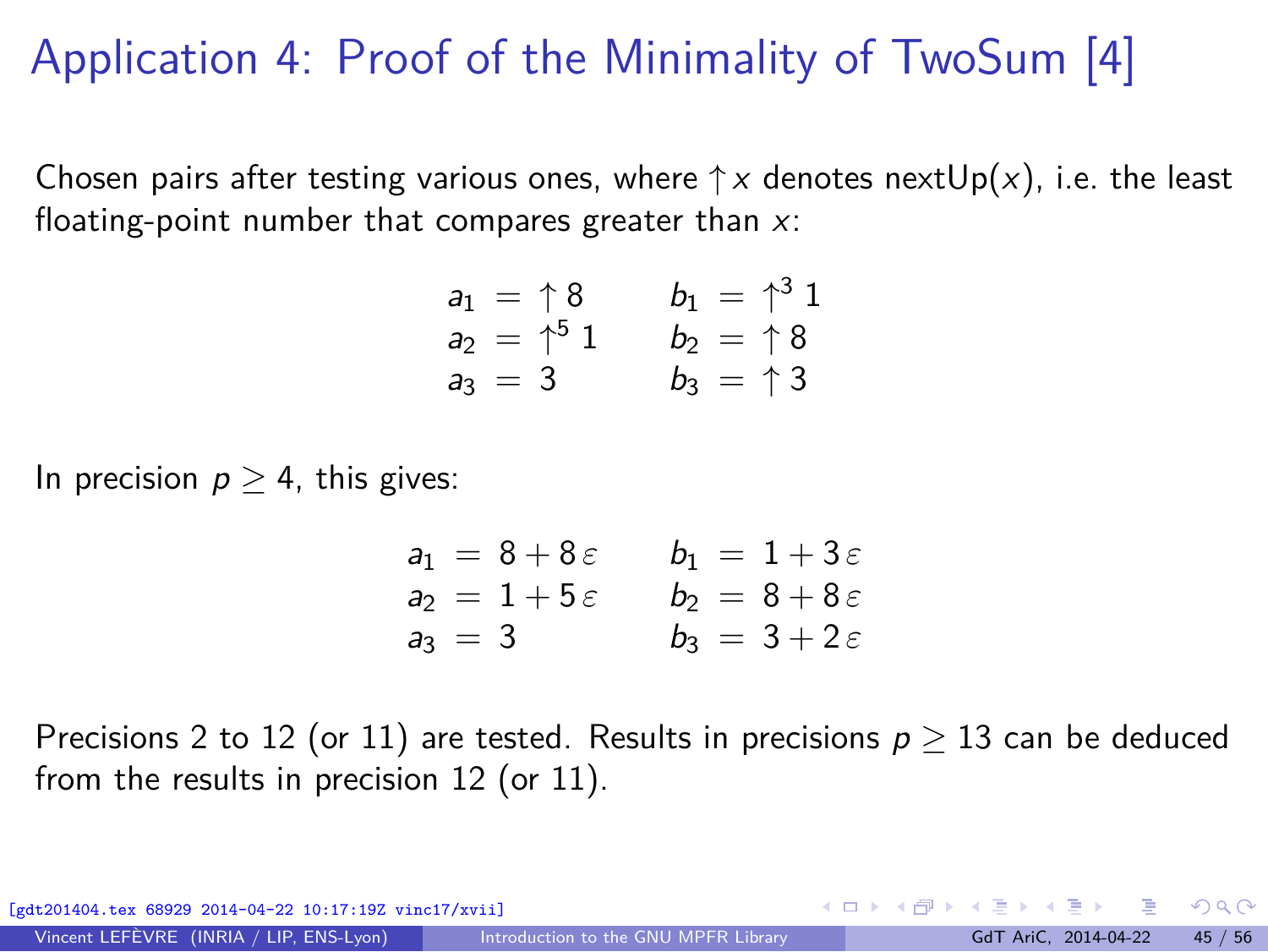# Application 4: Proof of the Minimality of TwoSum [5]

Let us consider a computation DAG of maximum depth n. Here,  $n = 6$ . Assume that  $p \geq n+6$  (here,  $p \geq 12$ ). We define:  $\varepsilon_p = \mathsf{ulp}(1) = 2^{1-p}.$  Main properties that have been proved:

- the value of any node of the DAG has the form  $u + v \varepsilon_p$ , where u and v are "small" integers ( $|v \varepsilon_p|$  < 1/2) that do not depend on the precision p;
- $\bullet$  since the integers u and v are small enough (see the full proof), two values  $u_1 + v_1 \varepsilon_p$  and  $u_2 + v_2 \varepsilon_p$  are equal if and only if  $u_1 = u_2$  and  $v_1 = v_2$ .

Note: we know that the depth of a minimal algorithm is bounded by 5, so that we could take  $n = 5$  (but spurious algorithms might be obtained if the test is done in precision 11).

(g) 68929 2014-04-22 10:17:19Z vinc17/xviil

 $\Omega$ 

 $\left\{ \begin{array}{ccc} 1 & 0 & 0 \\ 0 & 1 & 0 \end{array} \right.$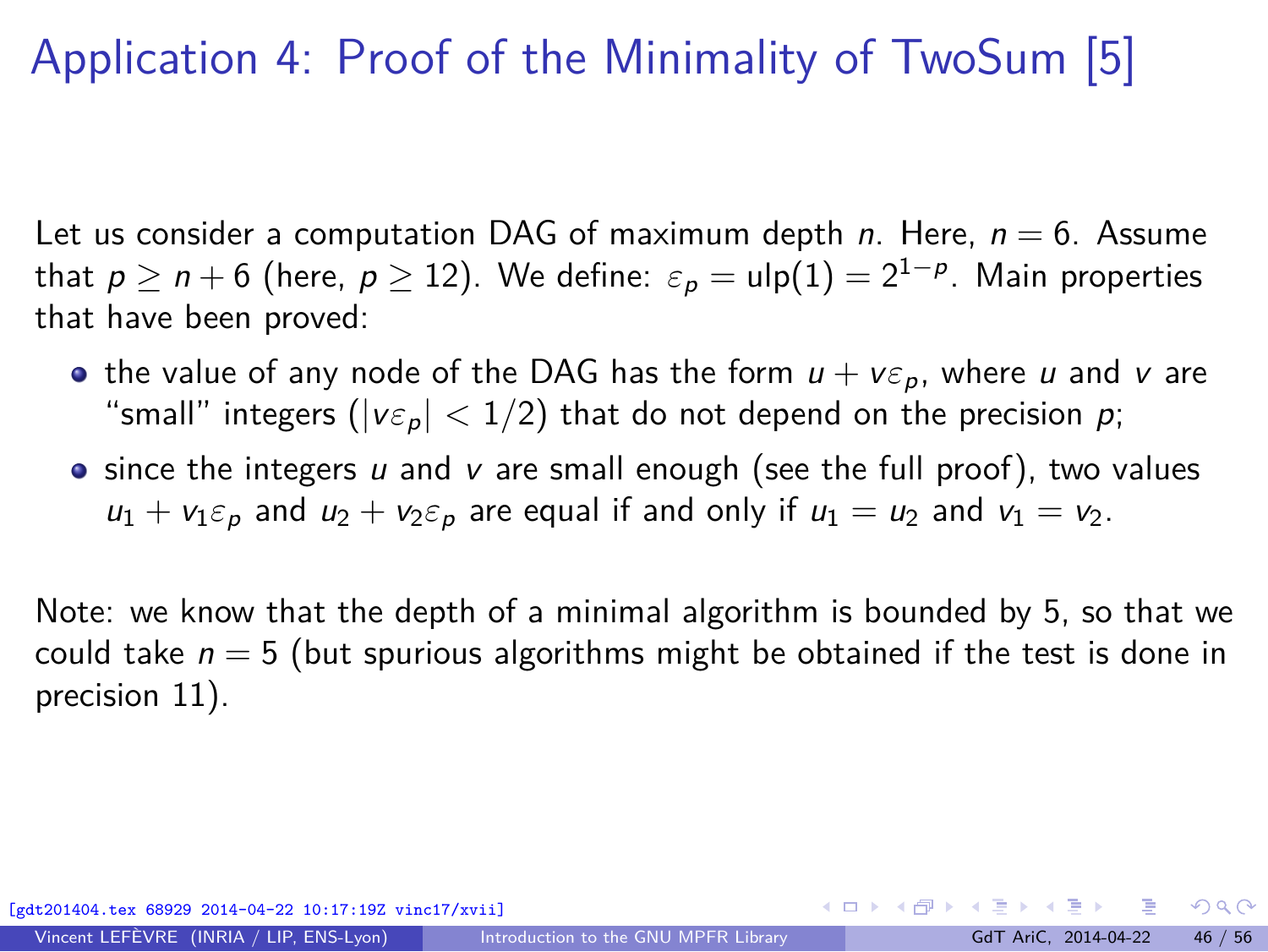# Application 4: Proof of the Minimality of TwoSum [6]

• The minimal add/sub algorithm giving the correct result is TwoSum (that is, with 6 operations); all the other equivalent algorithms reduce to TwoSum by using trivial transformations.

Test on 33,467,556 DAGs.

• For add/sub algorithms, the depth minimality for precision  $p > 4$  is proved by computing the 89,903,977 values of depth less or equal to 4 for each pair, in precisions 4 to 12.

The proof of the minimality for precisions 2 and 3 needs a 4th pair to test:

- Precision 2:  $a_4 = 1$  and  $b_4 = 6$ .
- Precision 3:  $a_4 = 10$  and  $b_4 = 1$ .

 $\rightarrow$  In precision  $p > 2$ , the depth is at least 5 (depth of TwoSum).

 $x$  68929 2014-04-22 10:17:19Z vinc17/xvii]

 $\Omega$ 

 $\left\{ \begin{array}{ccc} 1 & 0 & 0 \\ 0 & 1 & 0 \end{array} \right.$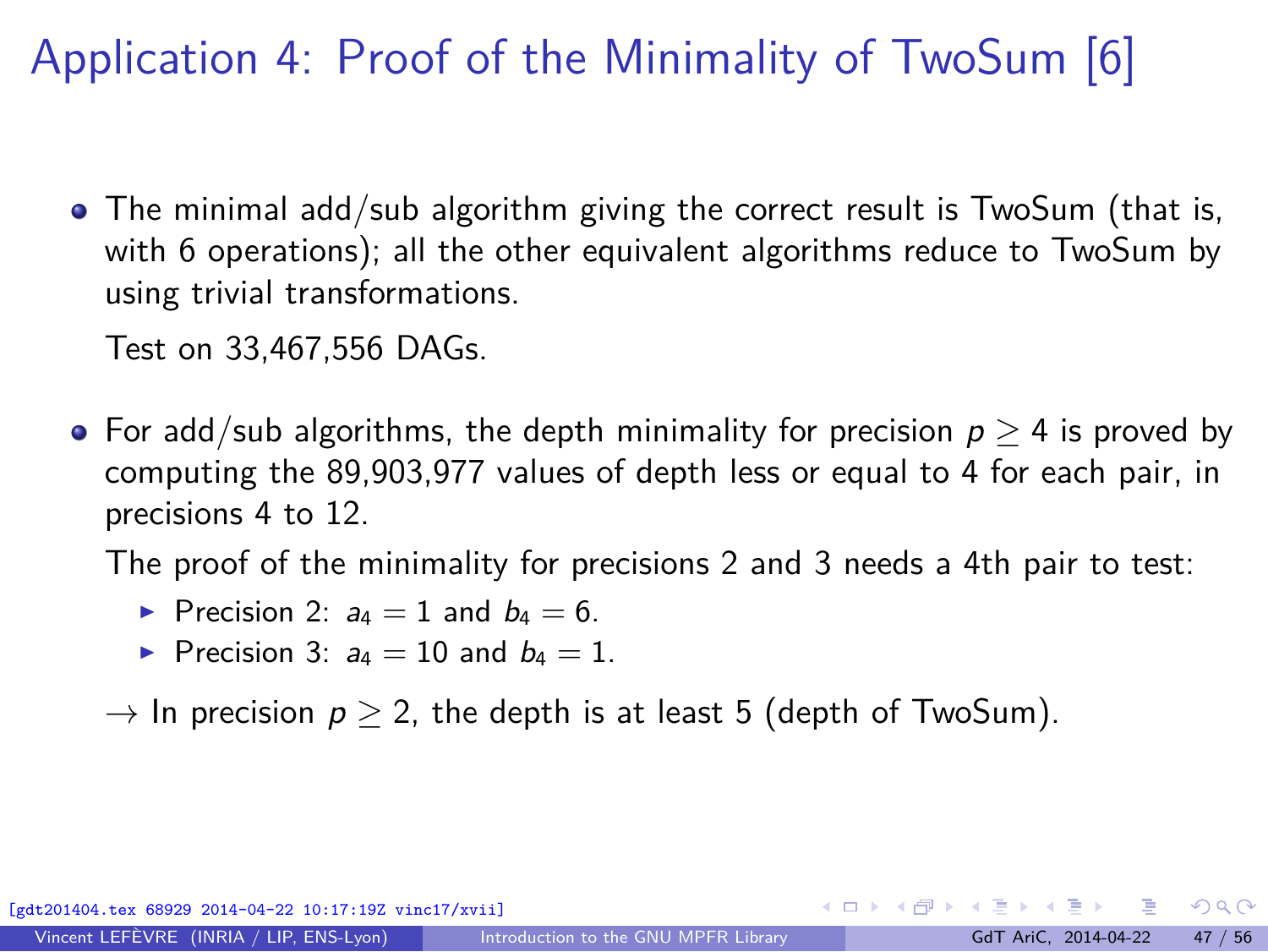### <span id="page-56-0"></span>**Timings**

Source: <http://www.mpfr.org/mpfr-3.1.0/timings.html>

| Maple       | Mathematica | Sage        | <b>GMP MPF</b> | <b>MPFR</b> | PARI    | NTI     | CLN     |
|-------------|-------------|-------------|----------------|-------------|---------|---------|---------|
| commercial  | commercial  | GPL         | _GPL           | _GPL        | GPI     | GPI     | GPL     |
| 12.00       | 6.0.1       | 4.          | 5.0.2          | 3.1.0       | 2.5.0   | 5.5.2   |         |
| interactive | interactive | interactive | library        | library     | library | library | library |

| 100 digits | Maple  | Mathematica | Sage    | <b>MPF</b> | <b>MPFR</b> | Pari    | NTL      | <b>CLN</b> |
|------------|--------|-------------|---------|------------|-------------|---------|----------|------------|
| mult       | 0.0020 | 0.0006      | 0.00056 | 0.00011    | 0.00013     | 0.00012 | 0.000367 | 0.00018    |
| sqr        |        |             | 0.00051 | 0.00009    | 0.00010     | 0.00011 |          | 0.00015    |
| div        | 0.0029 | 0.0017      | 0.00078 | 0.00031    | 0.00031     | 0.00034 | 0.00070  | 0.00049    |
| sqrt       | 0.032  | 0.0018      | 0.00114 | 0.00056    | 0.00049     | 0.00049 | 0.00442  | 0.00067    |
| exp        | 0.070  | 0.019       | 0.0098  | na         | 0.0073      | 0.0106  | 0.069    | 0.0197     |
| log        | 0.100  | 0.028       | 0.0172  | na         | 0.0108      | 0.0117  | 0.386    | 0.0278     |
| sin        | 0.131  | 0.017       | 0.0107  | na         | 0.0074      | 0.0095  | 0.074    | 0.0253     |
| <b>COS</b> | 0.119  | 0.018       | 0.0075  | na         | 0.0054      | 0.0085  | 0.082    | 0.0212     |
| acos       | 0.450  | 0.053       | 0.062   | na         | 0.045       | 0.028   | na       | 0.033      |
| atan       | 0.280  | 0.048       | 0.053   | na         | 0.039       | 0.026   | na       | 0.028      |

[gdt201404.tex 68929 2014-04-22 10:17:19Z vinc17/xvii]

メロメ メ御 メメ ヨメ メヨメ 造

Vincent LEFÈVRE (INRIA / LIP, ENS-Lyon) [Introduction to the GNU MPFR Library](#page-0-0) GdT AriC, 2014-04-22 48 / 56

 $299$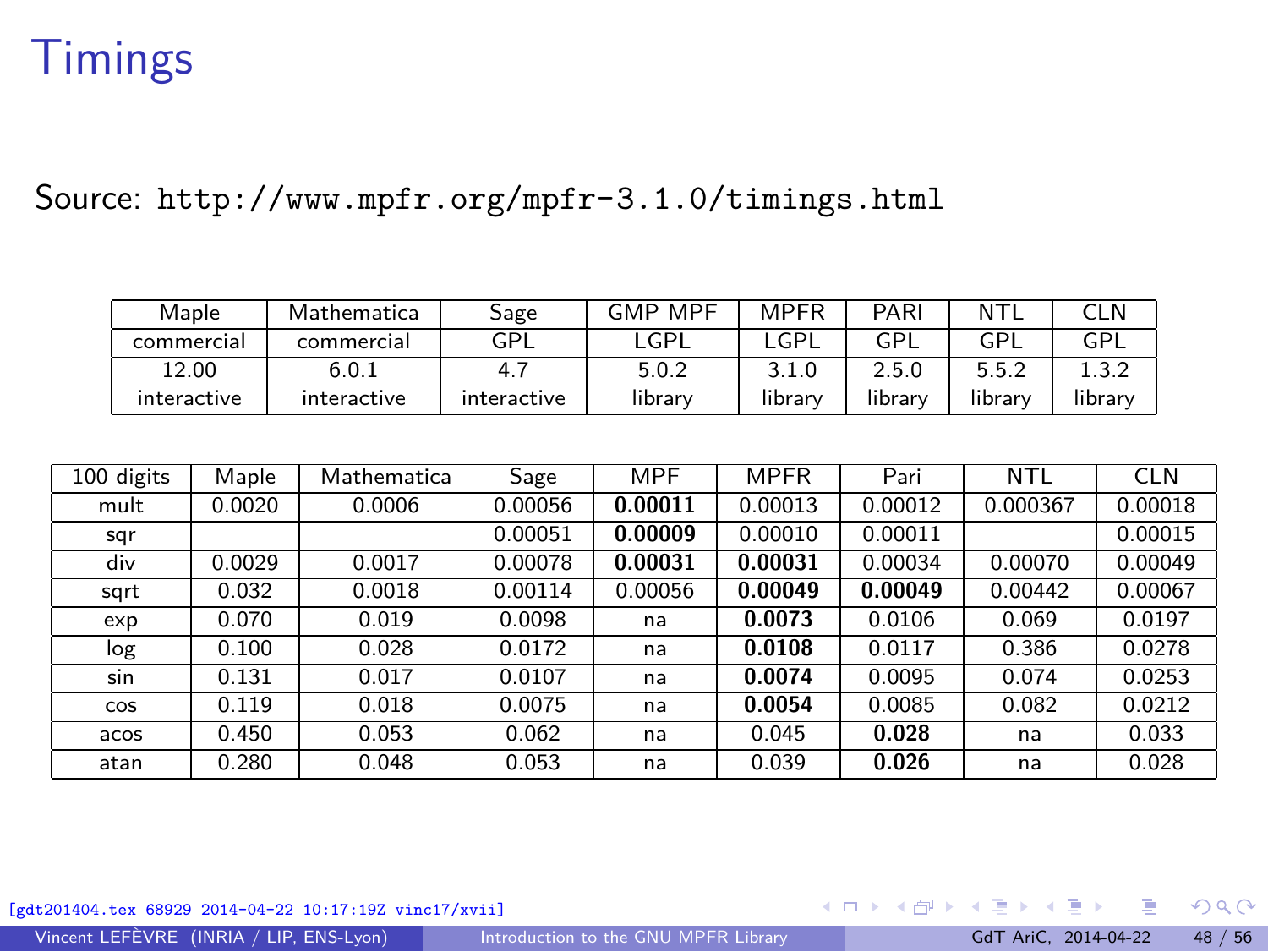# Timings [2]

| 1000 digits | Maple  | Mathematica | Sage   | <b>MPF</b> | <b>MPFR</b> | Pari   | NTL    | <b>CLN</b> |
|-------------|--------|-------------|--------|------------|-------------|--------|--------|------------|
| mult        | 0.0200 | 0.007       | 0.0040 | 0.0036     | 0.0030      | 0.0035 | 0.0137 | 0.0037     |
| sqr         |        |             | 0.0029 | 0.0024     | 0.0018      | 0.0024 |        | 0.0026     |
| div         | 0.0200 | 0.015       | 0.0070 | 0.0041     | 0.0048      | 0.0060 | 0.0201 | 0.0080     |
| sqrt        | 0.160  | 0.011       | 0.0061 | 0.0050     | 0.0047      | 0.0047 | 0.187  | 0.0063     |
| exp         | 0.90   | 0.63        | 0.196  | na         | 0.183       | 0.364  | 5.96   | 0.332      |
| log         | 0.300  | 0.67        | 0.192  | na         | 0.162       | 0.203  | 48.1   | 0.400      |
| sin         | 1.89   | 0.41        | 0.200  | na         | 0.167       | 0.310  | 6.78   | 0.291      |
| <b>COS</b>  | 1.91   | 0.40        | 0.187  | na         | 0.157       | 0.300  | 6.98   | 0.266      |
| acos        | 2.50   | 0.82        | 0.77   | na         | 0.36        | 0.73   | na     | 0.49       |
| atan        | 2.10   | 0.80        | 0.69   | na         | 0.34        | 0.72   | na     | 0.45       |

| 10000 digits | Maple | Mathematica | Sage  | MPF   | <b>MPFR</b> | Pari  | NTL   | <b>CLN</b> |
|--------------|-------|-------------|-------|-------|-------------|-------|-------|------------|
| mult         | 0.80  | 0.28        | 0.113 | 0.107 | 0.095       | 0.108 | 0.508 | 0.106      |
| sqr          |       |             | 0.086 | 0.076 | 0.064       | 0.076 |       | 0.076      |
| div          | 0.80  | 0.56        | 0.267 | 0.198 | 0.183       | 0.264 | 1.662 | 0.503      |
| sqrt         | 3.70  | 0.36        | 0.183 | 0.178 | 0.176       | 0.176 | 20.48 | 0.295      |
| exp          | 50.0  | 17.6        | 9.5   | na    | 8.7         | 12.6  | 1560  | 13.6       |
| log          | 20.0  | 15.9        | 7.7   | na    | 7.1         | 8.2   | 16080 | 16.7       |
| sin          | 93.0  | 44.4        | 17.3  | na    | 15.4        | 21.7  | 1650  | 17.6       |
| <b>COS</b>   | 92.0  | 44.4        | 17.0  | na    | 15.5        | 21.6  | 7710  | 16.5       |
| acos         | 87.0  | 91.2        | 28.9  | na    | 15.2        | 31.1  | na    | 28.6       |
| atan         | 82.0  | 87.2        | 26.5  | na    | 13.9        | 31.0  | na    | 27.0       |

[gdt201404.tex 68929 2014-04-22 10:17:19Z vinc17/xvii]

メロメメ 倒 メメ ミメメ ミメ 重  $299$ 

Vincent LEFÈVRE (INRIA / LIP, ENS-Lyon) [Introduction to the GNU MPFR Library](#page-0-0) GdT AriC, 2014-04-22 49 / 56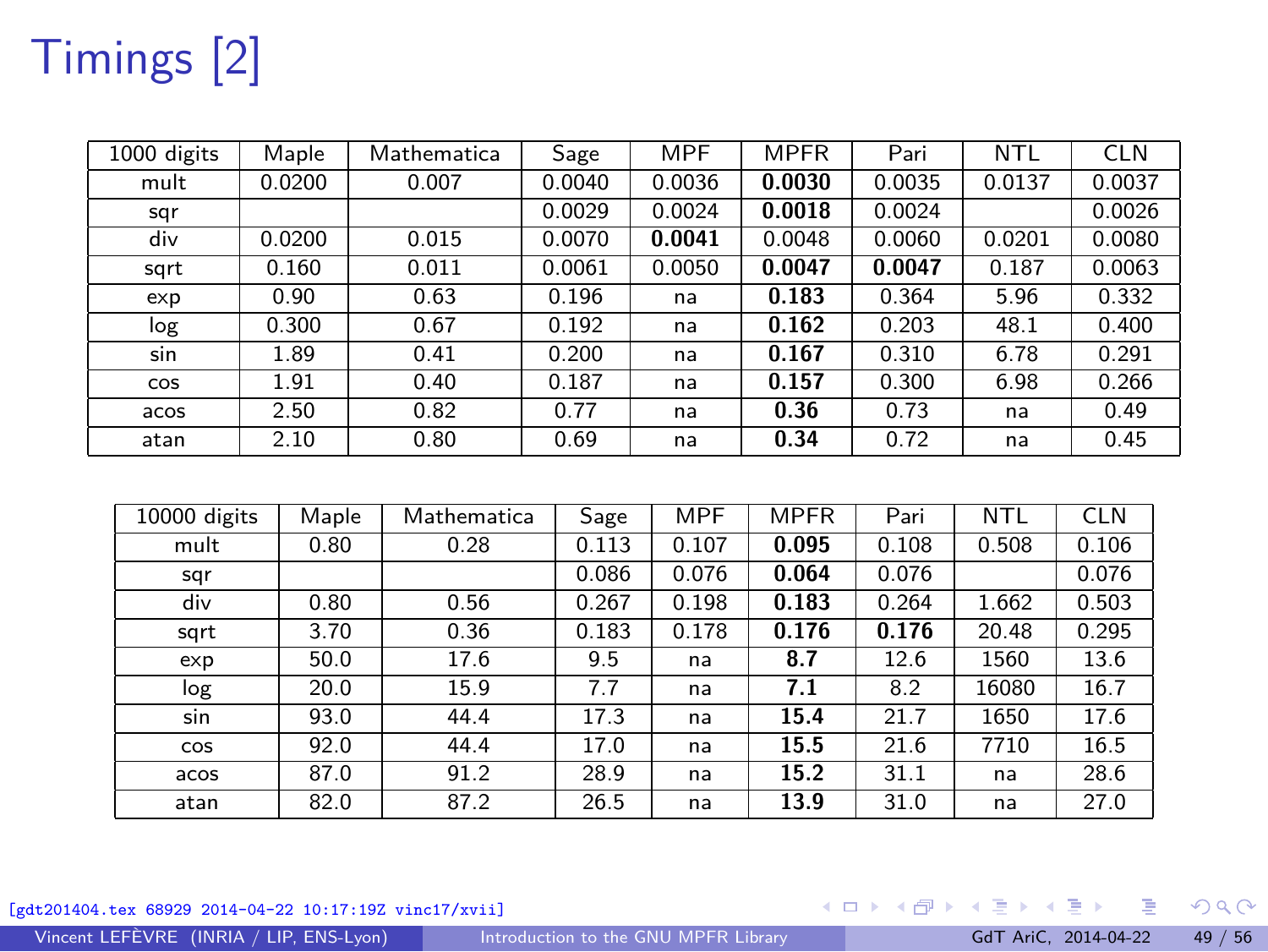### <span id="page-58-0"></span>The Future – Work in Progress

Already done in the MPFR trunk (not exhaustive):

- Mini-gmp support. [PZ]
- Export/import functions (portable and compact format).
- Operations on groups of flags (IEEE 754-2008). [VL]
- Conversions with GCC's \_float128 type. [PZ]
- Partial emulation of rounding to nearest-away.  $[PZ / PP]$
- Assertions: static assertions / MPFR\_ASSUME (hints). [PP]
- Better Automake 1.13 support. [VL]

Work in progress:

- Shared caches for multithreading. [PP]
- Advanced mpfr\_sum tests (with sequences of cancellations), new specification (sign of exact zero), and new summation algorithm. [VL]

[gdt201404.tex 68929 2014-04-22 10:17:19Z vinc17/xvii]

 $\Omega$ 

イロト イ押ト イヨト イヨトー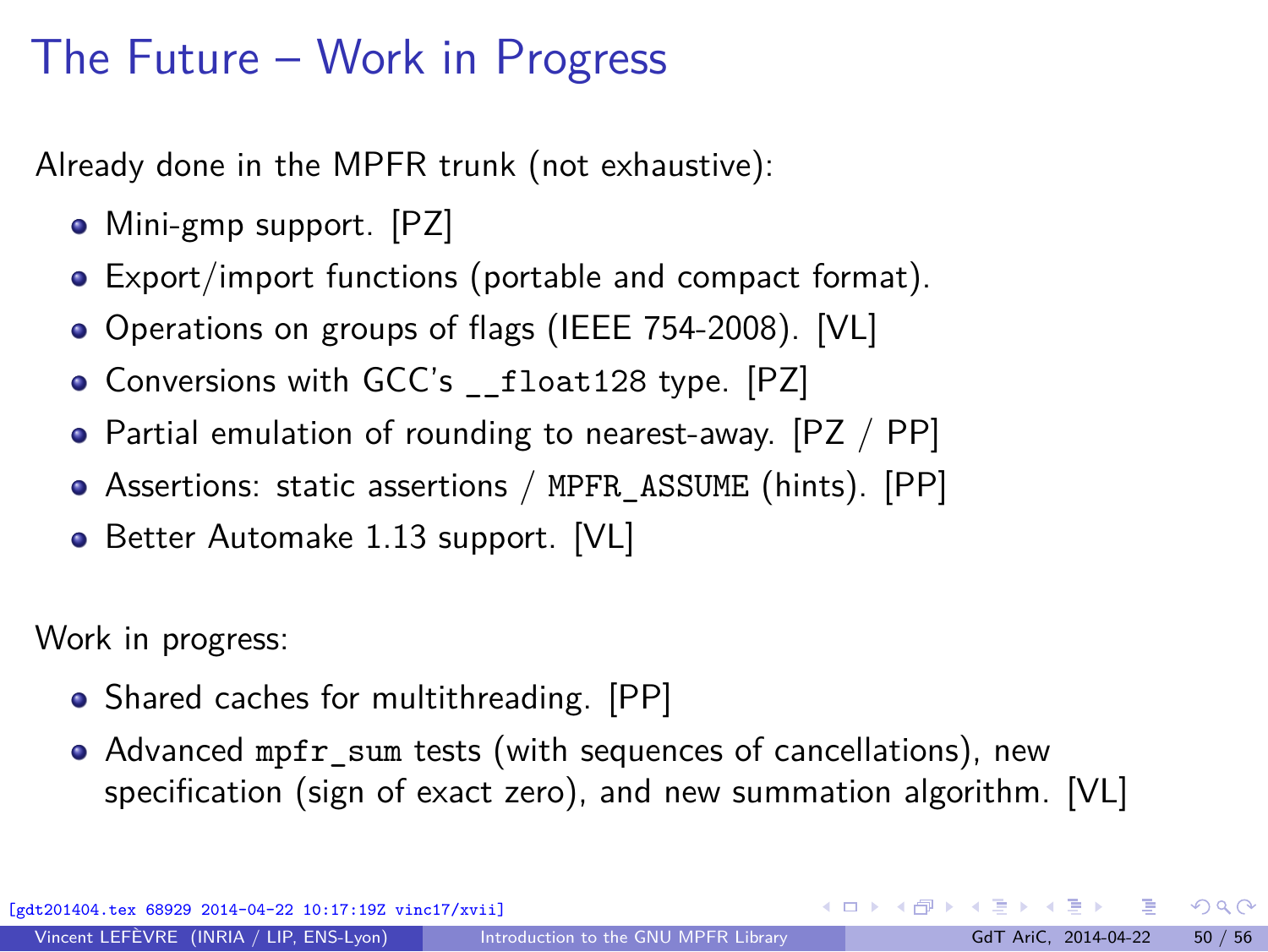# New mpfr\_sum Implementation

mpfr\_sum: sum of n floating-point numbers ( $n \ge 0$ ), each of them having its own precision  $p_i$   $(0 \le i < n)$ , with correct rounding on p bits.

Current implementation: naive algorithm with the conventional Ziv test. The problem: inputs with huge differences in magnitude, huge cancellations.  $\rightarrow$  Not enough memory, or takes too much time.

Proposed algorithm (April 2014):

- Cases  $n < 1$  handled separately.
- Addition by blocks (whose size is determined at each iteration), using the two's-complement representation.
- Use of two windows for the accumulation of partial sums, in order to limit carry propagation in some particular cases.
- Worst-case complexity in  $O(np + \sum p_i)$ ?
- One can theoretically do better for the worst case, but this may not be interesting in practice.

[gdt201404.tex 68929 2014-04-22 10:17:19Z vinc17/xvii]

 $\Omega$ 

イロト イ部 トメ きょく きょうき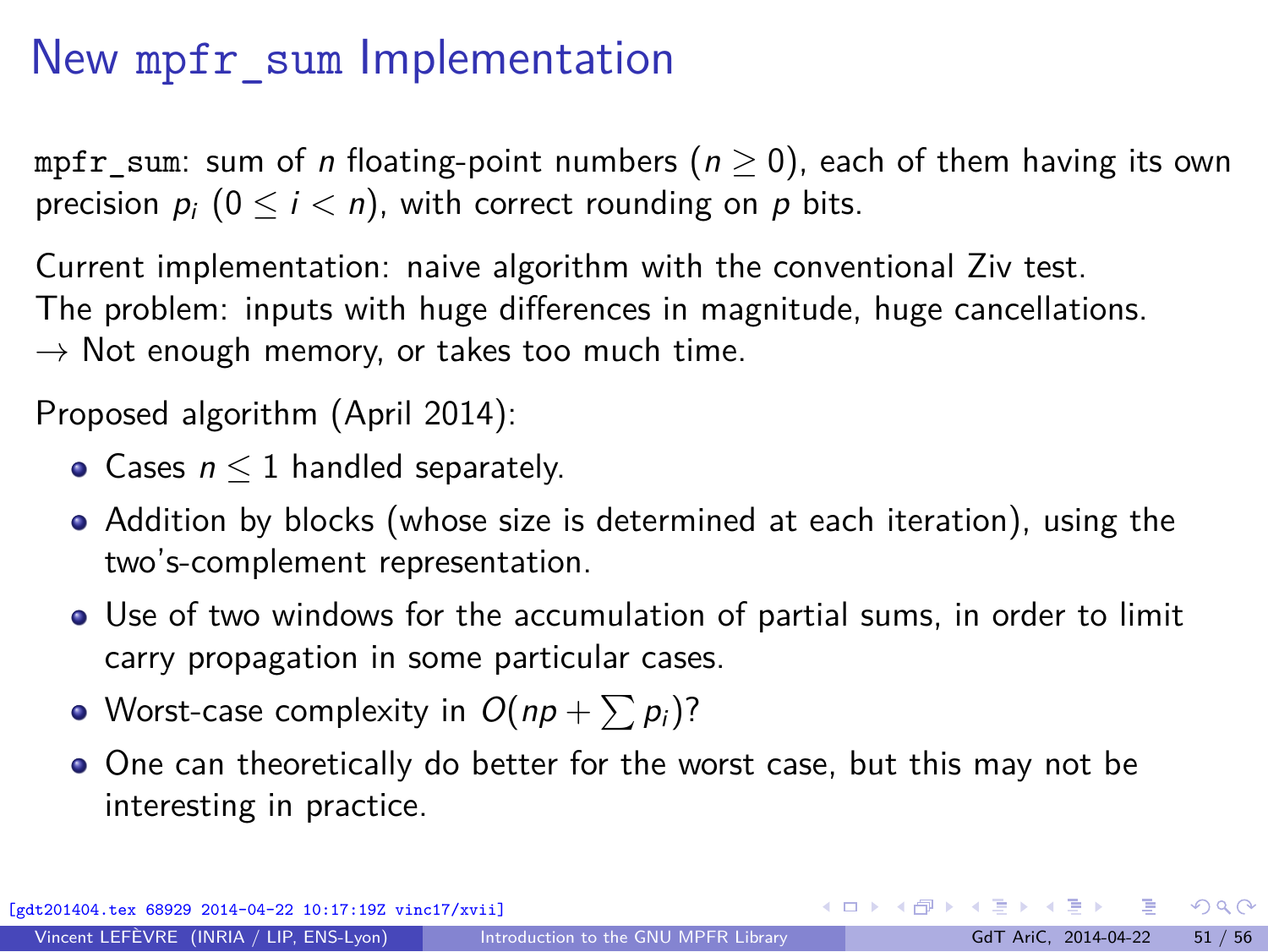# New mpfr\_sum Implementation [2]

<sup>1</sup> In a first pass, look at the exponent field of each input (fast); also track the signs of Inf's and zeros.

 $\rightarrow$  Detect the singular cases and determine the maximum exponent  $E_{\text{max}}$  of the  $n'$  regular inputs.

- **2** Compute the truncated sum with mpn, in a window around the exponents  $E_{\text{max}} + \log_2(n')$  to  $E_{\text{max}} - p - \log_2(n')$ . In the same loop over the inputs, determine the  $E_{\text{max}}$  for the next iteration (in case it is needed).
- **3** If applicable (see below), add both windows.
- **4** Determine the number of cancelled bits (by looking at the partial sum).
- $\bullet$  If the truncated sum is 0, reiterate at (2).
- <sup>6</sup> If the error is too large, shift the truncated sum to the left of the window, and reiterate at (2) with a second window (with  $p = \text{shift count}$ ).
- $\bullet$  If only the sign of the error term is unknown, reiterate at (2) to compute it, using a second window where the output precision  $p$  is 0.
- <sup>8</sup> Copy the rounded result to the destination.

 $\frac{1}{2}$  68929 2014-04-22 10:17:19Z vinc17/xviil

 $QQ$ 

K ロ > K 個 > K 코 > K 코 > H 코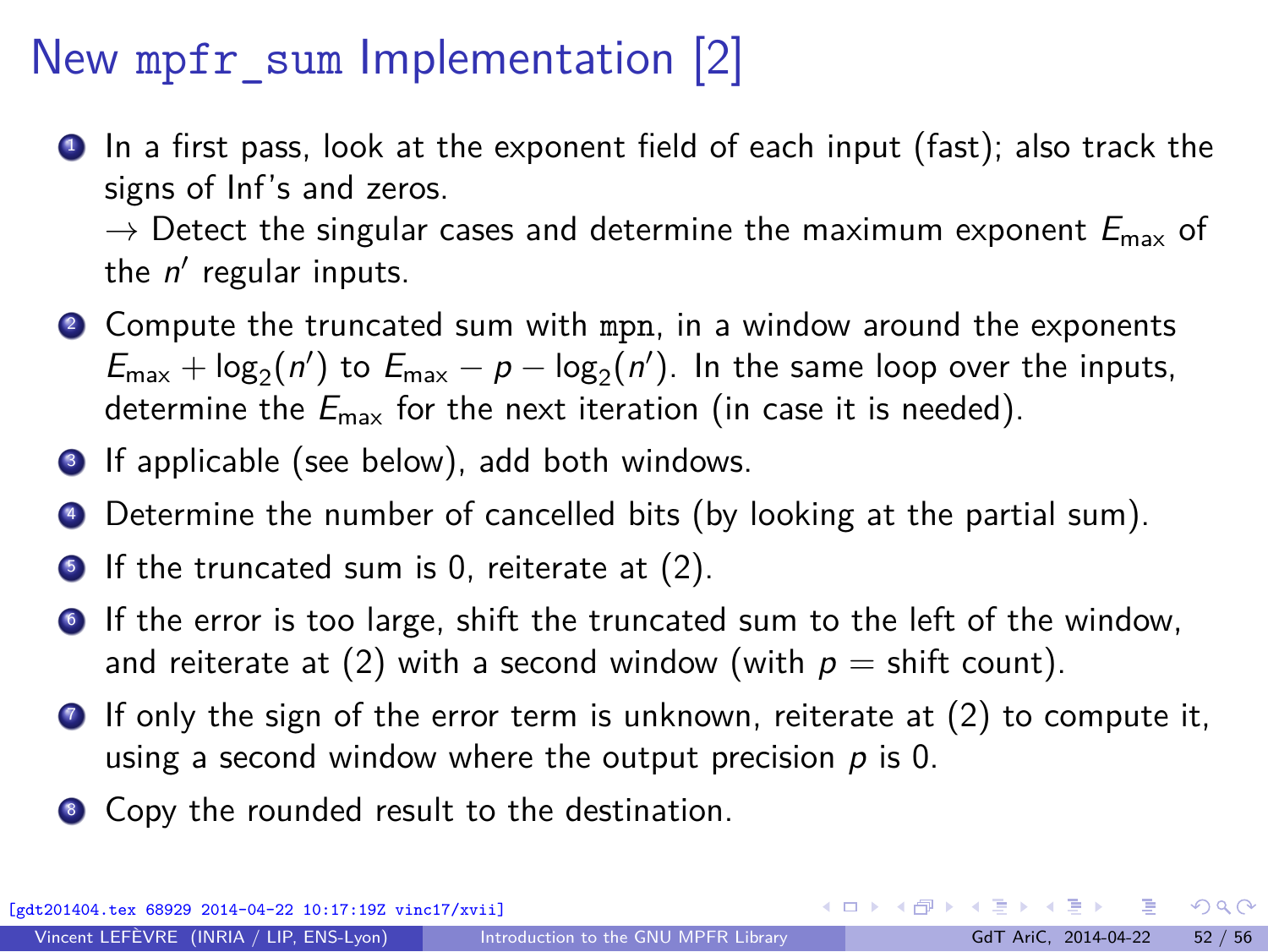# New mpfr\_sum Implementation [3]

The choice of the sign of the result when it is an exact zero...

- Not specified by IEEE 754-2008 (not even correct rounding).
- $\bullet$  IEEE P1788 draft:  $-0$  in roundTowardNegative, otherwise  $+0$ .  $\rightarrow$  Inconsistent with everything.

Current behavior (but unspecified):

- if  $n = 0$ , then the result is  $+0$  (this is consistent with mpfr\_set\_si/ui);
- if all the inputs have the same sign (i.e. all  $+0$  or all  $-0$ ), then the result has the same sign as the inputs (for  $n = 1$ , this is consistent with mpfr set);
- o otherwise, either because all inputs are zeros with at least a  $+0$  and a  $-0$ , or because some inputs are non-zero (but they cancel), then the result is  $+0$ .

Third rule: consistent with non-arithmetic functions, e.g.  $log(1) = +0$ , but inconsistent with IEEE 754's rules for addition (−0 with MPFR\_RNDD).

Proposed change for the third rule:  $-0$  with MPFR\_RNDD, otherwise  $+0$ , to be consistent with mpfr add for  $n = 2$ , and get the same result as a sequence of 2-ary exact additions.

[gdt201404.tex 68929 2014-04-22 10:17:19Z vinc17/xvii]

 $299$ 

K ロ > K @ > K 경 > K 경 > 시 경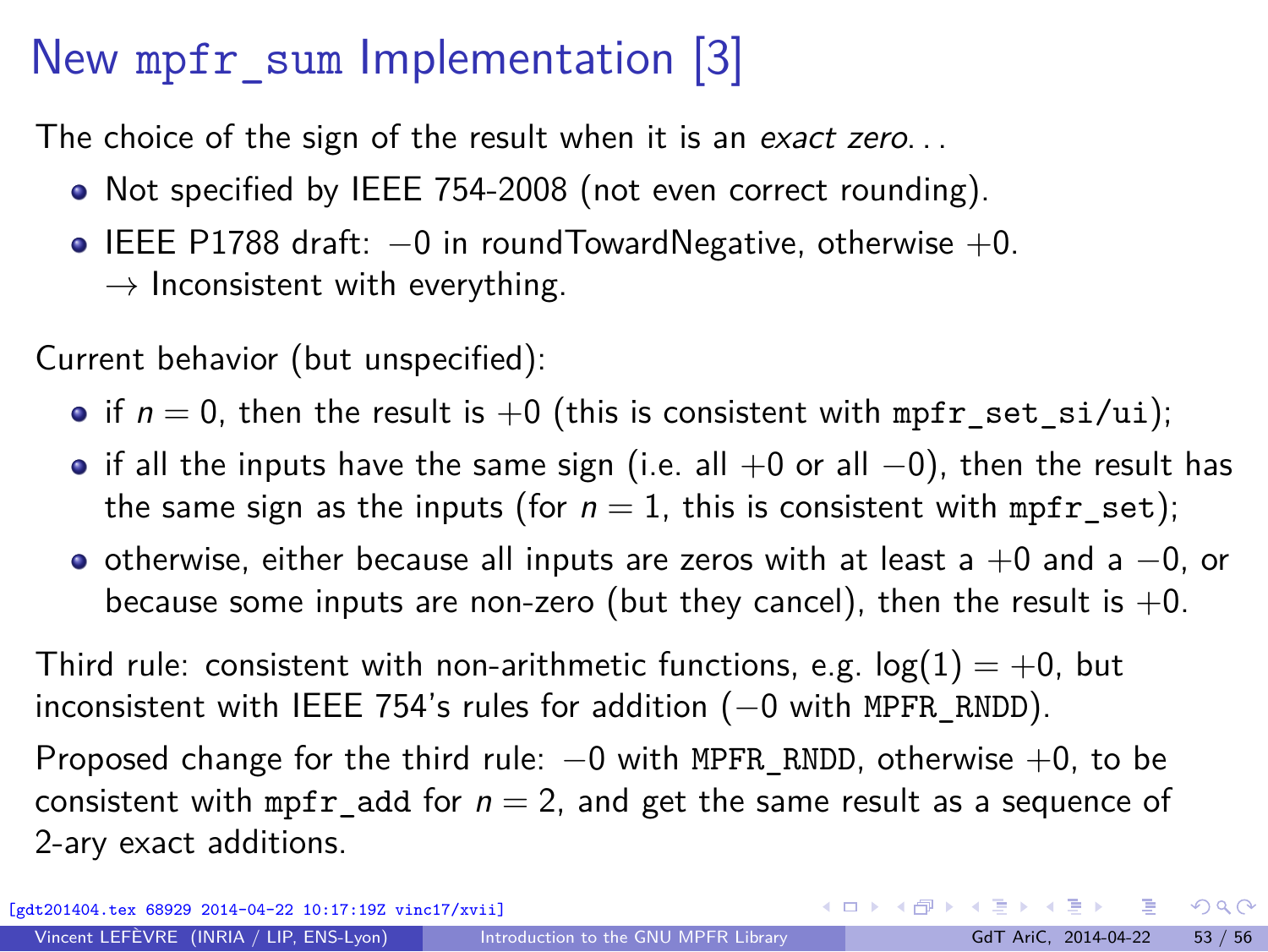### <span id="page-62-0"></span>**Support**

- MPFR manual in info, HTML and PDF formats (if installed).
- MPFR web site: <http://www.mpfr.org/> (manual, FAQ, patches. . . ).
- MPFR project page: <https://gforge.inria.fr/projects/mpfr/> (with Subversion repository).
- Mailing-list mpfr@inria.fr with
	- ▶ official archives: <https://sympa.inria.fr/sympa/arc/mpfr>;
	- ▶ Gmane mirror: <http://dir.gmane.org/gmane.comp.lib.mpfr.general>.
	- 25 messages per month in average.

 $\Omega$ 

 $\left\{ \begin{array}{ccc} 1 & 0 & 0 \\ 0 & 1 & 0 \end{array} \right.$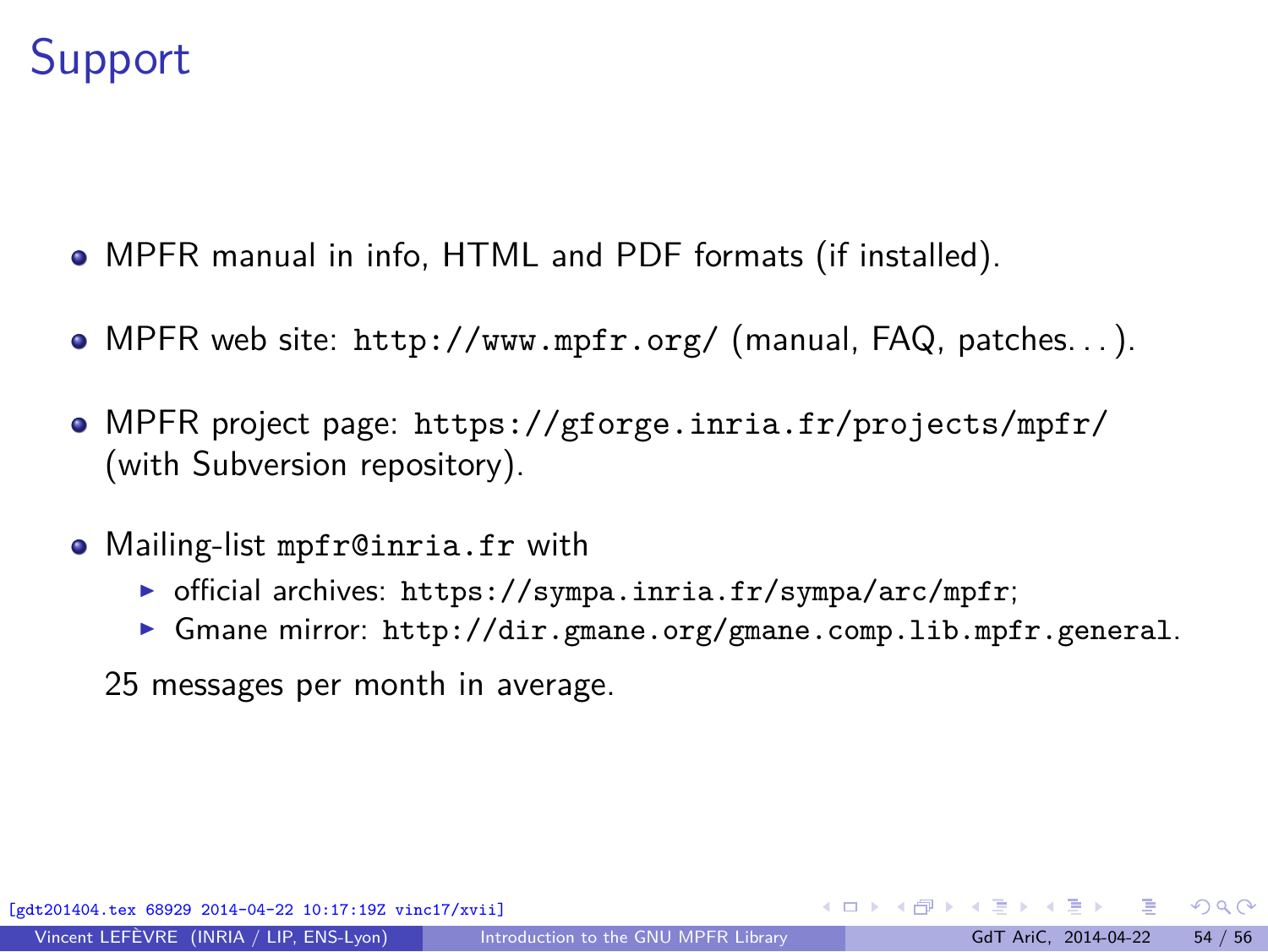# How To Contribute to GNU MPFR

- **•** Improve the documentation.
- Find, report and fix bugs.
- $\bullet$  Improve the code coverage and/or contribute new test cases.
- Measure and improve the efficiency of the code.
- Contribute a new mathematical function.
	- ▶ Assign (you or your employer) the copyright of your code to the FSF.
	- $\triangleright$  Mathematical definition, specification (including the special data).
	- $\triangleright$  Choose one or several algorithms (with error analysis).
	- ▶ Implementation: conform to ISO C89, C99, and GNU Coding Standards.
	- $\triangleright$  Write a test program in tests (see slides on the tests).
	- $\triangleright$  Write the documentation (mpfr.texi), including the special cases.
	- $\blacktriangleright$  Test the efficiency of your implementation (optional).
	- Send your contribution as a patch (obtained with svn diff).

More information: <http://www.mpfr.org/contrib.html>

[gdt201404.tex 68929 2014-04-22 10:17:19Z vinc17/xvii]

 $\Omega$ 

 $\mathbf{A} \sqsubseteq \mathbf{B} \rightarrow \mathbf{A} \boxplus \mathbf{B} \rightarrow \mathbf{A} \boxplus \mathbf{B} \rightarrow \mathbf{A} \boxplus \mathbf{B}$